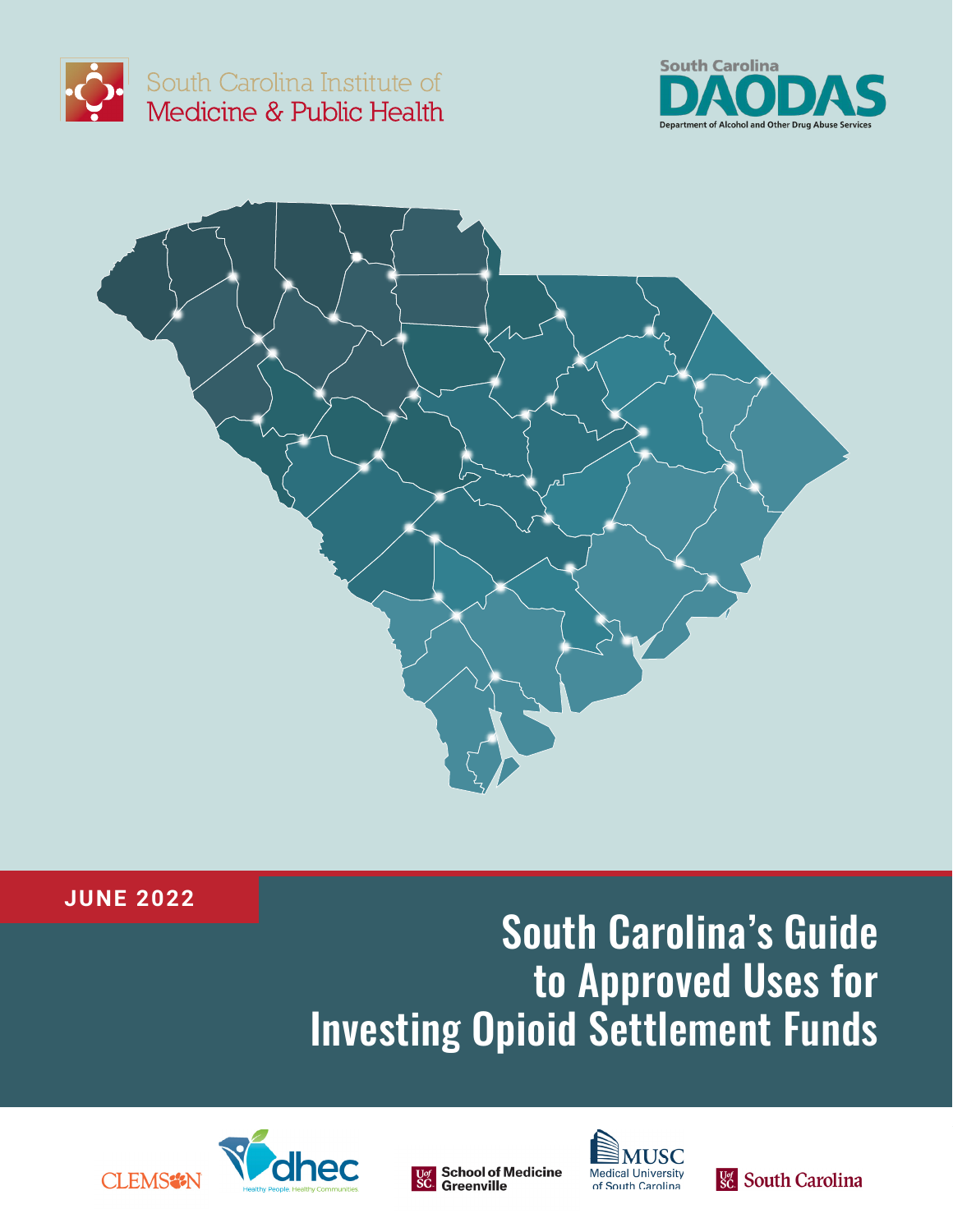This document was created as a resource for county and municipal policymakers, their staff, and other applicants in navigating South Carolina Opioid Settlement Funds from the 2022 National Opioids Settlement and future settlements. The South Carolina Department of Alcohol and Other Drug Abuse Services, in partnership with the South Carolina Institute of Medicine and Public Health, convened a group of subject matter experts to develop this guide and add resources to assist in explaining the most effective abatement strategies.

IMPH takes a comprehensive approach to advancing health issues through data analysis, data translation and collaborative engagement. As an independent entity serving as an informed nonpartisan convener around the important health issues in South Carolina, IMPH provides evidence-based information to inform health policy decisions. We encourage the sharing of our data, graphics and reports to help us improve health and health care in South Carolina.

For questions or more information about this report, please email info@imph.org.



# **About The South Carolina Department of Alcohol and Other Drug Abuse Services**

The Department of Alcohol and Other Drug Abuse Services (DAODAS) is the South Carolina government agency charged with ensuring quality services to prevent or reduce the negative consequences of substance use and addictions through a statewide system of local agencies that provide prevention, treatment and recovery services. For more information, visit www.daodas.sc.gov.



## South Carolina Institute of Medicine & Public Health

# **About the South Carolina Institute of Medicine and Public Health**

The South Carolina Institute of Medicine & Public Health (IMPH) is an independent entity serving as an informed nonpartisan convener around the important health issues in our state, providing evidencebased information to inform health policy decisions. For more information, visit www.imph.org.

## **Authors**

#### **Sara Goldsby, MSW, MPH Director**

South Carolina Department of Alcohol and Other Drug Abuse Services

#### **Jimmy Mount**

#### **Public Information Officer**

South Carolina Department of Alcohol and Other Drug Abuse Services

#### **Hunter Sox**

#### **Legislative Initiatives Coordinator**

South Carolina Institute of Medicine and Public Health

## **Contributors**

#### **Roberta Braneck, LCADC State Opioid Response Director**

South Carolina Department of Alcohol and Other Drug Abuse Services

#### **Emma Kennedy, MPH Director**

Division of Injury and Substance Abuse Prevention, South Carolina Department of Health and Environmental Control

#### **Michell Nienhius, MPH**

#### **Manager of Prevention and Intervention Services**

South Carolina Department of Alcohol and Other Drug Abuse Services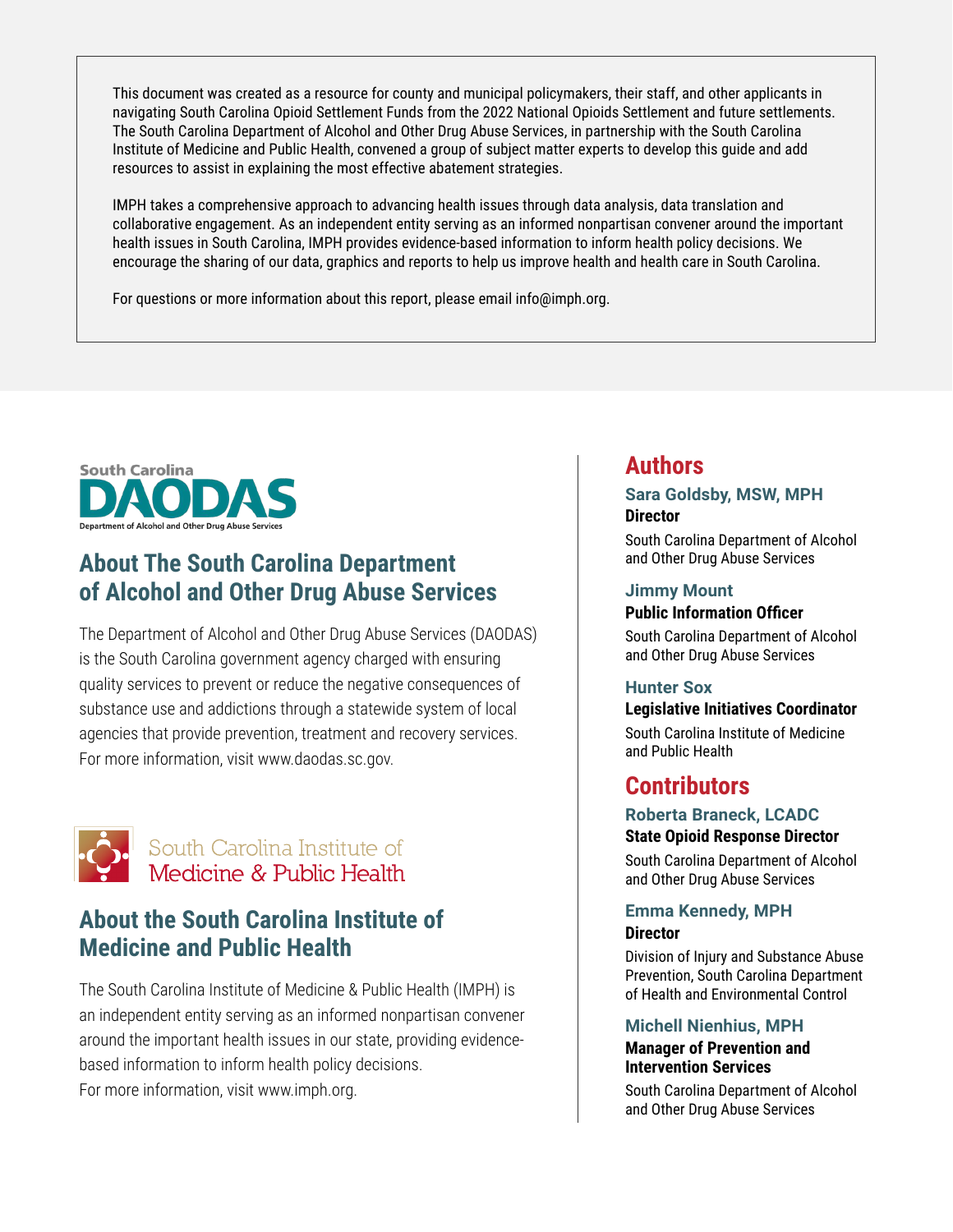# **Contents**

| 1  | <b>Subject Matter Experts</b>                                                                                           |  |
|----|-------------------------------------------------------------------------------------------------------------------------|--|
| 3  | <b>About the Settlement</b>                                                                                             |  |
| 5  | <b>Glossary of Terms</b>                                                                                                |  |
| 8  | <b>Core Strategies</b>                                                                                                  |  |
| 8  | Naloxone or Other FDA-Approved Drug to Reverse Opioid Overdoses                                                         |  |
| 8  | Medications for Opioid Use Disorders (MOUD) and Other Opioid Use<br>Disorder (OUD) Treatments                           |  |
| 9  | <b>Pregnant &amp; Postpartum Women</b>                                                                                  |  |
| 10 | Expanding Treatment for Neonatal Abstinence Syndrome (NAS)                                                              |  |
| 10 | Expansion of Warm Hand-Off Programs and Recovery Services                                                               |  |
| 11 | <b>Treatment for Incarcerated Population</b>                                                                            |  |
| 11 | <b>Prevention Programs</b>                                                                                              |  |
| 12 | <b>Expanding Syringe Service Programs</b>                                                                               |  |
| 12 | Evidence-Based Data Collection and Research Analyzing the<br>Effectiveness of The Abatement Strategies Within the State |  |
| 13 | <b>Approved Uses</b>                                                                                                    |  |
| 13 | Naloxone or Other FDA-Approved Drug to Reverse Opioid Overdoses                                                         |  |
| 14 | Medications for Opioid Use Disorders (MOUD) and Other Opioid Use<br>Disorder (OUD) Treatments                           |  |
| 17 | <b>Pregnant &amp; Postpartum Women</b>                                                                                  |  |
| 18 | Expanding Treatment for Neonatal Abstinence Syndrome (NAS)                                                              |  |
| 18 | Expansion of Warm Hand-Off Programs and Recovery Services                                                               |  |
| 22 | <b>Treatment for Incarcerated Population</b>                                                                            |  |
| 23 | <b>Prevention Programs</b>                                                                                              |  |
| 26 | Evidence-Based Data Collection and Research Analyzing the<br>Effectiveness of the Abatement Strategies Within the State |  |
| 28 | <b>Expanding Syringe Service Programs</b>                                                                               |  |
| 29 | <b>Appendix A</b>                                                                                                       |  |
| 30 | <b>References</b>                                                                                                       |  |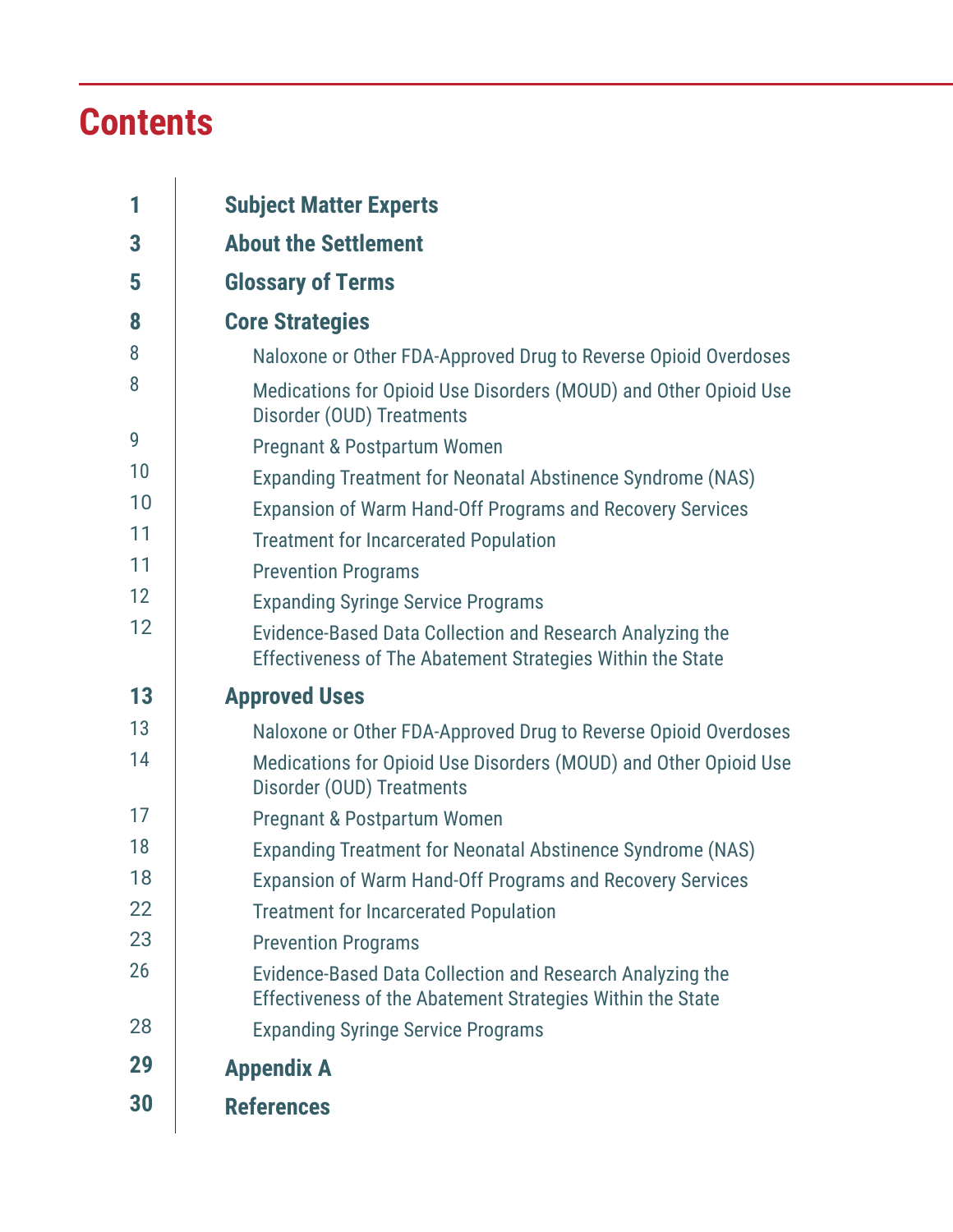# **Subject Matter Experts**

## **Christina M. Andrews, Ph.D.**

### **Associate Professor**

Department of Health Services Policy and Management Arnold School of Public Health, University of South Carolina (UofSC)

Dr. Andrews' research interests include the organization and financing of substance use disorder treatment on service access, with a particular focus on strategies to address the opioid epidemic. She is currently Principal Investigator on two multi-year research grants funded by the National Institutes of Health assessing the effects of Medicaid managed care on access to alcohol use disorder treatment and opioid use disorder treatment. Dr. Andrews is also a Co-Investigator on two additional National Institute on Drug Abuse (NIDA)-funded projects: a survey of Medicaid coverage for opioid use disorder treatment, and a study of financing for opioid use disorder treatment within the criminal justice system as part of NIDA's Justice Community Opioid Innovation Network (JCOIN) initiative.

Her work has been published in scientific journals, such as the *New England Journal of Medicine, Health Affairs* and the *American Journal of Public Health.* In 2016, she received the Breakthrough Star Award, presented annually to earlycareer faculty for research excellence by the UofSC Office of the Vice President for Research. Dr. Andrews' research training was supported through multi-year predoctoral training fellowships from the Agency for Healthcare Quality and Research and NIDA. She received her Ph.D. from the University of Chicago.

## **Kathleen T. Brady, MD, PhD**

### **Distinguished University Professor Director**

South Carolina Clinical and Translational Research Institute Medical University of South Carolina (MUSC)

Dr. Brady is an experienced clinical and translational researcher and has been conducting scientific investigations and clinical work in the field of addictions and psychiatric disorders for over 30 years. Her research focuses on pharmacotherapy of substance use disorders, comorbidity of psychiatric disorders and addictions (e.g., post-traumatic stress disorder and bipolar disorder), gender differences and women's issues in addictions and the neurobiologic connections between stress and addictions. She has received numerous federal research grants and has published over 400 peer-reviewed journal articles and co-edited 10 books.

She is the Principal Investigator of MUSC's Clinical and Translational Science Award (CTSA), Principal Investigator of the Southern Consortium Node of the NIDA-funded Clinical Trials Network, and Director of MUSC's Women's Research Center. Her dedication to furthering research careers has attracted a number of junior investigators and clinicians. She is the former Vice President for Research at MUSC. She has served as the President of the Association for Medical Education and Research in Substance Use Disorders (AMERSA), the American Academy of Addiction Psychiatry (AAAP) and is the immediate past president of the International Society of Addiction Medicine (ISAM). In 2019, she won the South Carolina Governors Award for Excellence in Science based on her state-wide work focused on the opioid overdose epidemic.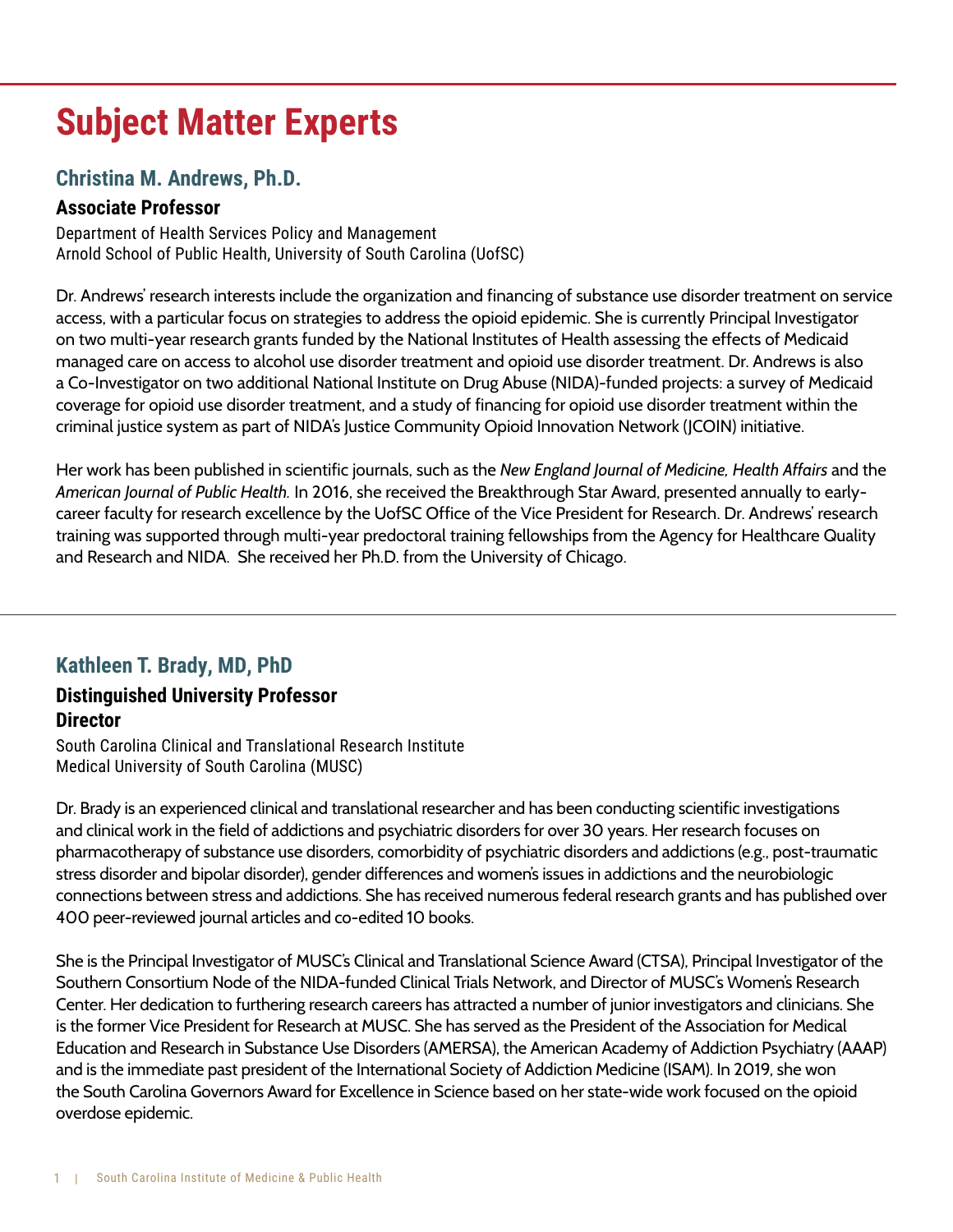### **Sara Goldsby, MSW, MPH**

#### **Agency Director**

South Carolina Department of Alcohol and Other Drug Abuse Services (DAODAS)

Sara Goldsby was confirmed as Director of DAODAS by the South Carolina Senate in 2018, after being appointed Acting Director by Governor Nikki Haley in 2016, then nominated as Director by Governor Henry McMaster in May 2017. As Director, she has led South Carolina's response to the opioid crisis and currently serves as co-chair of the State Opioid Emergency Response Team. Under her leadership, DAODAS has been instrumental in helping local law enforcement agencies employ the use of the emergency overdose antidote naloxone.

In 2019, she was recipient of the national Ramstad/Kennedy Award in recognition of her strong leadership and support of family recovery programs, peer credentialing and emergency room collaborations with recovery community organizations.

In 2021, Director Goldsby was elected President of the National Association of State Alcohol and Drug Abuse Directors. She also serves on two federal appointments – the Substance Abuse and Mental Health Services Administration's Interdepartmental Substance Use Disorders Coordinating Committee, and the Appalachian Regional Commission's Substance Use Disorder Advisory Council.

#### **Alain H. Litwin, MD, MPH**

**Executive Director** Prisma Health Addiction Medicine Center

#### **Professor of Medicine**

University of South Carolina School of Medicine – Greenville

### **Vice Chair of Academics and Research**

Department of Medicine, Prisma Health

#### **Professor**

Clemson University School of Health Research

Dr. Litwin is board certified in addiction medicine and internal medicine and has been providing substance use disorder and medical care to people with opioid use disorders and complex social, psychiatric and medical needs within an integrated primary care and opiate agonist treatment program for 20 years.

Dr. Litwin is the Vice Chair of Academic and Research in the Department of Medicine, Executive Director of the Prisma Health Addiction Medicine Center, and Medical Director of Prisma Health Office-Based Buprenorphine Program and Inpatient Addiction Consultation team where he is increasing access to buprenorphine, addiction care, HCV care and HIV pre-exposure prophylaxis (PrEP) in urban and rural South Carolina. Dr. Litwin co-leads the Prisma Health opioid council with taskforces focused on opioid stewardship, chronic pain and addiction.

Dr. Litwin is a Fellow of the fifth class of the Aspen Health Innovators Fellowship and a member of the Aspen Global Leadership Network, served as the Vice President of the International Network on Hepatitis and Health in Substance Users (INHSU), and currently serves on the advisory council for CTN Southern Consortium Node (SCN). With funding from NIDA, NSF, PCORI, CDC, SAMHSA, AHRQ, BOJ, CMS, Robert Wood Johnson Foundation, New York City, New York State, South Carolina State and industry, Dr. Litwin's research, clinical and mentoring activities are focused on developing and studying models of co-located care for addiction treatment and primary care. Dr. Litwin is Principle Investigator of the multi-site PCORI HERO study – nine states and 23 sites including primary care centers and substance use treatment programs.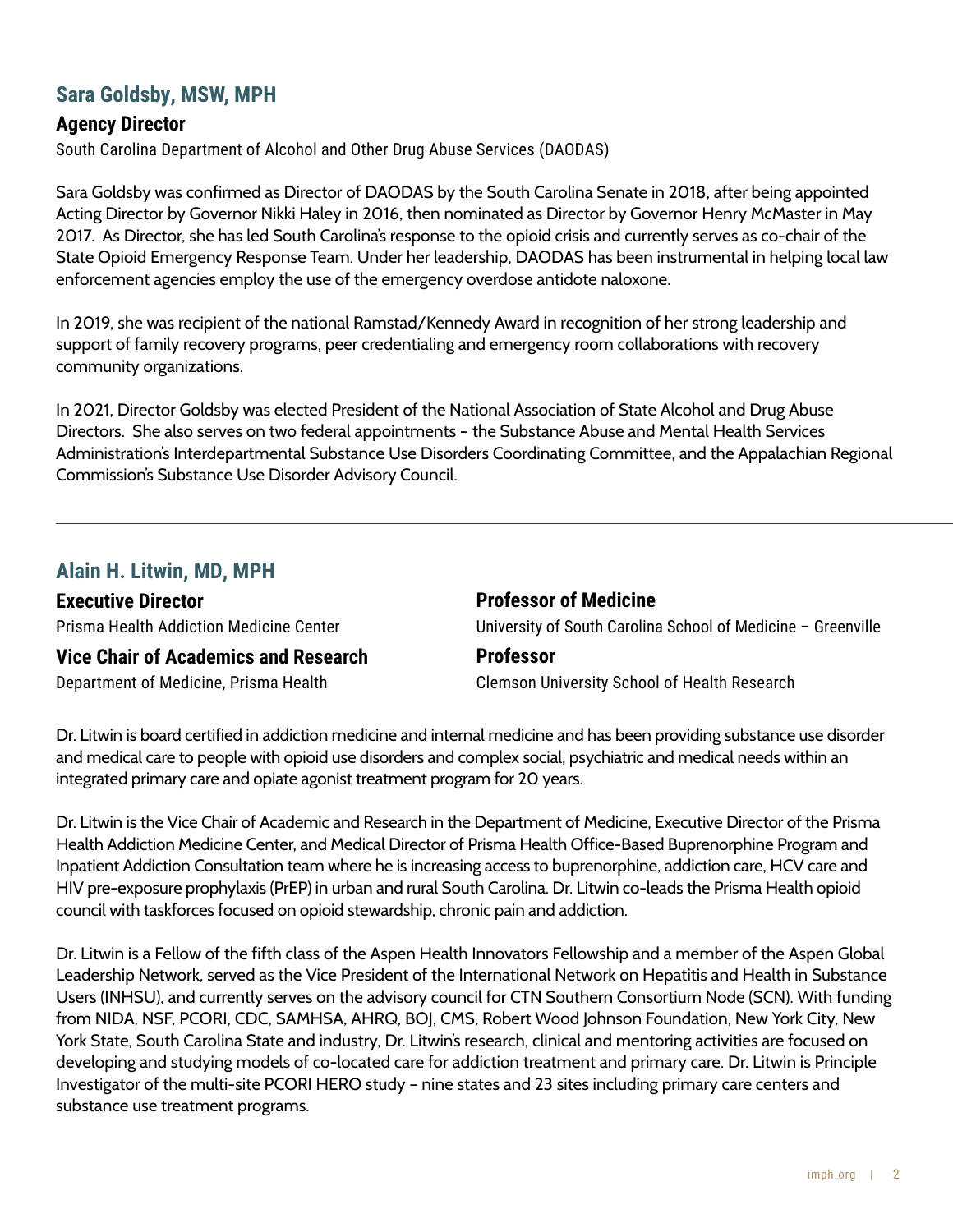## **Edward Simmer, MD, MPH, DFAPA**

#### **Agency Director**

South Carolina Department of Health and Environmental Control (DHEC)

Dr. Simmer was appointed Director of DHEC by the S.C. Board of Health and Environmental Control, assuming this position on February 4, 2021.

Prior to being confirmed as Agency Director, Dr. Simmer served for over 30 years on active duty in the United States Navy where he held increasing leadership positions, including Chief Medical Officer for the TRICARE Health Plan and Commanding Officer and CEO at the Naval Hospital in Oak Harbor, Washington. He holds over 25 years of extensive clinical leadership and team-building experience with a strong track record of transforming large healthcare systems.

Dr. Simmer received his Doctor of Medicine degree from Saint Louis University and holds a Master of Public Health degree, with a focus on epidemiology, from the Eastern Virginia Medical School/Old Dominion University Consortium, as well as a Bachelor of Arts degree from Hiram College. In addition, Dr. Simmer is board certified in general and forensic psychiatry by the American Board of Psychiatry and Neurology and has an administrative psychiatry certification from the American Psychiatric Association.

Dr. Simmer's personal awards include the Defense Superior Service Medal (two awards), Meritorious Service Medal (four awards), Joint Service Commendation Medal, Navy Commendation Medal (three awards), Army Commendation Medal and Navy Achievement Medal (two awards). He has also received numerous unit, campaign and service awards. Dr. Simmer is a Distinguished Fellow of the American Psychiatric Association.

# **About the Settlement**

On February 25, 2022, the National Prescription Opiate Litigation Plaintiffs' Executive Committee (PEC) finalized settlements totaling \$26 billion with three of the nation's top wholesale pharmaceutical drug distributors, AmerisourceBergen, Cardinal Health and McKesson and opioid manufacturer Johnson & Johnson. Fifty-two states and territories and thousands of local governments across the country signed on to the agreement which was made possible by years of advocacy by the PEC on behalf of more than 3,300 community clients and State Attorneys General.

In addition to the national agreements, South Carolina Attorney General Alan Wilson worked with South Carolina counties and eligible municipalities to allocate the more than \$360 million coming to South Carolina over the next 18 years. Through an agreement reached by Wilson and the litigating counties, 92% of these funds will be used to directly address the opioid crisis. A majority of these funds are set aside for requests by all 46 counties, 43 eligible municipalities and the Health Services District of Kershaw County. More than \$100 million will be available for disbursement to entities such as nonprofits, hospitals, state agencies and others working to help address the opioid epidemic.<sup>1</sup>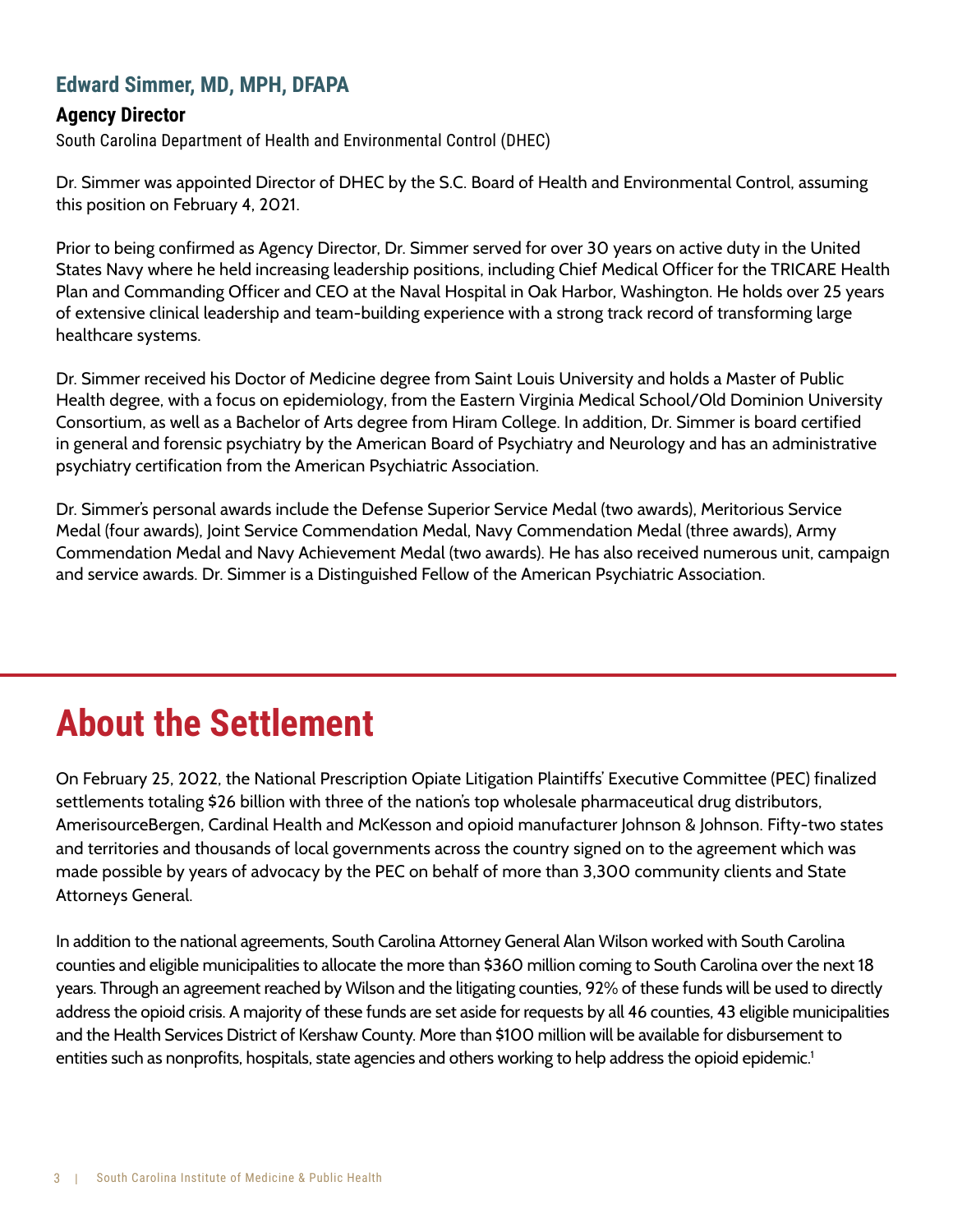In addition to the funds, Cardinal, McKesson and AmerisourceBergen will:

- Establish a centralized independent clearinghouse to provide all three distributors and state regulators with aggregated data and analytics about where drugs are going and how often, eliminating blind spots in the current systems used by distributors.
- Use data-driven systems to detect suspicious opioid orders from customer pharmacies.
- Terminate customer pharmacies' ability to receive shipments, and report those companies to state regulators, when they show certain signs of diversion.
- Prohibit shipping of and report suspicious opioid orders.
- Prohibit sales staff from influencing decisions related to identifying suspicious opioid orders.
- Require senior corporate officials to engage in regular oversight of anti-diversion efforts.

#### Johnson & Johnson is required to:

- Stop selling opioids.
- Not fund or provide grants to third parties for promoting opioids.
- Not lobby on activities related to opioids.
- Share clinical trial data under the Yale University Open Data Access Project.<sup>2</sup>

As part of the South Carolina Opioid Settlement Allocation Agreement, the state has enacted legislation to allow settlement funds to be sent to approved counties and municipalities and creates the South Carolina Opioid Recovery Fund Board to manage and disperse the settlement funds. $3$  The board will be comprised of nine members who will be appointed and representative of the four regions of the state.

- The Governor will appoint one member to serve as the Chair of the Board.
- The President of the Senate will appoint one member.
- The Speaker of the House will appoint one member.
- The Governor will appoint three members, the Speaker one member and the President of the Senate one member from a list provided by the South Carolina Association of Counties with at least one member from each of the South Carolina Public Health Regions as defined by the South Carolina Department of Health and Environmental Control (DHEC).<sup>a</sup>
- The Governor will appoint one member from a list provided by the South Carolina Municipal Association.

The enacting legislation requires all members of the board to be academic, medical, licensed health or other professionals with significant experience in opioid prevention, treatment or intervention. The board is required to meet at least four times per year and will be staffed by a member of the South Carolina Office of the Attorney General for necessary legal services.

The South Carolina Opioid Recovery Fund Board will oversee funds for counties and eligible municipalities, which must submit requests that seeks funding for an approved abatement strategy listed in the settlement agreement. All money allocated to counties and eligible municipalities that has not been used for three years will be moved to the Discretionary Subfund, from which any person or entity can request funding for approved abatement strategies.

a Those regions are the Upstate (consisting of Oconee, Pickens, Anderson, Greenville, Spartanburg, Cherokee, Union, Laurens, Abbeville, Greenwood, and McCormick counties); the Midlands (consisting of York, Chester, Lancaster, Fairfield, Kershaw, Newberry, Saluda, Lexington, Richland, Edgefield, and Aiken counties); the Pee Dee (consisting of Chesterfield, Marlboro, Lee, Darlington, Dillon, Florence, Marion, Sumter, Clarendon, Williamsburg, Georgetown, and Horry counties), and the Lowcountry (consisting of Calhoun, Orangeburg, Barnwell, Bamberg, Allendale, Hampton, Colleton, Dorchester, Berkeley, Charleston, Jasper, and Beaufort counties)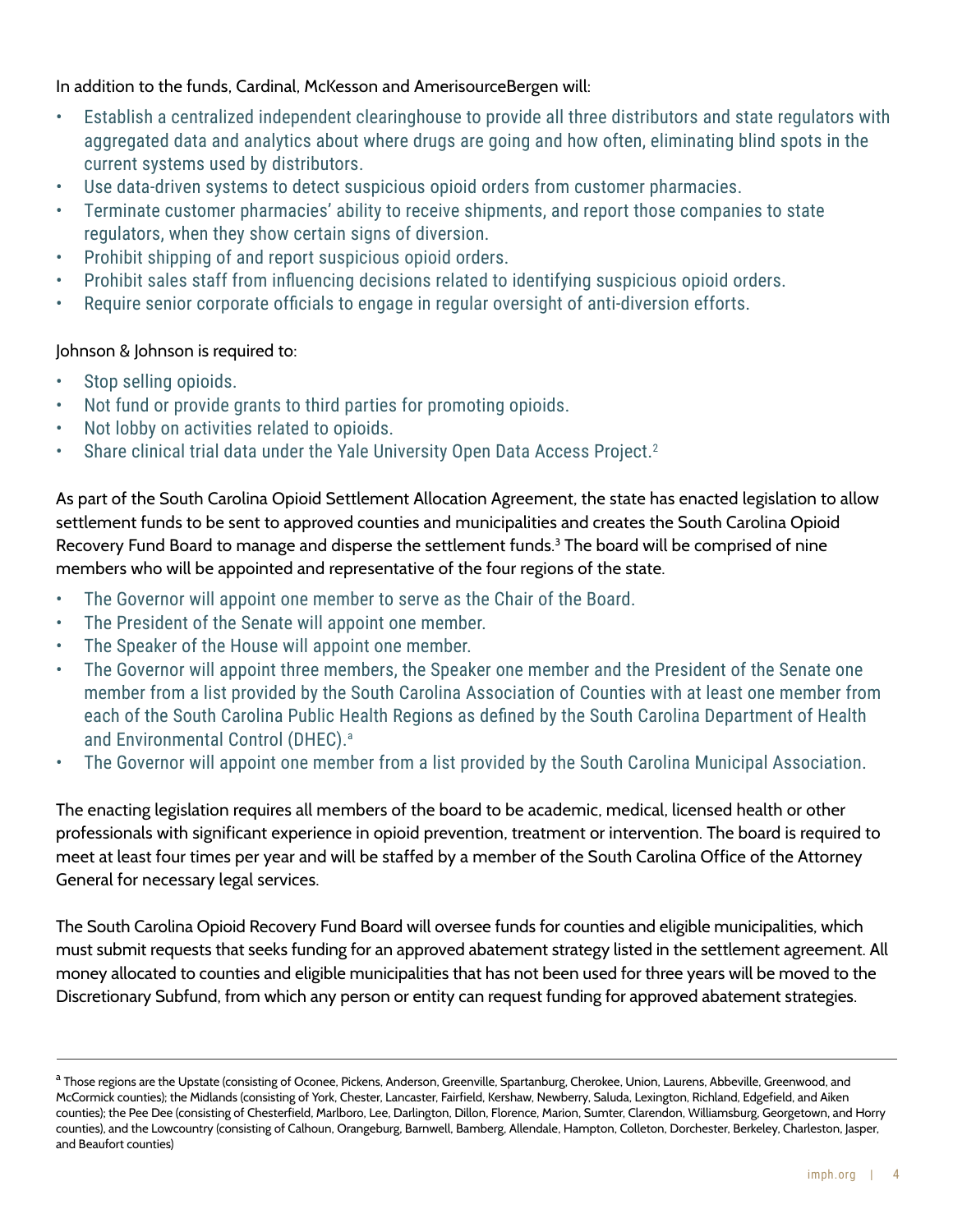# **Glossary of Terms**

## **Co-Occurring Disorders**

This is used most often to describe in with both mental illness & substance use disorder. Personality disorder may also co-exist with psychiatric illness and/or substance use disorders. Also known as comorbidity or dual diagnosis.

## **Dependence**

The state in which metabolic status and functioning is maintained through the sustained presence of a drug; manifested as a mental or physical disturbance or withdrawal upon removal of the substance.

## **Drug Courts**

Drug courts are problem-solving courts that operate under a specialized model in which the judiciary, prosecution, defense bar, probation, law enforcement, mental health, social service and treatment communities work together to help non-violent offenders find restoration in recovery and become productive citizens. With an emphasis on rehabilitation and treatment, drug courts serve only a fraction of the estimated 1.2 million individuals suffering from substance use disorder in the United States criminal justice system.

## **Employee Assistance Program (EAP)**

Voluntary work-based intervention programs offered by employers to support employees in management of issues affecting mental and emotional well-being, such as: substance use, stress, grief, family problems, trauma and psychological disorders. While services may vary, Employee Assistance Programs (EAPs) provide employees with free and confidential assessments, short-term counseling, referrals and follow-up services.

## **Evidence-Based Practice**

Patient care informed through the integration of clinical expertise and best available clinical evidence from systematic research.

# **Fentanyl**

A potent opioid synthetically produced in laboratories that activates the reward centers of the brain to produce sensations of euphoria and provide pain relief. Side effects have included alterations in consciousness, sensations of heaviness, decreases in mental function, constipation, anxiety, changes in mood and appetite, nausea, dry mouth, intense itching, constricted pupils, respiratory depression, increased body temperature and death. Fentanyl is 50 to 100 times more potent than morphine, and is available in legal prescription form, and increasingly, in illegal illicit forms. Also known as Apache, China Girl, or Jackpot.

## **Harm Reduction**

Policies, programs and practices that aim to reduce the harms associated with the use of alcohol or other drugs. The defining features include a focus on the prevention of harm, such as transmission of infectious disease transmission and overdose death, with attention and focus on connecting individuals to treatment, peer support and other recovery services.

## **Medication for Addiction Treatment (MAT) or Medications for Opioid Use Disorder (MOUD)**

In the treatment of addiction, medications are used to reduce the intensity of withdrawal symptoms, reduce alcohol and other drug cravings, and reduce the likelihood of use or relapse for specific drugs by blocking their effect. The primary goal of medication-assisted treatment is for the patient to achieve fully sustained remission.

When combined with behavioral therapy, medications are shown to:

- Improve rates of patient survival
- Increase retention in treatment programs
- Decrease illicit opiate use and substance-related criminal involvement
- Increase patients' ability to gain and maintain employment
- Improve outcomes in pregnancies affected by substance use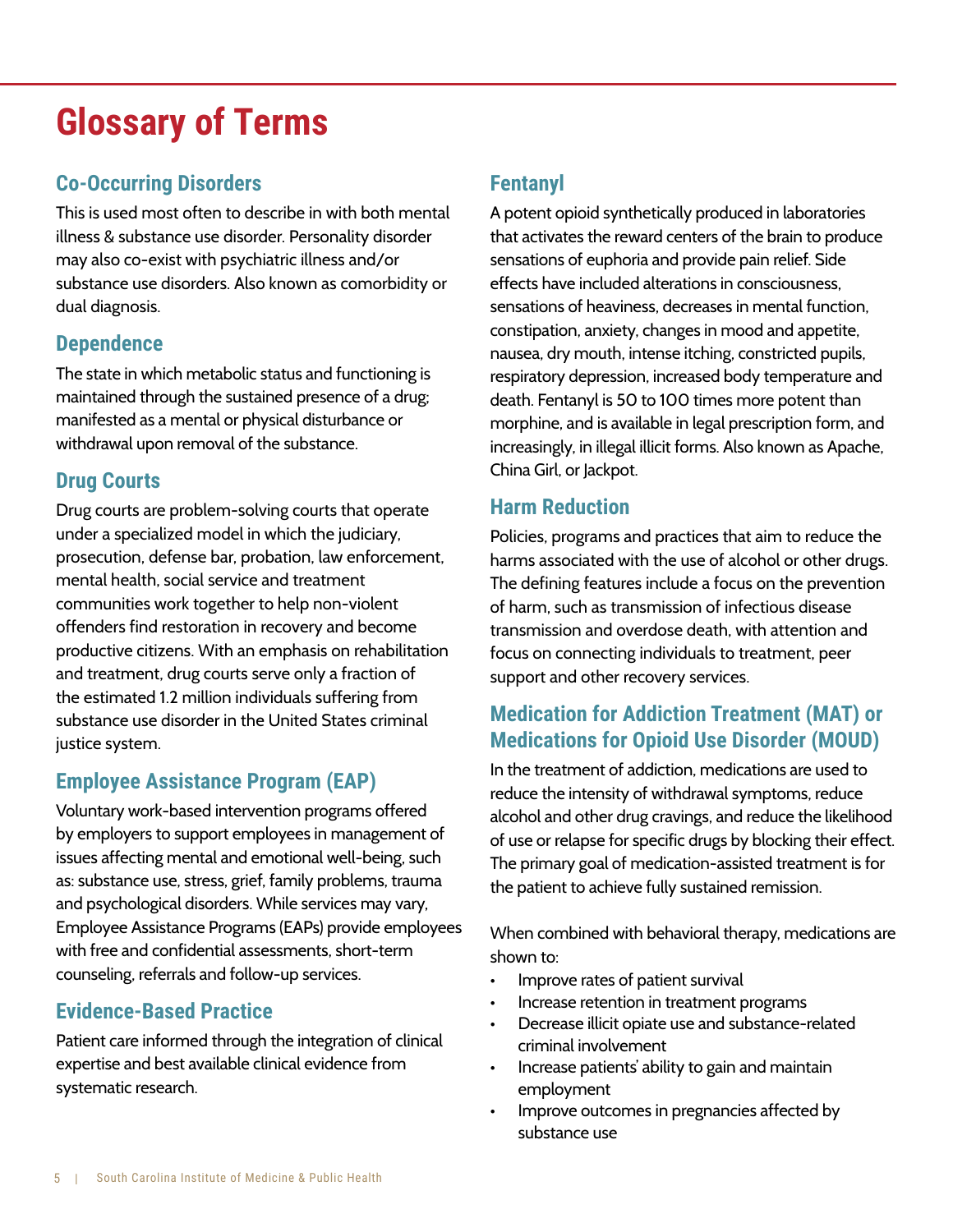### **Naloxone**

A medication approved by the Food and Drug Administration (FDA) designed to rapidly reverse opioid overdose. It is an opioid antagonist—meaning that it binds to opioid receptors and can reverse and block the effects of other opioids, such as heroin, morphine, fentanyl and oxycodone.

## **Neonatal Abstinence Syndrome (NAS)**

A post-natal withdrawal syndrome inherited by children exposed to substances, most often opioids, during pregnancy. Babies born with Neonatal Abstinence Syndrome are more likely to suffer from low birthweight, breathing problems, feeding problems, seizures, or birth defects.

## **Opioid Use Disorder (OUD)**

Defined by the Diagnostic and Statistical Manual of Mental Disorders as a problematic pattern of opioid use leading to clinically significant impairment or distress. Also referred to as "opioid addiction," the disorder requires a thorough evaluation by a healthcare provider with authority to diagnose. It is important to remember that OUD exists on a continuum of severity. As a result, a scale for assigning severity exists (mild, moderate, severe) and is based upon criteria. The severity distinction has treatment implications.

#### **Recovery**

A process of change through which individuals improve their health and wellness, live self-directed lives and strive to reach their full potential.

### **Screening, Brief Intervention and Referral to Treatment (SBIRT)**

An evidence-based method used to detect, reduce and prevent problematic substance use and substance use disorder.

**• Screening** – An assessment – usually brief such as a paper and pencil self-report measures or a biological assay (e.g., urine/blood) – to help detect risky or harmful substance use. This is often conducted by healthcare professionals using standardized screening tools in a specific clinic or other setting.

- **Brief Intervention** A short conversation or counseling session in which healthcare providers typically offer feedback and advice in order to motivate individuals identified as at-risk for substance-related harm to become more aware of the risk and to reduce or eliminate substance use or to seek treatment.
- **Referral to Treatment** The third and final stage in the SBIRT model, when a healthcare provider formally refers a patient identified as having or is atrisk for substance use disorder to additional services such as brief therapy or longer-term treatment.

### **Stigma**

An attribute, behavior, or condition that is socially discrediting. Known to decrease treatment seeking behaviors in individuals with substance use disorders.

## **Substance Use Disorder (SUD)**

A term used synonymously with "addiction." "Substance Use Disorder" is a clinical term describing a syndrome consisting of a coherent set of signs and symptoms that cause significant distress and or impairment during the same 12-month period. Substance use disorders are primary, chronic, neurobiologic diseases with genetic, psychosocial and environmental factors influencing their development and manifestations. They are diagnosed as "mild" "moderate" or "severe" and characterized behaviors that include:

- Impaired control over substance use
- Compulsive use
- Continued use despite harm
- **Cravings**

According to the Diagnostic and Statistical Manual of Mental Disorders, Fourth Edition (DSM-IV), substance dependence is defined as a maladaptive pattern of substance use leading to clinically significant impairment or distress, as manifested by three (or more) of the following, occurring any time in the same 12-month period: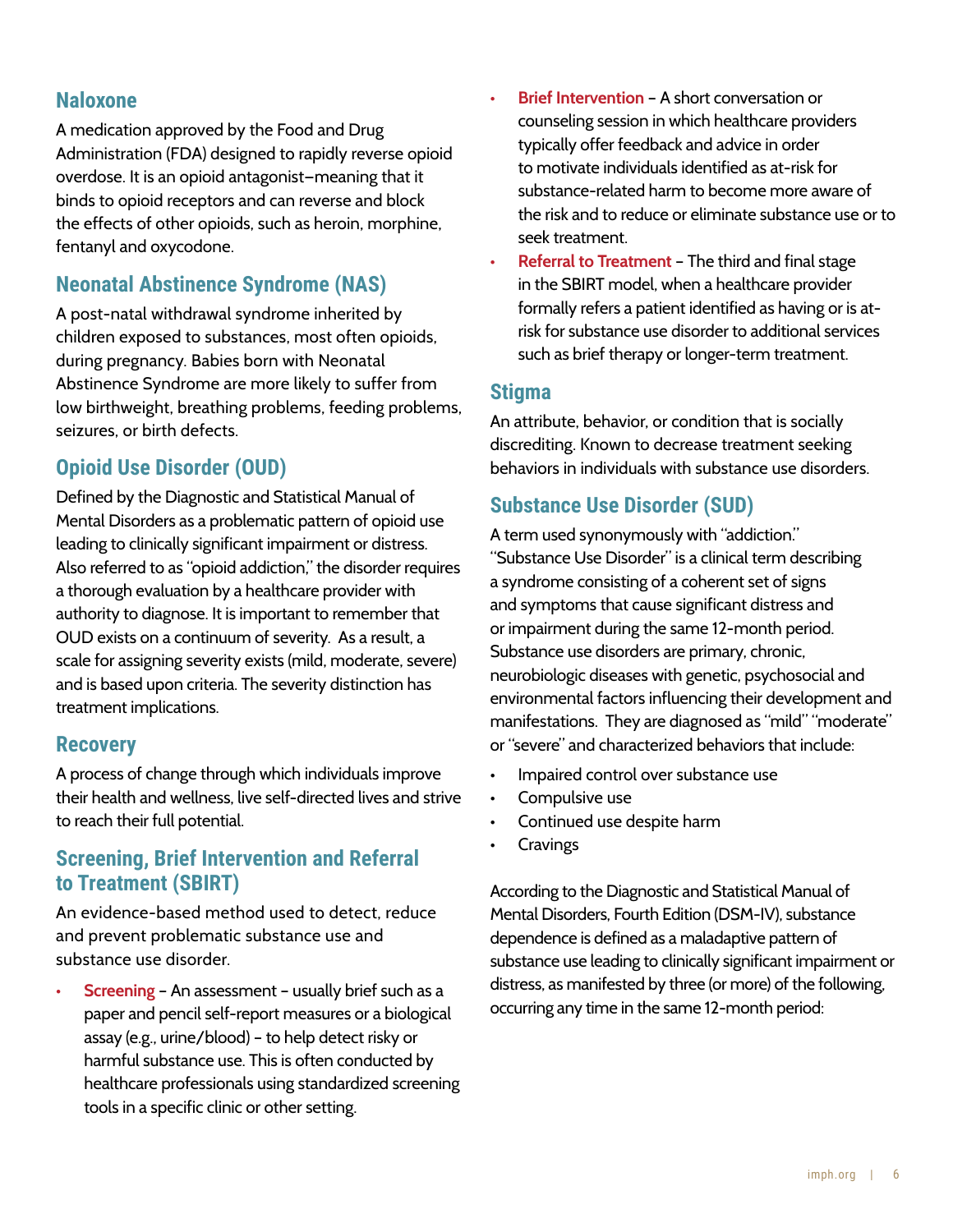- 1. Tolerance, as defined by either of the following:
- A need for markedly increased amounts of the substance to achieve intoxication or the desired effect or
- Markedly diminished effect with continued use of the same amount of the substance.
- 2. Withdrawal, as manifested by either of the following:
- The characteristic withdrawal syndrome for the substance or
- The same (or closely related) substance is taken to relieve or avoid withdrawal symptoms.

3. The substance is often taken in larger amounts or over a longer period than intended.

4. There is a persistent desire or unsuccessful efforts to cut down or control substance use.

5. A great deal of time is spent in activities necessary to obtain the substance, use the substance, or recover from its effects.

6. Important social, occupational, or recreational activities are given up or reduced because of substance use.

7. The substance use is continued despite knowledge of having a persistent physical or psychological problem that is likely to have been caused or exacerbated by the substance (for example, current cocaine use despite recognition of cocaine-induced depression or continued drinking despite recognition that an ulcer was made worse by alcohol consumption).

### **Warm Handoff**

A transfer of care between two members of a health care team, where the handoff occurs in front of the patient and family allowing the patient to hear what is said and engage in communication to clarify or ask questions about their care.

### **Withdrawal**

Physical, cognitive and affective symptoms that occur after chronic use of a drug is reduced abruptly or stopped among individuals who have developed tolerance to a drug.

#### **Withdrawal Management**

Medically managed withdrawal (the updated term for detoxification) is not the standard of care for opioid use disorder, and is associated with a very high relapse rate, while also significantly increasing an individual's risk for opioid overdose and death if opioid use is resumed. $^{\rm 4}$ Medically managed withdrawal, when done in isolation, is not an evidence-based practice for opioid use disorder. If medically managed withdrawal services are provided, they should be accompanied by the offer and provision of injectable extended-release naltrexone to protect such individuals from opioid overdose in case of return to use and to improve treatment outcomes.

#### **Wraparound Services**

Wraparound services coordinate services for people with complex health care needs, including behavioral health issues, and their families. The structure of wraparound programs can vary greatly; they often include intensive behavioral health care planning and case management for individuals and their families. Wraparound programs are generally family-centric and provided in the home, school or community setting in order to address a person or family's needs while allowing them to remain in their community.

**This glossary of terms was adopted from the Recovery Research Institute and the Rural Health Information Hub.**5,6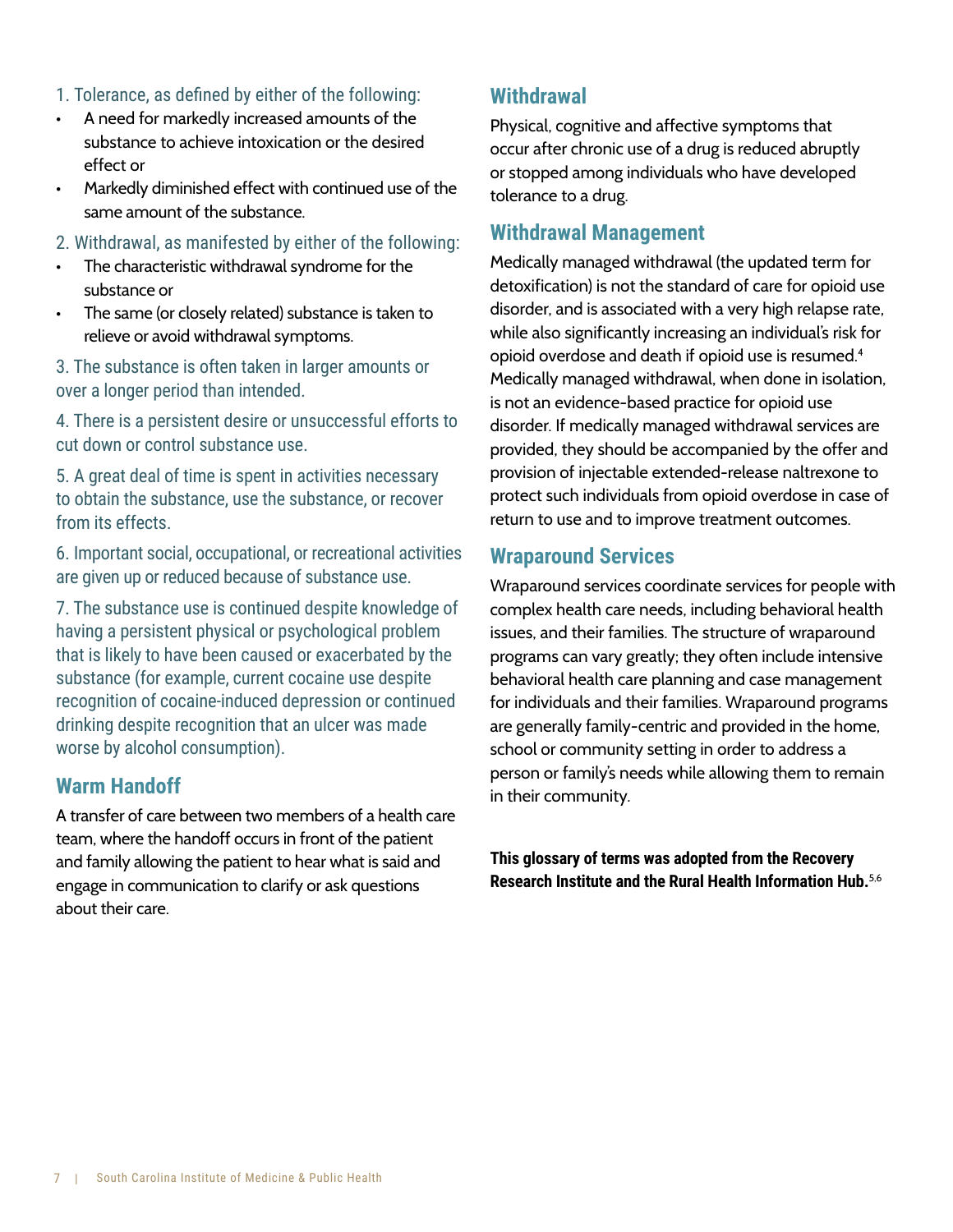# **Core Strategies**

All funds in the South Carolina Opioid Recovery Fund must be used for one or more of the following approved opioid remediation uses. Priority shall be given to the following "Core Strategies":

# **Naloxone Or Other FDA-Approved Drug to Reverse Opioid Overdoses**

- **1. Expand training for first responders, schools, community support groups and families.**
- **2. Increase distribution to individuals who are uninsured or whose insurance does not cover the needed service.**
	- Support provision by public health entities of free naloxone to anyone in the community.
	- Increase availability and distribution of naloxone and other drugs that treat overdoses to first responders, patients, individuals with opioid use disorder (OUD) and their friends and family members, schools, community navigators and outreach workers, persons being released from jail or prison or other members of the general public.
- » [South Carolina Code of Laws Overdose](https://www.scstatehouse.gov/code/t44c130.php)  [Prevention Act](https://www.scstatehouse.gov/code/t44c130.php)<sup>7</sup>
- » [Naloxone Saves SC](http://naloxonesavessc.org/)<sup>8</sup>
- » [Model Expanded Access to Emergency Opioid](http://legislativeanalysis.org/wp-content/uploads/2021/12/Model-Expanded-Access-to-Emergency-Opioid-Antagonists-Act-FINAL.pdf)  [Antagonists Act - Legislative Analysis](http://legislativeanalysis.org/wp-content/uploads/2021/12/Model-Expanded-Access-to-Emergency-Opioid-Antagonists-Act-FINAL.pdf)<sup>9</sup>
- » [Law Enforcement Naloxone Tool Kit](https://bjatta.bja.ojp.gov/tools/naloxone/Naloxone-Background)<sup>10</sup>
- » [Targeted Naloxone Distribution Evidence-Based](https://www.cdc.gov/drugoverdose/featured-topics/evidence-based-strategies.html)  [Strategies for Preventing Opioid Overdose](https://www.cdc.gov/drugoverdose/featured-topics/evidence-based-strategies.html)<sup>11</sup>

# **Medications for Opioid Use Disorders (MOUD) Distribution and Other Opioid-Related Treatment**

- **1. Increase distribution of MOUD to individuals who are uninsured or whose insurance does not cover the needed service.**
- **2. Expand availability of treatment for MOUD and any co-occurring substance use disorder and/or mental health (SUD/MH) conditions, including all forms of MOUD approved by the U.S. Food and Drug Administration.**
	- » [Overview of Medications for Opioid Use Disorder](https://pcssnow.org/medications-for-opioid-use-disorder/)<sup>12</sup>
	- » [American Society of Addiction Medicine National](https://www.asam.org/quality-care/clinical-guidelines/national-practice-guideline)  [Practice Guidelines](https://www.asam.org/quality-care/clinical-guidelines/national-practice-guideline)<sup>13</sup>
	- » SAMHSA Medication-Assisted Treatment<sup>14</sup>
- » [National Academies of Sciences, Engineering and](https://www.nationalacademies.org/our-work/medication-assisted-treatment-for-opioid-use-disorder)  [Medicine - Medications for Opioid Use Disorder](https://www.nationalacademies.org/our-work/medication-assisted-treatment-for-opioid-use-disorder)  [Save Lives](https://www.nationalacademies.org/our-work/medication-assisted-treatment-for-opioid-use-disorder)<sup>15</sup>
- » [Treatment Components Evidence Based Strategies](https://www.lac.org/resource/evidence-based-strategies-for-abatement-of-harms-from-the-o)  [for Abatement of Harms from the Opioid Epidemic](https://www.lac.org/resource/evidence-based-strategies-for-abatement-of-harms-from-the-o)  [Chapter Two](https://www.lac.org/resource/evidence-based-strategies-for-abatement-of-harms-from-the-o)<sup>16</sup>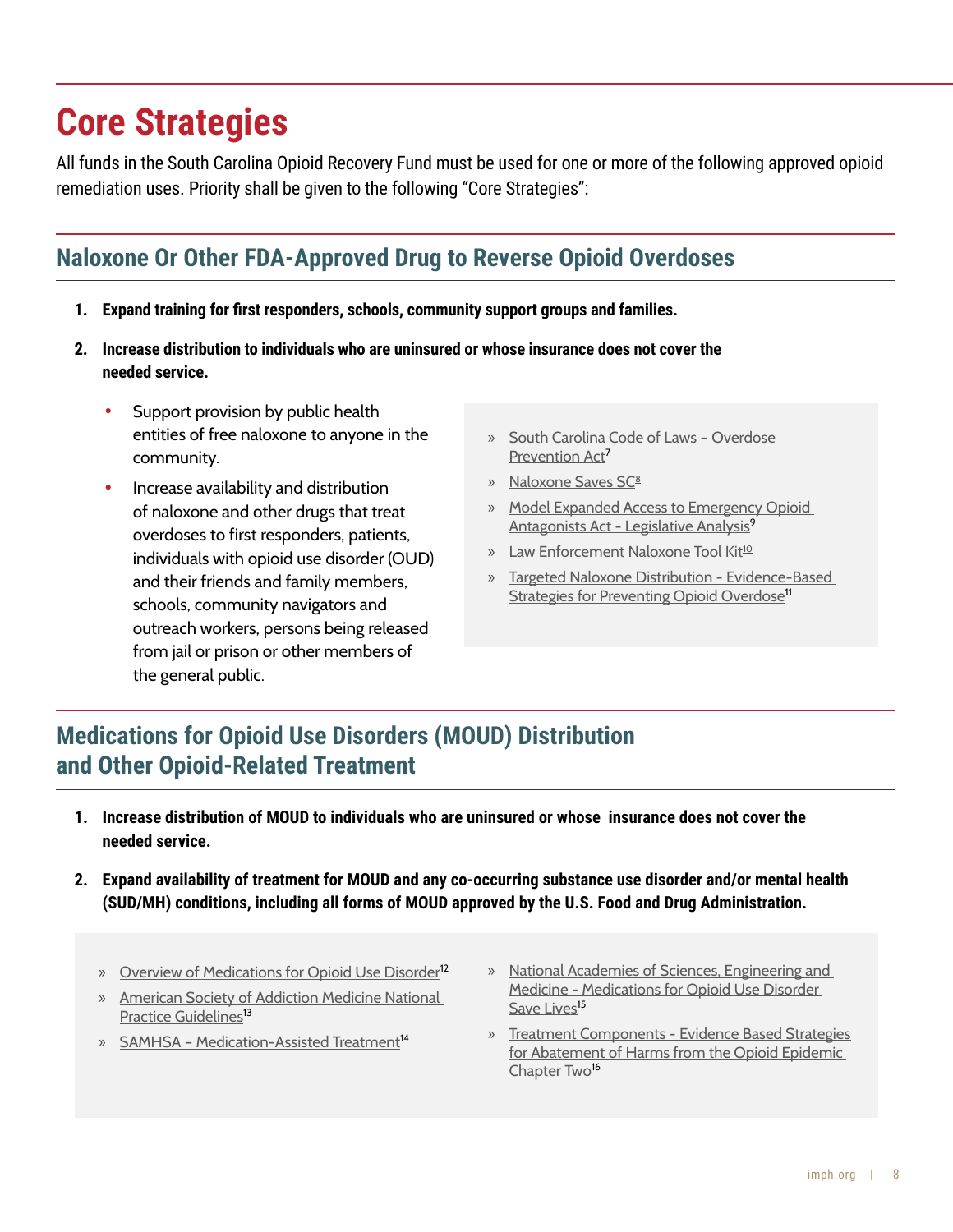#### **3. Provide education to school-based and youth-focused programs that discourage or prevent misuse.**

- » [Evidence-Based Program Guidance for Substance](http://www.nysed.gov/common/nysed/files/programs/curriculum-instruction/evidence-based-program-guidance-substance-use-prevention-education-schools.pdf)  [Use Prevention Education in Schools](http://www.nysed.gov/common/nysed/files/programs/curriculum-instruction/evidence-based-program-guidance-substance-use-prevention-education-schools.pdf)<sup>17</sup>
- » [Blueprints for Healthy Youth Development Certified](https://www.blueprintsprograms.org/program-search/)  [Model Programs](https://www.blueprintsprograms.org/program-search/)<sup>18</sup>
- » [Life Skills Training](https://www.lifeskillstraining.com/)<sup>19</sup>
- » [Good Behavior Game](https://www.air.org/resource/spotlight/good-behavior-game)<sup>20</sup>
- » [Strengthening Families](https://strengtheningfamiliesprogram.org/)<sup>21</sup>
- » [SAMHSA Substance Misuse Prevention for Young](https://store.samhsa.gov/sites/default/files/d7/priv/pep19-pl-guide-1.pdf)  [Adults](https://store.samhsa.gov/sites/default/files/d7/priv/pep19-pl-guide-1.pdf)<sup>22</sup>
- » [CDC Preventing Adverse Childhood Experiences](https://www.cdc.gov/violenceprevention/pdf/preventingACES.pdf)<sup>23</sup>
- » [Positive Action](https://www.positiveaction.net/)<sup>24</sup>
- » [Project Towards No Drug Abuse](https://tnd.usc.edu/)<sup>25</sup>
- **4. Provide MOUD education and awareness training to healthcare providers, EMTs, law enforcement and other first responders.**
	- » [Medications for Opioid Use Disorders \(MOUD\)](https://www.cdc.gov/drugoverdose/featured-topics/evidence-based-strategies.html)  [Evidence-Based Strategies for Preventing Opioid](https://www.cdc.gov/drugoverdose/featured-topics/evidence-based-strategies.html)  [Overdose](https://www.cdc.gov/drugoverdose/featured-topics/evidence-based-strategies.html)<sup>26</sup>
- » [Providers Clinical Support System](https://pcssnow.org/)<sup>27</sup>
- » [Become a Buprenorphine Waivered Practitioner](https://www.samhsa.gov/medication-assisted-treatment/become-buprenorphine-waivered-practitioner)<sup>2[8](https://www.cdc.gov/drugoverdose/featured-topics/evidence-based-strategies.html)</sup>
- **5. Provide treatment and recovery support services such as residential and inpatient treatment, intensive outpatient treatment, outpatient therapy or counseling and recovery housing that allow or integrate medication and with other support services.**
	- » [Facilities for Chemically Dependent or Addicted](https://scdhec.gov/BHFL/facilities-treat-individuals-psychoactive-substance-abuse-or-dependence)  [Persons](https://scdhec.gov/BHFL/facilities-treat-individuals-psychoactive-substance-abuse-or-dependence)<sup>29</sup>
	- » [National Alliance for Recovery Residence](https://narronline.org/affiliate-services/standards-and-certification-program/)<sup>30</sup>
	- » [South Carolina Alliance for Recovery Residences](https://scarronline.org/)<sup>31</sup>
- » [SAMHSA Recovery Housing: Best Practices and](https://www.samhsa.gov/resource/ebp/recovery-housing-best-practices-suggested-guidelines)  [Suggested Guidelines](https://www.samhsa.gov/resource/ebp/recovery-housing-best-practices-suggested-guidelines)<sup>32</sup>
- » [Addiction Professionals of South Carolina Peer](https://addictionprofessionalsofsouthcarolina.org/peer-support-specialists-certification/)  [Support Specialist Certification](https://addictionprofessionalsofsouthcarolina.org/peer-support-specialists-certification/)<sup>[3](https://www.cdc.gov/drugoverdose/featured-topics/evidence-based-strategies.html)3</sup>

## **Pregnant & Postpartum Women**

- **1. Expand Screening, Brief Intervention, and Referral to Treatment ("SBIRT") services to non-Medicaid eligible or uninsured pregnant women.**
- » [SAMHSA Screening, Brief Intervention and](https://www.samhsa.gov/sbirt)  [Referral to Treatment](https://www.samhsa.gov/sbirt)<sup>34</sup>
- » [South Carolina SBIRT](https://scsbirt.com/)<sup>35</sup>
- **2. Expand comprehensive evidence-based treatment and recovery services, including Medication for Opioid Use Disorder (MOUD), for women with co-occurring Opioid Use Disorder (OUD) and other Substance Use Disorder (SUD)/Mental Health disorders for uninsured individuals for up to 12 months postpartum.**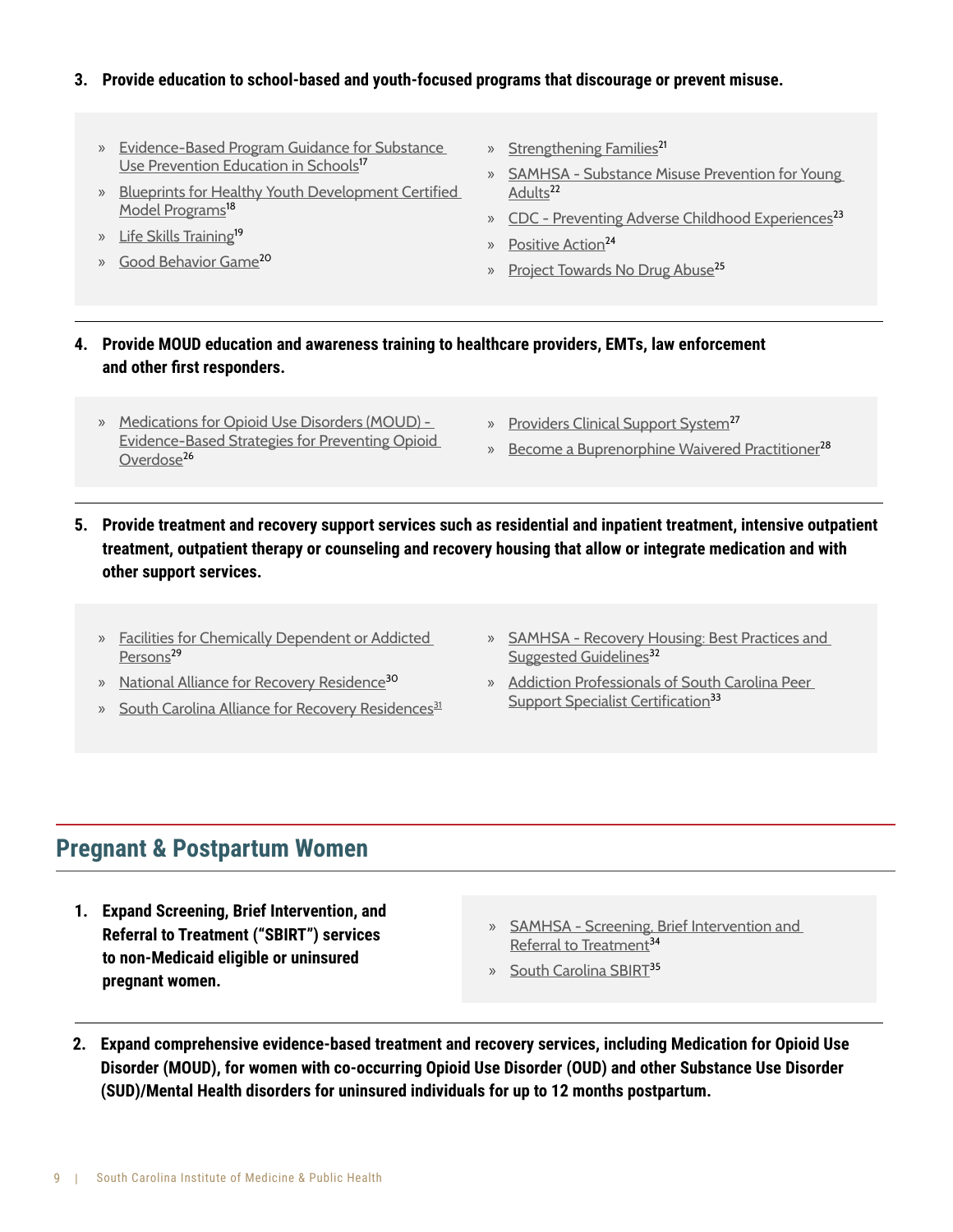- » Clinical Guidance for Treating Pregnant and Parenting Women with Opioid Use Disorder and Their Infants<sup>36</sup>
- » [American Society of Addiction Medicine National](https://www.asam.org/quality-care/clinical-guidelines/national-practice-guideline)  [Practice Guidelines](https://www.asam.org/quality-care/clinical-guidelines/national-practice-guideline)<sup>37</sup>
- **3. Provide comprehensive wrap-around services to individuals with OUD, including housing, transportation, job placement/training and childcare.**

## **Expanding Treatment for Neonatal Abstinence Syndrome (NAS)**

| Expand comprehensive evidence-based and<br>recovery support for NAS babies. | <b>Clinical Guidance for Treating Pregnant and Parenting</b><br>$\rangle$<br>Women with Opioid Use Disorder and Their Infants <sup>38</sup> |
|-----------------------------------------------------------------------------|---------------------------------------------------------------------------------------------------------------------------------------------|
| Expand services for better continuum of care<br>with infant-need dyad.      | » Triple P Positive Parenting Program <sup>39</sup><br>» Parent-Child Interaction Therapy <sup>40</sup><br>» Home Visiting <sup>41</sup>    |

3. Expand long-term treatment and services for medical monitoring of NAS babies and their families.

- » [National Center on Substance Abuse and Child](https://ncsacw.acf.hhs.gov/topics/neonatal-abstinence-syndrome.aspx)  [Welfare Resources](https://ncsacw.acf.hhs.gov/topics/neonatal-abstinence-syndrome.aspx)<sup>42</sup>
- » [Adverse Childhood Experiences](https://scchildren.org/resources/adverse-childhood-experiences/)<sup>44</sup>
- » [CDC Preventing Adverse Childhood Experiences](https://www.cdc.gov/violenceprevention/aces/fastfact.html)<sup>4[5](https://www.cdc.gov/drugoverdose/featured-topics/evidence-based-strategies.html)</sup>
- » [Handle With Care Model](http://handlewithcarewv.org/)<sup>43</sup>
- **Expansion of Warm Hand-Off Programs and Recovery Services**
	- **1. Expand services such as navigators and on-call teams to begin medication for opioid use disorder (MOUD) in hospital emergency departments**
		- » [Use of Medication Assisted Treatment in Emergency](https://store.samhsa.gov/sites/default/files/SAMHSA_Digital_Download/pep21-pl-guide-5.pdf)  [Departments](https://store.samhsa.gov/sites/default/files/SAMHSA_Digital_Download/pep21-pl-guide-5.pdf)<sup>46</sup>
		- » [Blueprint for Hospital Opioid Use Disorder](https://cabridge.org/resource/blueprint-for-hospital-opioid-use-disorder-treatment/)  [Treatment](https://cabridge.org/resource/blueprint-for-hospital-opioid-use-disorder-treatment/)<sup>47</sup>
		- » [Emergency Department Quick Start](https://cabridge.org/resource/buprenorphine-bup-hospital-quick-start/)<sup>48</sup>
- » [Bridge Clinic Buprenorphine Program Degreases](https://www.sciencedirect.com/science/article/pii/S0740547221001367)  **[Emergency Department Visits](https://www.sciencedirect.com/science/article/pii/S0740547221001367)<sup>49</sup>**
- » [Initiating Buprenorphine-based MOUD in](https://www.cdc.gov/drugoverdose/featured-topics/evidence-based-strategies.html)  [Emergency Departments - Evidence-Based](https://www.cdc.gov/drugoverdose/featured-topics/evidence-based-strategies.html)  [Strategies for Preventing Opioid Overdose](https://www.cdc.gov/drugoverdose/featured-topics/evidence-based-strategies.html)<sup>50</sup>

#### **2. Expand warm hand-off services to transition to recovery services.**

**3. Broaden scope of recovery services to include co-occurring substance use disorder (SUD) or mental health conditions.**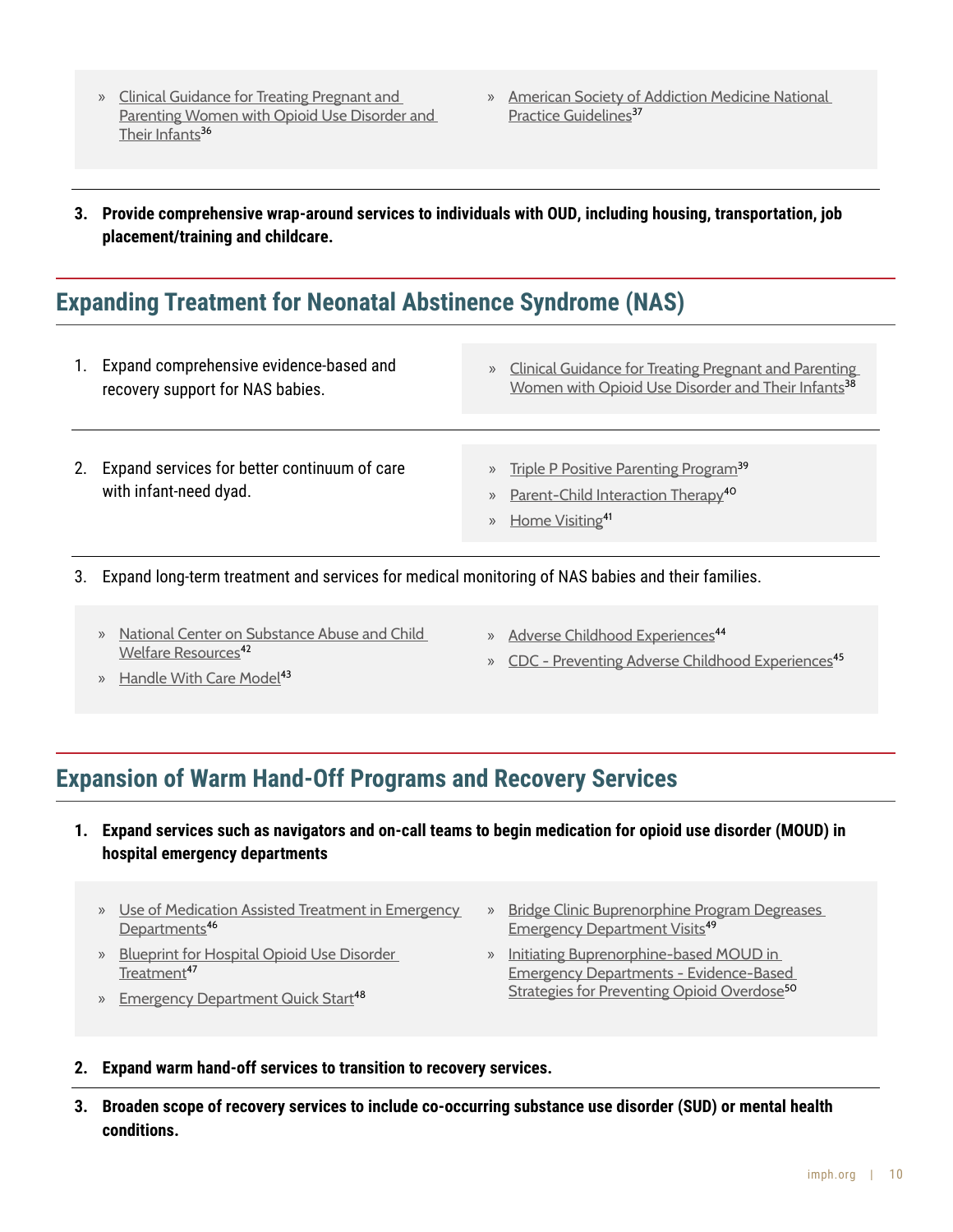- **4. Provide comprehensive wrap-around services to individuals in recovery, including housing, transportation, job placement/training and childcare.**
- **5. Hire additional social workers or other behavioral health workers to facilitate expansions above.**

## **Treatment for Incarcerated Population**

- **1. Provide evidence-based treatment and recovery support, including medication for opioid use disorder (MOUD) for persons with opioid use disorder (OUD) and co-occurring substance use and mental health SUD/MH disorders within and transitioning out of the criminal justice system.**
- » [JCOIN Training & Engagement Center Justice](https://www.jcoinctc.org/jtec/)  [Community Opioid Innovation Network](https://www.jcoinctc.org/jtec/)  [Coordination and Translation Center](https://www.jcoinctc.org/jtec/)<sup>51</sup>
- » [Linkage to Care Upon Release from Incarceration](https://www.hidtaprogram.org/pdf/cornerstone_2018.pdf)<sup>52</sup>

#### **2. Increase funding for jails to provide treatment to inmates with OUD.**

- » [National Governors Association Expanding](https://www.nga.org/center/publications/expanding-access-medications-oud-corrections-community-settings/)  [Access to Medications for Opioid Use Disorder in](https://www.nga.org/center/publications/expanding-access-medications-oud-corrections-community-settings/)  [Corrections and Community Settings](https://www.nga.org/center/publications/expanding-access-medications-oud-corrections-community-settings/)<sup>53</sup>
- » [Substance Abuse and Mental Health Services](https://www.samhsa.gov/resource/ebp/use-medication-assisted-treatment-opioid-use-disorder-criminal-justice-settings)  [Administration \(SAMHSA\) Use of Medication-](https://www.samhsa.gov/resource/ebp/use-medication-assisted-treatment-opioid-use-disorder-criminal-justice-settings)[Assisted Treatment for Opioid Use Disorder in](https://www.samhsa.gov/resource/ebp/use-medication-assisted-treatment-opioid-use-disorder-criminal-justice-settings)  [Criminal Justice Settings](https://www.samhsa.gov/resource/ebp/use-medication-assisted-treatment-opioid-use-disorder-criminal-justice-settings)<sup>54</sup>
- » [Access to MOUD in US Jails and Prisons](https://oneill.law.georgetown.edu/wp-content/uploads/2021/07/National-Snapshot-Access-to-Medications-for-Opioid-Use-Disorder-in-U.S.-Jails-and-Prisons.pdf)<sup>55</sup>
- » [County Jail MOUD Expansion Initiative](https://www.healthmanagement.com/pajailmoud/)<sup>56</sup>
- » [Support for Overdose Education and Naloxone](https://www.ncchc.org/?s=Support+for+Overdose+Education+and+Naloxone+Distribution+in+Jails)  [Distribution in Jails](https://www.ncchc.org/?s=Support+for+Overdose+Education+and+Naloxone+Distribution+in+Jails)<sup>57</sup>
- » [Care for Opioid Use Disorder in the Criminal Justice](https://www.lac.org/resource/evidence-based-strategies-for-abatement-of-harms-from-the-o)  [System – Evidence-Based Strategies for Abatement](https://www.lac.org/resource/evidence-based-strategies-for-abatement-of-harms-from-the-o)  of Harms from the Opioid Epidemic Chapter  $4^{58}$  $4^{58}$  $4^{58}$

## **Prevention Programs**

- **1. Funding for media campaigns to prevent opioid use (similar to the FDA's "Real Cost" campaign to prevent youth from misusing tobacco).**
- **2. Funding for evidence-based prevention programs in schools.**
	- » [Evidence-Based Program Guidance for Substance](http://www.nysed.gov/common/nysed/files/programs/curriculum-instruction/evidence-based-program-guidance-substance-use-prevention-education-schools.pdf)  [Use Prevention Education in Schools](http://www.nysed.gov/common/nysed/files/programs/curriculum-instruction/evidence-based-program-guidance-substance-use-prevention-education-schools.pdf)<sup>60</sup>
	- » [Blueprints for Healthy Youth Development Certified](https://www.blueprintsprograms.org/program-search/)  [Model Programs](https://www.blueprintsprograms.org/program-search/)<sup>61</sup>
- » [Just Plain Killers](https://justplainkillers.com/)<sup>59</sup>
- » [Life Skills Training](https://www.lifeskillstraining.com/)<sup>62</sup>
- » [Screening for Behavioral Health Risk in Schools](https://www.samhsa.gov/resource/ebp/ready-set-go-review-screening-behavioral-health-risk-schools)<sup>63</sup>
- » [Prevention of Opioid Misuse and its Harmful Effects](https://www.lac.org/resource/evidence-based-strategies-for-abatement-of-harms-from-the-o)  [on Children and Families](https://www.lac.org/resource/evidence-based-strategies-for-abatement-of-harms-from-the-o)<sup>6[4](https://www.cdc.gov/drugoverdose/featured-topics/evidence-based-strategies.html)</sup>

**3. Funding for medical provider education and outreach regarding best prescribing practices for opioids consistent with the [2016 CDC Guidelines](https://www.cdc.gov/media/modules/dpk/2016/dpk-pod/rr6501e1er-ebook.pdf)<sup>65</sup>, including providers at hospitals.**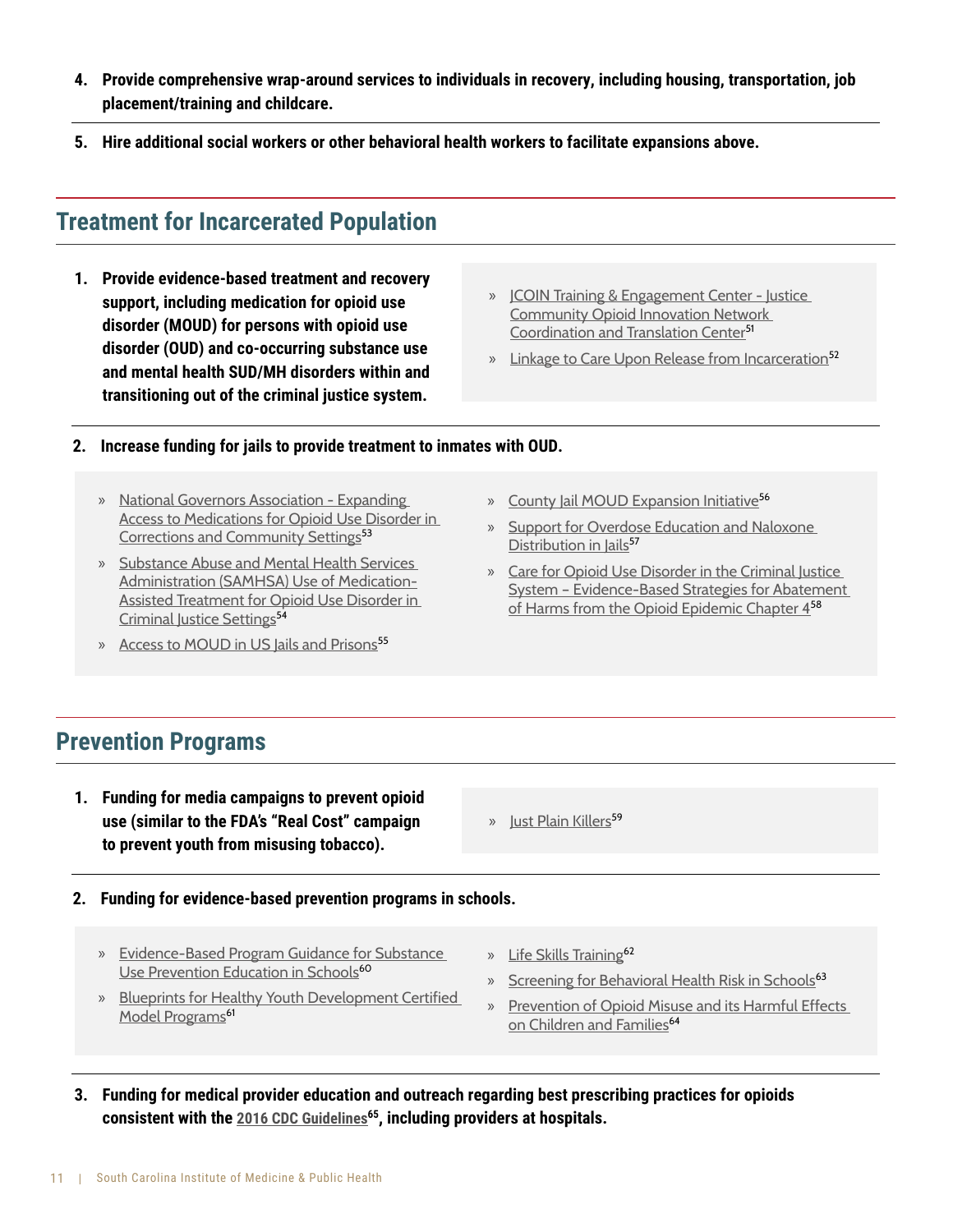- » [Draft 2022 CDC Guidance for Prescribing Opioids](https://www.regulations.gov/document/CDC-2022-0024-0005)  [\(Anticipated Release in Late 2022\)](https://www.regulations.gov/document/CDC-2022-0024-0005)<sup>66</sup>
- » [South Carolina Joint Revised Pain Management](https://llr.sc.gov/med/pdf/FINAL%20Joint%20Revised%20Pain%20Management%20Guidelines%20August%202017.pdf)  [Guidelines, August 2017](https://llr.sc.gov/med/pdf/FINAL%20Joint%20Revised%20Pain%20Management%20Guidelines%20August%202017.pdf)<sup>67</sup>
- » [Opioid Stewardship Measurement Implementation](https://www.aha.org/guidesreports/2017-11-07-stem-tide-addressing-opioid-epidemic-taking-action)  [Guide](https://www.aha.org/guidesreports/2017-11-07-stem-tide-addressing-opioid-epidemic-taking-action)<sup>68</sup>
- » [Establishing an Opioid Stewardship Program in Your](https://www.jointcommission.org/resources/patient-safety-topics/pain-management-standards-for-accredited-organizations/webinar-establishing-an-opioid-stewardship-program-in-your-health-system--october-10-2018-11--12-pm/)  [Health System](https://www.jointcommission.org/resources/patient-safety-topics/pain-management-standards-for-accredited-organizations/webinar-establishing-an-opioid-stewardship-program-in-your-health-system--october-10-2018-11--12-pm/)<sup>69</sup>
- **4. Funding for community drug disposal programs**
- » [DEA Regulations and Registration for Disposal of](https://www.deadiversion.usdoj.gov/drug_disposal/index.html)  [Controlled Substances](https://www.deadiversion.usdoj.gov/drug_disposal/index.html)<sup>70</sup>
- **5. Funding and training for first responders to participate in pre-arrest diversion programs, post-overdose response teams, or similar strategies that connect at-risk individuals to behavioral health services and supports.**
	- » [PAARI Non-Arrest Program Model](https://vimeo.com/455929957)<sup>71</sup>
	- » [Sequential Intercept Model](https://www.samhsa.gov/criminal-juvenile-justice/sim-overview)<sup>72</sup>
	- » [Safe Stations](https://www.hidtaprogram.org/pdf/cornerstone_2018.pdf)<sup>73</sup>
	- » [An Overview of Deflection and Pre-Arrest](https://www.thenationalcouncil.org/wp-content/uploads/2022/02/NC_1_DPAD_Overview_Pre-ArrestDiversion.pdf)  [Diversion](https://www.thenationalcouncil.org/wp-content/uploads/2022/02/NC_1_DPAD_Overview_Pre-ArrestDiversion.pdf)<sup>74</sup>
	- » [PAARI The Police Assisted Addiction and Recovery](https://paariusa.org/)  [Institute](https://paariusa.org/)<sup>75</sup>
	- » [PAARI Non-Arrest Program Model Proactive](https://vimeo.com/455929957)  [Outreach Model](https://vimeo.com/455929957)<sup>76</sup>
	- » [Drug Abuse Response Team, Lucas County](https://www.cossapresources.org/Content/Documents/Diversion_Library/Lucas_County_DART_Presentation_2019_508.pdf)  [Ohio Model](https://www.cossapresources.org/Content/Documents/Diversion_Library/Lucas_County_DART_Presentation_2019_508.pdf)<sup>77</sup>
- » [Chelsea Police Department Hub Model](https://chelseapolice.com/chelsea-hub/)<sup>78</sup>
- » [The Solution to the Opioid Crisis: The Naloxone Plus](https://www.opioidlibrary.org/wp-content/uploads/2019/08/PTACC_Presentation.pdf)  [Pre-Arrest Diversion Framework](https://www.opioidlibrary.org/wp-content/uploads/2019/08/PTACC_Presentation.pdf)<sup>79</sup>
- » [The 2018 Overdose Response Strategy Cornerstone](https://www.hidtaprogram.org/pdf/cornerstone_2018.pdf)  [Project](https://www.hidtaprogram.org/pdf/cornerstone_2018.pdf)<sup>80</sup>
- » [The LEAD National Support Bureau](https://www.leadbureau.org/)<sup>81</sup>
- » [Safe Project Pre-Arrest Diversion](https://www.safeproject.us/law-enforcement-pre-arrest-diversion/)<sup>82</sup>
- » [Expand Law Enforcement Diversion and First](https://www.cossapresources.org/Focus/Diversion)  [Responder Models that Connect Individuals to](https://www.cossapresources.org/Focus/Diversion)  [Substance Use and Misuse Treatment and Recovery](https://www.cossapresources.org/Focus/Diversion)  [Support Services](https://www.cossapresources.org/Focus/Diversion)<sup>83</sup>

## **Expanding Syringe Service Programs**

- [South Carolina Code of Laws Poisons, Drugs and Other Controlled Substances](https://www.scstatehouse.gov/code/t44c053.php?msclkid=615cc8e0d0a311ec86481895ab5580f1)<sup>84</sup>
- **1. Provide comprehensive syringe services programs with more wrap-around services, including linkage to opioid use disorder (OUD) treatment, access to sterile syringes and linkage to care and treatment of infectious diseases.**
	- » [Legality of Syringe Access Programs in South](https://www.networkforphl.org/wp-content/uploads/2022/02/Fact-Sheet-Legality-of-SSPs-in-SC-2.pdf)  [Carolina](https://www.networkforphl.org/wp-content/uploads/2022/02/Fact-Sheet-Legality-of-SSPs-in-SC-2.pdf)<sup>85</sup>
	- » Syringe Service Programs Effective Strategies [and Approaches for Planning, Design and](https://www.cdc.gov/ssp/docs/SSP-Technical-Package.pdf)  [Implementation](https://www.cdc.gov/ssp/docs/SSP-Technical-Package.pdf)<sup>86</sup>
	- » [Evidence-Based Strategies for Preventing Opioid](https://www.cdc.gov/drugoverdose/featured-topics/evidence-based-strategies.html)  [Overdose: What's Working in the United States](https://www.cdc.gov/drugoverdose/featured-topics/evidence-based-strategies.html)<sup>87</sup>
	- » [Summary of Information on The Safety and](https://www.cdc.gov/ssp/syringe-services-programs-summary.html#:~:text=Nearly%2030%20years%20of%20research,hepatitis%2C%20HIV%20and%20other%20infections)  [Effectiveness of Syringe Service Programs](https://www.cdc.gov/ssp/syringe-services-programs-summary.html#:~:text=Nearly%2030%20years%20of%20research,hepatitis%2C%20HIV%20and%20other%20infections)<sup>88</sup>
- » [Prevention and Treatment of HIV among People](https://www.samhsa.gov/resource/ebp/prevention-treatment-hiv-among-people-living-substance-use-andor-mental-disorders)  [Living with Substance Use and/or Mental Disorders](https://www.samhsa.gov/resource/ebp/prevention-treatment-hiv-among-people-living-substance-use-andor-mental-disorders)<sup>89</sup>
- » [Accessible Hepatitis C Care for People Who Inject](https://jamanetwork.com/journals/jamainternalmedicine/article-abstract/2790054?msclkid=083cfdb0cbd811ecb025bb484979fbdb)  [Drugs](https://jamanetwork.com/journals/jamainternalmedicine/article-abstract/2790054?msclkid=083cfdb0cbd811ecb025bb484979fbdb)<sup>90</sup>
- » SAMHSA Harm Reduction<sup>91</sup>
- » [Harm Reduction Evidence Based Strategies for](https://www.lac.org/resource/evidence-based-strategies-for-abatement-of-harms-from-the-o)  [Abatement of Harms from the Opioid Epidemic](https://www.lac.org/resource/evidence-based-strategies-for-abatement-of-harms-from-the-o)  [Chapter Three](https://www.lac.org/resource/evidence-based-strategies-for-abatement-of-harms-from-the-o)<sup>92</sup>

## **Evidence-Based Data Collection and Research Analyzing the Effectiveness of The Abatement Strategies Within the State**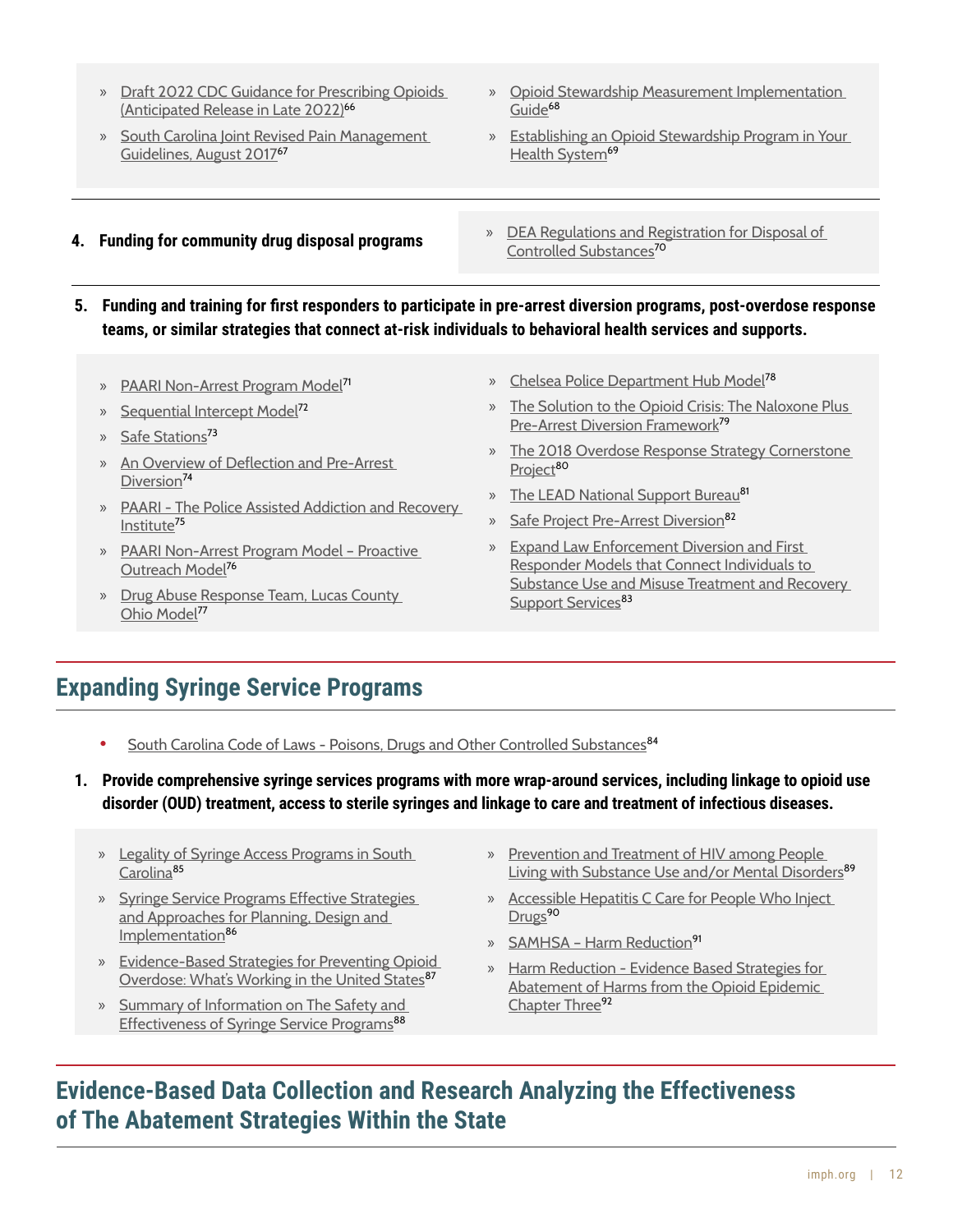# **Approved Uses**

Approved use of the settlement funds will support treatment of Opioid Use Disorder (OUD) and any co-occurring Substance Use Disorder or Mental Health (SUD/MH) conditions through evidence-based or evidence-informed programs or strategies that may include, but are not limited to, the following:

# **Naloxone Or Other FDA-Approved Drug to Reverse Opioid Overdoses**

- **South Carolina Code of Laws Overdose Prevention Act<sup>93</sup>**
- **1. Expand training for first responders<sup>b</sup> , schools, community support groups and families.**
- **2. Train and educate regarding naloxone and other drugs that treat overdoses for first responders, overdose patients, patients taking opioids, families, schools, community support groups and other members of the general public.**
- » [Targeted Naloxone Distribution Evidence-Based](https://www.cdc.gov/drugoverdose/featured-topics/evidence-based-strategies.html)  [Strategies for Preventing Opioid Overdose](https://www.cdc.gov/drugoverdose/featured-topics/evidence-based-strategies.html)<sup>94</sup>
- **3. Enable school nurses and other school staff to respond to opioid overdoses and provide them with naloxone, training and support.**
- **4. Expand, improve, or develop data tracking software and applications for overdoses/ naloxone revivals.**
- » [Overdose Detection Mapping Application](https://odmap.hidta.org/Account/Login?ReturnUrl=%2F)  [Program](https://odmap.hidta.org/Account/Login?ReturnUrl=%2F)<sup>c, 95</sup>
- **5. Increase distribution to individuals who are uninsured or whose insurance does not cover the needed service.**
- **6. Support provision by public health entities of free naloxone to anyone in the community.**
- **7. Increase availability and distribution of naloxone and other drugs that treat overdoses to first responders, patients, individuals with OUD and their friends and family members, schools, community navigators and outreach workers, persons being released from jail or prison or other members of the general public.**
	- » [Naloxone Saves SC](http://naloxonesavessc.org/)<sup>96</sup>
- » [Law Enforcement Naloxone Tool Kit](https://bjatta.bja.ojp.gov/tools/naloxone/Naloxone-Background)<sup>98</sup>
- » [Model Expanded Access to Emergency Opioid](http://legislativeanalysis.org/wp-content/uploads/2021/12/Model-Expanded-Access-to-Emergency-Opioid-Antagonists-Act-FINAL.pdf)  [Antagonists Act - Legislative Analysis](http://legislativeanalysis.org/wp-content/uploads/2021/12/Model-Expanded-Access-to-Emergency-Opioid-Antagonists-Act-FINAL.pdf)<sup>97</sup>

<sup>&</sup>lt;sup>b</sup> To request naloxone first responder training from DHEC, contact Kenny Polson at polsonkb@dhec.sc.gov.

<sup>&</sup>lt;sup>c</sup> To request naloxone data tracking training, assistance or help registering, contact ODMAP@dhec.sc.gov.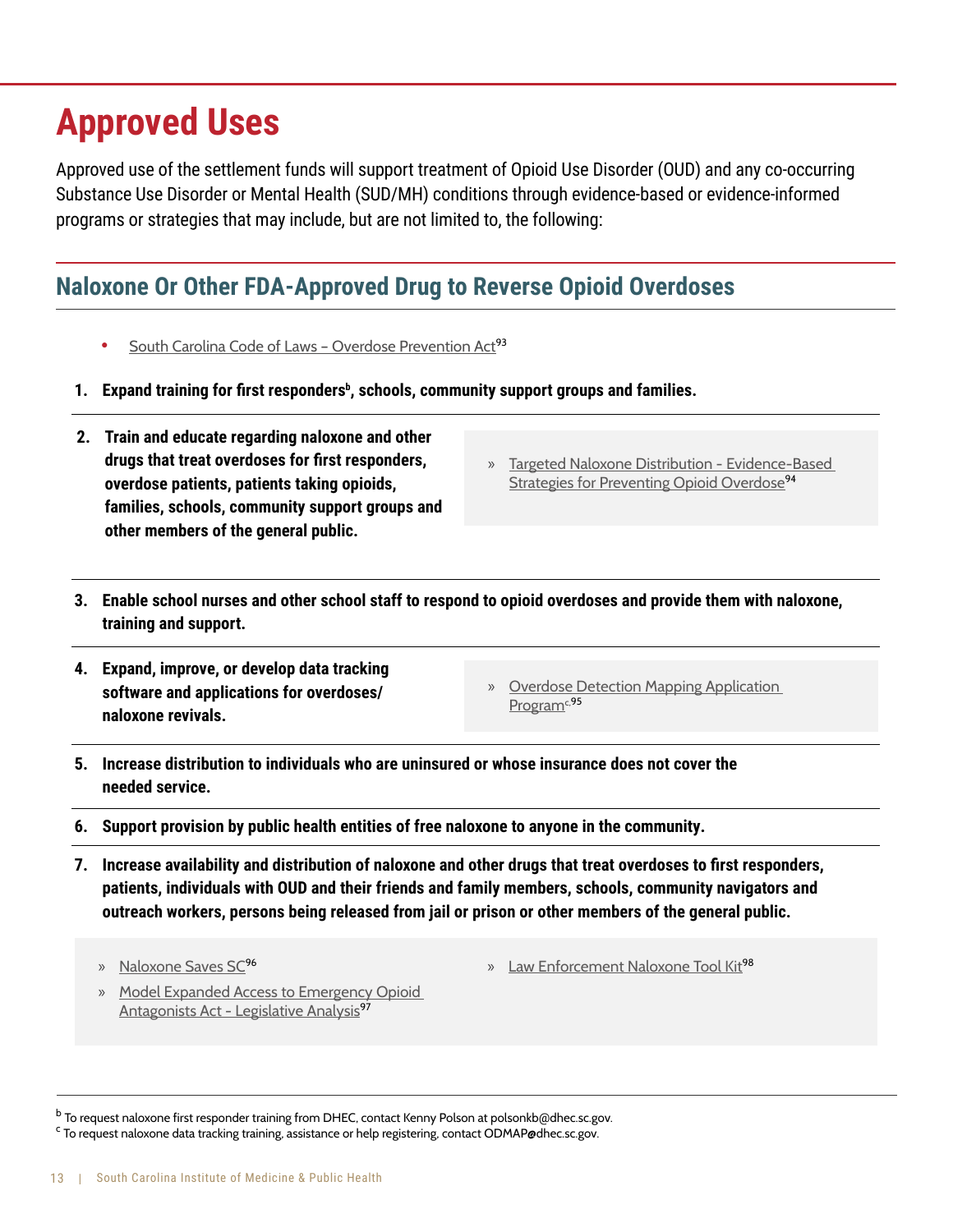# **Medications for Opioid Use Disorders (MOUD) Distribution and Other Opioid Use Disorder (OUD) Treatments**

#### **1. Increase distribution of MOUD to individuals who are uninsured or whose insurance does not cover the needed service.**

- Expand availability of treatment for MOUD and any co-occurring substance use disorder and/or mental health (SUD/MH) conditions, including all forms of MOUD approved by the U.S. Food and Drug Administration.
	- » [American Society of Addiction Medicine](https://www.asam.org/quality-care/clinical-guidelines/national-practice-guideline)  [National Practice Guidelines](https://www.asam.org/quality-care/clinical-guidelines/national-practice-guideline)<sup>99</sup>
	- » [Substance Abuse and Mental Health](https://www.samhsa.gov/medication-assisted-treatment/become-buprenorphine-waivered-practitioner)  [Services Administration \(AMHSA\) –](https://www.samhsa.gov/medication-assisted-treatment/become-buprenorphine-waivered-practitioner)  [Medication-Assisted Treatment](https://www.samhsa.gov/medication-assisted-treatment/become-buprenorphine-waivered-practitioner)<sup>100</sup>
	- » [MOUD Evidence-Based Strategies for](https://www.cdc.gov/drugoverdose/featured-topics/evidence-based-strategies.html)  [Preventing Opioid Overdose](https://www.cdc.gov/drugoverdose/featured-topics/evidence-based-strategies.html)<sup>101</sup>
	- » [National Academy of Medicine](https://www.nationalacademies.org/our-work/medication-assisted-treatment-for-opioid-use-disorder)  [Medications for Opioid Use Disorder Save](https://www.nationalacademies.org/our-work/medication-assisted-treatment-for-opioid-use-disorder)   $L<sub>iv</sub>e<sub>5</sub>102$
	- » [Treatment Components Evidence Based](https://www.lac.org/resource/evidence-based-strategies-for-abatement-of-harms-from-the-o)  [Strategies for Abatement of Harms from](https://www.lac.org/resource/evidence-based-strategies-for-abatement-of-harms-from-the-o)  [the Opioid Epidemic Chapter 2](https://www.lac.org/resource/evidence-based-strategies-for-abatement-of-harms-from-the-o)<sup>103</sup>
- Support evidence-based maintenance treatment services for people with OUD and any co-occurring mental health conditions.
	- » [Overview of Medications for Opioid Use](https://pcssnow.org/medications-for-opioid-use-disorder/)  [Disorder](https://pcssnow.org/medications-for-opioid-use-disorder/)<sup>104</sup>
	- » [CDC Evidence-Based Strategies for](https://www.cdc.gov/drugoverdose/pdf/pubs/2018-evidence-based-strategies.pdf)  [Preventing Opioid Overdose](https://www.cdc.gov/drugoverdose/pdf/pubs/2018-evidence-based-strategies.pdf)<sup>105</sup>
- Expand telehealth, adhering to current state policy, to increase access to treatment for OUD and any co-occurring SUD/MH conditions, including MOUD, as well as counseling, psychiatric support and other treatment and recovery support services.
- Expand staffing such as navigators and oncall teams to begin MOUD in emergency departments and hospital inpatient settings.
- Provide training for emergency department personnel treating opioid overdose patients on post-discharge planning, including community referrals for MOUD, recovery case management or support services.
	- » [Use of Medication Assisted Treatment](https://store.samhsa.gov/sites/default/files/SAMHSA_Digital_Download/pep21-pl-guide-5.pdf)  [in Emergency Departments](https://store.samhsa.gov/sites/default/files/SAMHSA_Digital_Download/pep21-pl-guide-5.pdf)<sup>106</sup>
	- » [Blueprint for Hospital Opioid Use](https://cabridge.org/resource/blueprint-for-hospital-opioid-use-disorder-treatment/)  [Disorder Treatment](https://cabridge.org/resource/blueprint-for-hospital-opioid-use-disorder-treatment/)<sup>107</sup>

#### **2. Provide MOUD education and awareness training to health care providers, EMTs, law enforcement and other first responders.**

- Provide funding and training to clinicians to obtain a waiver under the federal Drug Addiction Treatment Act of 2000 (DATA 2000) to prescribe MOUD and provide technical assistance and professional support to clinicians who have obtained a DATA 2000 waiver.
- » [Become a Buprenorphine Waivered Practitioner](https://www.samhsa.gov/medication-assisted-treatment/become-buprenorphine-waivered-practitioner)<sup>108</sup>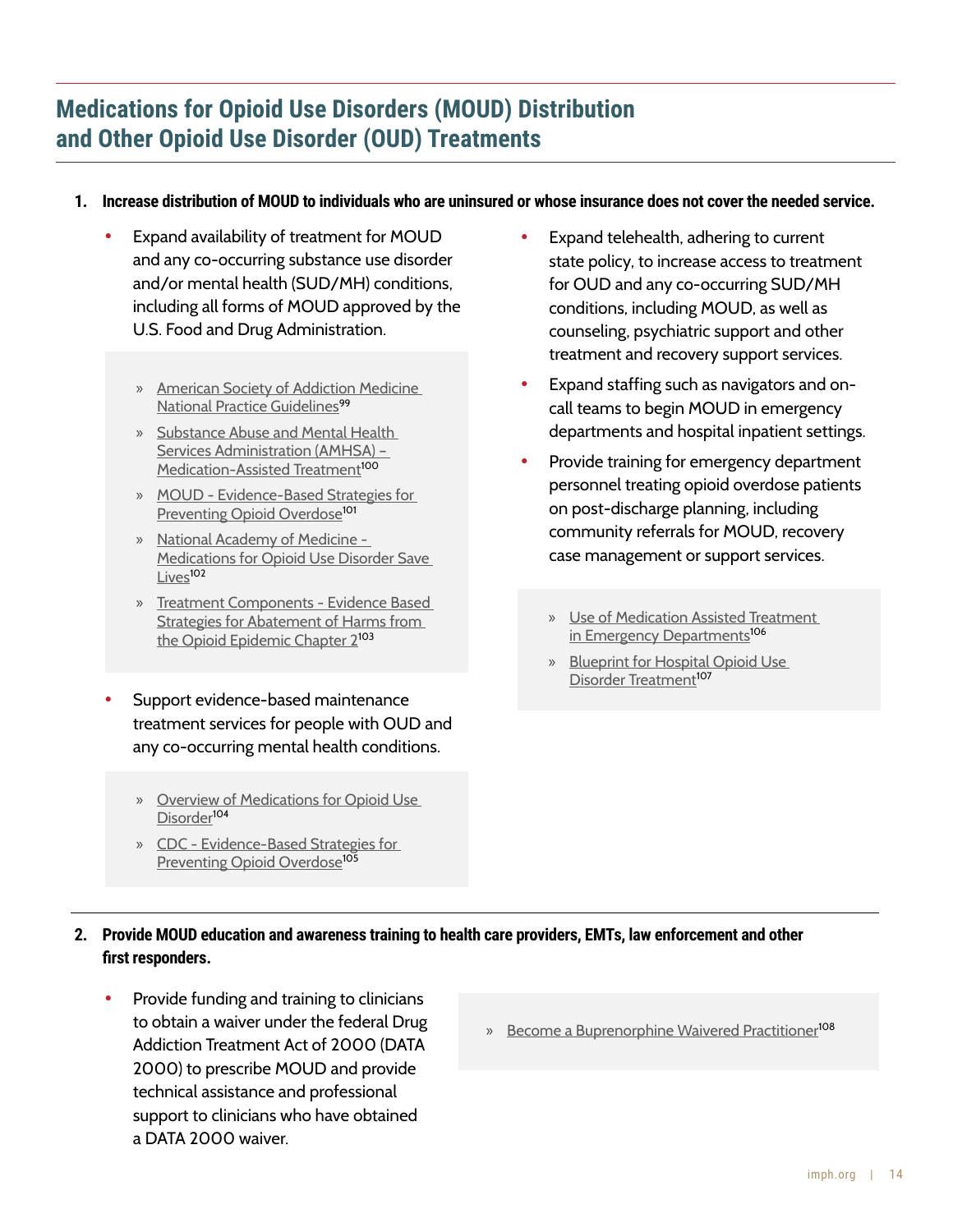- established protocol and training is readily available through SAMSHA and multiple organizations.
	- » [SAMHSA Screening, Brief Intervention](https://www.samhsa.gov/sbirt)  [and Referral to Treatment](https://www.samhsa.gov/sbirt)<sup>111</sup>

**•** Provide training on MOUD to health care providers, first responders, students, or other supporting professionals, such as peer recovery coaches or

recovery outreach specialists, including telementoring to assist community-based providers in rural or underserved areas.

**•** Fund Screening, Brief Intervention and Referral to Treatment (SBIRT) training and implementation in primary care and emergency room settings. This is a well-

» [South Carolina SBIRT](https://scsbirt.com/)<sup>112</sup>

- » [Rural Community Action Guide](https://www.usda.gov/sites/default/files/documents/rural-community-action-guide.pdf)<sup>109</sup>
- » [South Carolina Office of Rural Health](https://scorh.net/)<sup>110</sup>

- Disseminate curricula, such as the American Academy of Addiction Psychiatry's Provider Clinical Support Service for Medication– Assisted Treatment.
	- » [Providers Clinical Support System](https://pcssnow.org/)<sup>113</sup>
- Disseminate web-based training curricula, such as the American Academy of Addiction Psychiatry's Provider Clinical Support Service– Opioids web-based training curriculum and motivational interviewing.
	- » [Motivational Interviewing: Talking with](https://pcssnow.org/resource/motivational-interviewing-talking-with-someone-struggling-with-oud/)  [Someone Struggling with OUD](https://pcssnow.org/resource/motivational-interviewing-talking-with-someone-struggling-with-oud/)<sup>114</sup>
- **4. Provide treatment and recovery support services such as residential and inpatient treatment, intensive outpatient treatment, outpatient therapy or counseling and recovery housing that allow or integrate medication with other support services that adhere to nationally recognized standards.**

**3. Ensure that health care providers are properly trained and conduct screening for OUD and other risk factors and** 

**know how to appropriately counsel and treat (or refer if necessary) a patient for OUD treatment.**

- Support mobile intervention, treatment and recovery services, offered by qualified professionals and service providers, such as peer recovery coaches, for persons with OUD and any co-occurring SUD/MH conditions and for persons who have experienced an opioid overdose.
- Support crisis stabilization centers that serve as an alternative to hospital emergency departments for persons with OUD and any co-occurring SUD/MH conditions or persons that have experienced an opioid overdose.
	- » [Standards for Licensing Crisis](https://scdhec.gov/sites/default/files/Library/Regulations/R.61-125.pdf)  [Stabilization Unit Facilities](https://scdhec.gov/sites/default/files/Library/Regulations/R.61-125.pdf)<sup>115</sup>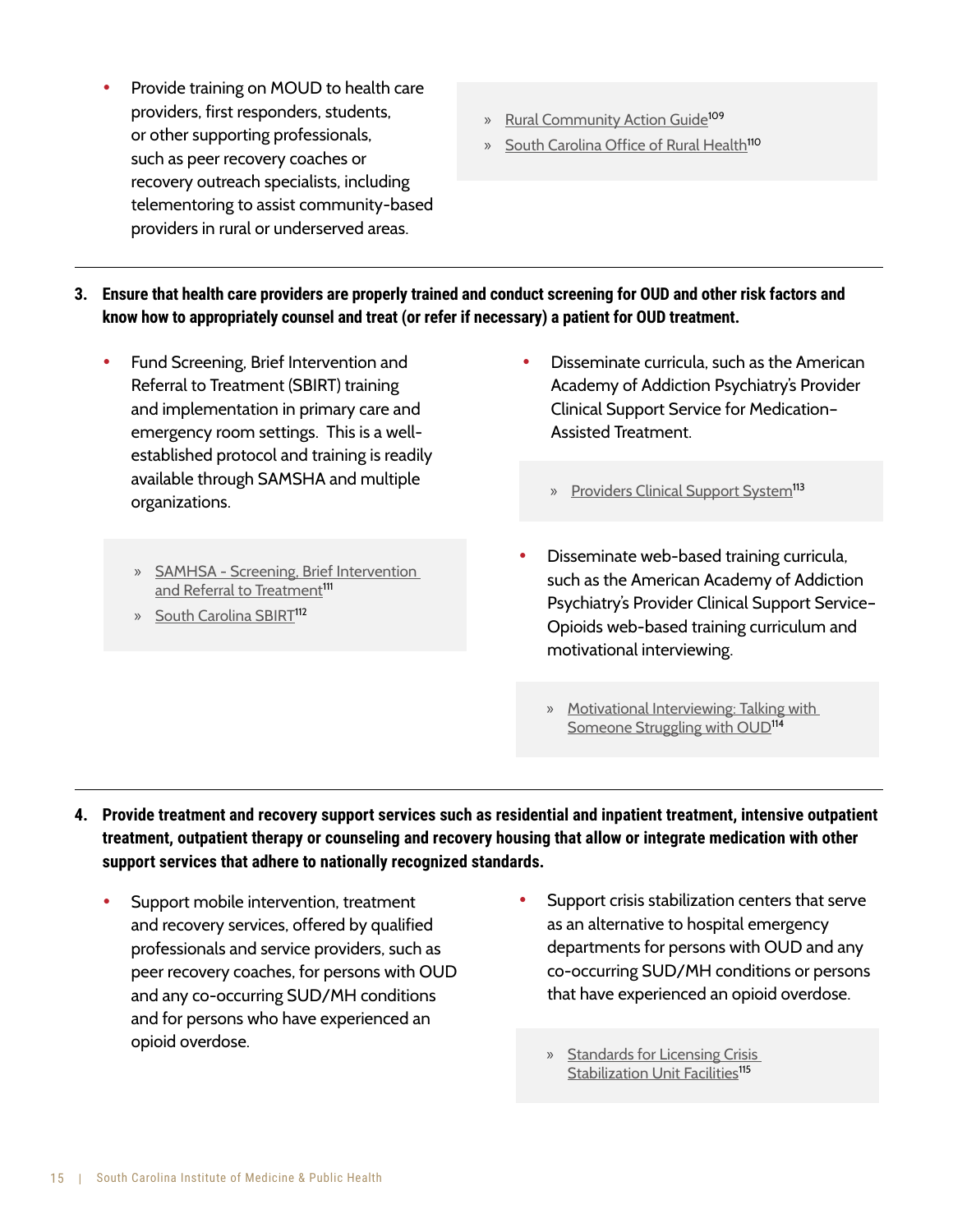- Support hospital programs that transition people with OUD and any co-occurring SUD/MH conditions, or people who have experienced an opioid overdose, into clinically appropriate follow-up care through a bridge clinic or similar approach.
	- » [Bridge Clinic Buprenorphine Program](https://www.sciencedirect.com/science/article/pii/S0740547221001367)  [Degreases Emergency Department Visits](https://www.sciencedirect.com/science/article/pii/S0740547221001367)<sup>116</sup>
- Support the work of Emergency Medical Systems, including peer support specialists, to connect individuals to treatment or other appropriate services following an opioid overdose or other opioid-related adverse event.
	- » [Community Outreach Paramedic](https://umbracosc.imagetrendelite.com/media/ck3c4atj/cope-information-paper.pdf)  [Education](https://umbracosc.imagetrendelite.com/media/ck3c4atj/cope-information-paper.pdf)<sup>117</sup>
	- » [Innovations in Overdose Response](https://nasemso.org/wp-content/uploads/EMS-Innovations-in-Overdose-Response-ASTHO.pdf)<sup>118</sup>
- Provide funding for peer support specialists or recovery coaches in emergency departments, detox facilities, recovery centers, recovery housing, mobile units, ambulatory units, inpatient facilities and other similar settings; offer services, supports and connections to care for people with OUD and any co-occurring SUD/MH conditions or to persons who have experienced an opioid overdose.
	- » [Addiction Professionals of South Carolina](https://addictionprofessionalsofsouthcarolina.org/peer-support-specialists-certification/)  [Peer Support Specialist Certification](https://addictionprofessionalsofsouthcarolina.org/peer-support-specialists-certification/)<sup>119</sup>
	- » [National Alliance for Recovery Residences](https://narronline.org/affiliate-services/standards-and-certification-program/)<sup>120</sup>
	- » [South Carolina Alliance for Recovery](https://scarronline.org/)  [Residences](https://scarronline.org/)<sup>121</sup>
- Support evidence-based services that adhere to the American Society of Addiction Medicine (ASAM) continuum of care for OUD and any co-occurring SUD/ MH conditions.
	- » [ASAM Continuum of Care](https://www.asam.org/asam-criteria/asam-criteria-software/asam-continuum?msclkid=c7e5982bd09c11eca22dea48246e07f0)<sup>122</sup>
	- » [CLOUD Curated Library about Opioid](https://www.opioidlibrary.org/)  [Use for Decision-Makers](https://www.opioidlibrary.org/)<sup>123</sup>
- Offer baseline treatment and support evidence-based maintenance treatment services for people with OUD and any cooccurring mental health conditions.
- Begin MOUD in hospital emergency departments or inpatient settings utilizing patient navigators and on-call teams.
	- » [Initiating Buprenorphine-based MOUD](https://www.cdc.gov/drugoverdose/featured-topics/evidence-based-strategies.html)  [in Emergency Departments - Evidence-](https://www.cdc.gov/drugoverdose/featured-topics/evidence-based-strategies.html)[Based Strategies for Preventing Opioid](https://www.cdc.gov/drugoverdose/featured-topics/evidence-based-strategies.html)  [Overdose](https://www.cdc.gov/drugoverdose/featured-topics/evidence-based-strategies.html)<sup>124</sup>
	- » [Use of Medication-Assisted Treatment in](https://www.samhsa.gov/resource/ebp/use-medication-assisted-treatment-emergency-departments)  [Emergency Departments](https://www.samhsa.gov/resource/ebp/use-medication-assisted-treatment-emergency-departments)<sup>125</sup>
- Support screening for fentanyl in routine clinical toxicology testing.
	- » [Evidence-Based Strategies for](https://www.cdc.gov/drugoverdose/featured-topics/evidence-based-strategies.html)  [Preventing Opioid Overdose](https://www.cdc.gov/drugoverdose/featured-topics/evidence-based-strategies.html)<sup>126</sup>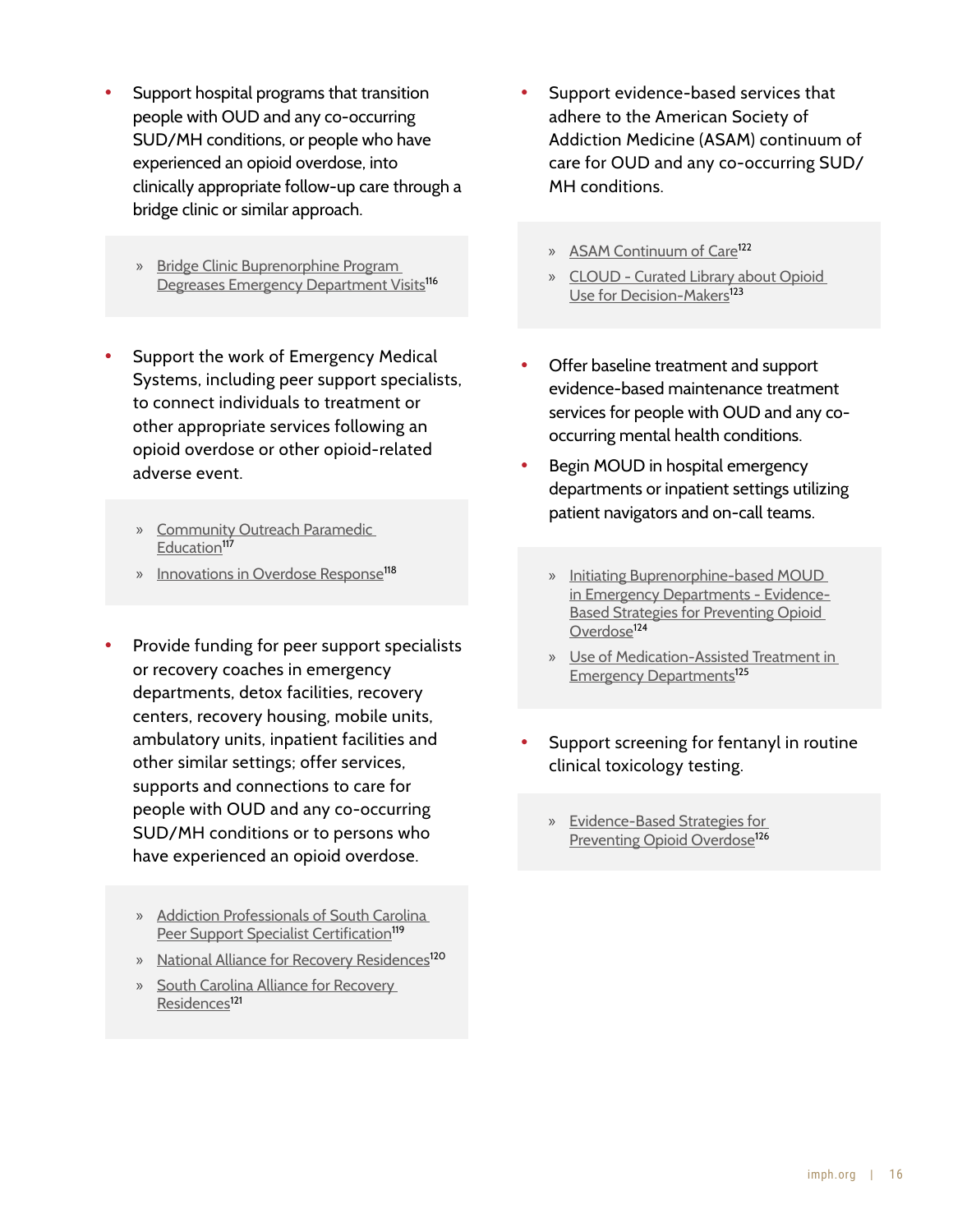## **Pregnant & Postpartum Women**

- **1. Expand screening, brief intervention and referral to treatment (SBIRT) services to non-Medicaid eligible or uninsured pregnant women.**
	- Fund SBIRT programs to reduce the transition from use to disorders, including SBIRT services to pregnant women who are uninsured or not eligible for Medicaid.
- **2. Expand comprehensive evidence-based treatment and recovery services, including medication for opioid use disorder (MOUD), for women with co-occurring opioid use disorder (OUD) and substance use and mental health disorders (SUD/MH) for uninsured individuals for up to 12 months postpartum.**
	- Support evidence-based or evidenceinformed treatment, including MOUD, recovery services and supports and prevention services for pregnant women—or women who could become pregnant—who have OUD and any co-occurring SUD/MH conditions and other measures to educate and provide support to families affected by Neonatal Abstinence Syndrome (NAS).
		- » [Clinical Guidance for Treating Pregnant](https://store.samhsa.gov/sites/default/files/d7/priv/sma18-5054.pdf)  [and Parenting Women with Opioid Use](https://store.samhsa.gov/sites/default/files/d7/priv/sma18-5054.pdf)  [Disorder and Their Infants](https://store.samhsa.gov/sites/default/files/d7/priv/sma18-5054.pdf)<sup>127</sup>
- Expand comprehensive evidence-based treatment and recovery services, including MOUD, for uninsured women with OUD and any co-occurring SUD/MH conditions for up to 12 months postpartum.
- Provide training for obstetricians or other health care personnel who work with pregnant women and their families on the treatment of OUD and co-occurring SUD/ MH conditions.

#### **3. Provide comprehensive wrap-around services for people with OUD, including housing, transportation, job placement/training and childcare.**

- Provide enhanced family support and childcare services for parents with OUD and any co-occurring SUD/MH conditions.
- Offer home-based wrap-around services to persons with OUD and any co-occurring SUD/MH conditions, including, but not limited to, parenting skills training.
	- » [Triple P Positive Parenting Program](https://www.blueprintsprograms.org/programs/463999999/triple-p-system/)<sup>128</sup>
	- » [Parent-Child Interaction Therapy](https://www.childwelfare.gov/pubpdfs/f_interactbulletin.pdf)<sup>129</sup>
	- » [Home Visiting](https://scchildren.org/programs/home-visiting/)<sup>130</sup>
- Provide support for Children's Services (Child Protective Services)—Fund additional positions and services, including supportive

housing and other residential services, relating to children being removed from the home and/or placed in foster care due to custodial opioid use.

- Provide enhanced support for children and family members suffering trauma as a result of addiction in the family; and offer traumainformed behavioral health treatment for individuals who have suffered adverse childhood events.
	- » [Handle With Care Model](http://handlewithcarewv.org/)<sup>131</sup>
	- » [Adverse Childhood Experiences](https://scchildren.org/resources/adverse-childhood-experiences/)<sup>132</sup>
	- » [CDC Preventing Adverse Childhood](https://www.cdc.gov/violenceprevention/aces/fastfact.html)  [Experiences](https://www.cdc.gov/violenceprevention/aces/fastfact.html)<sup>133</sup>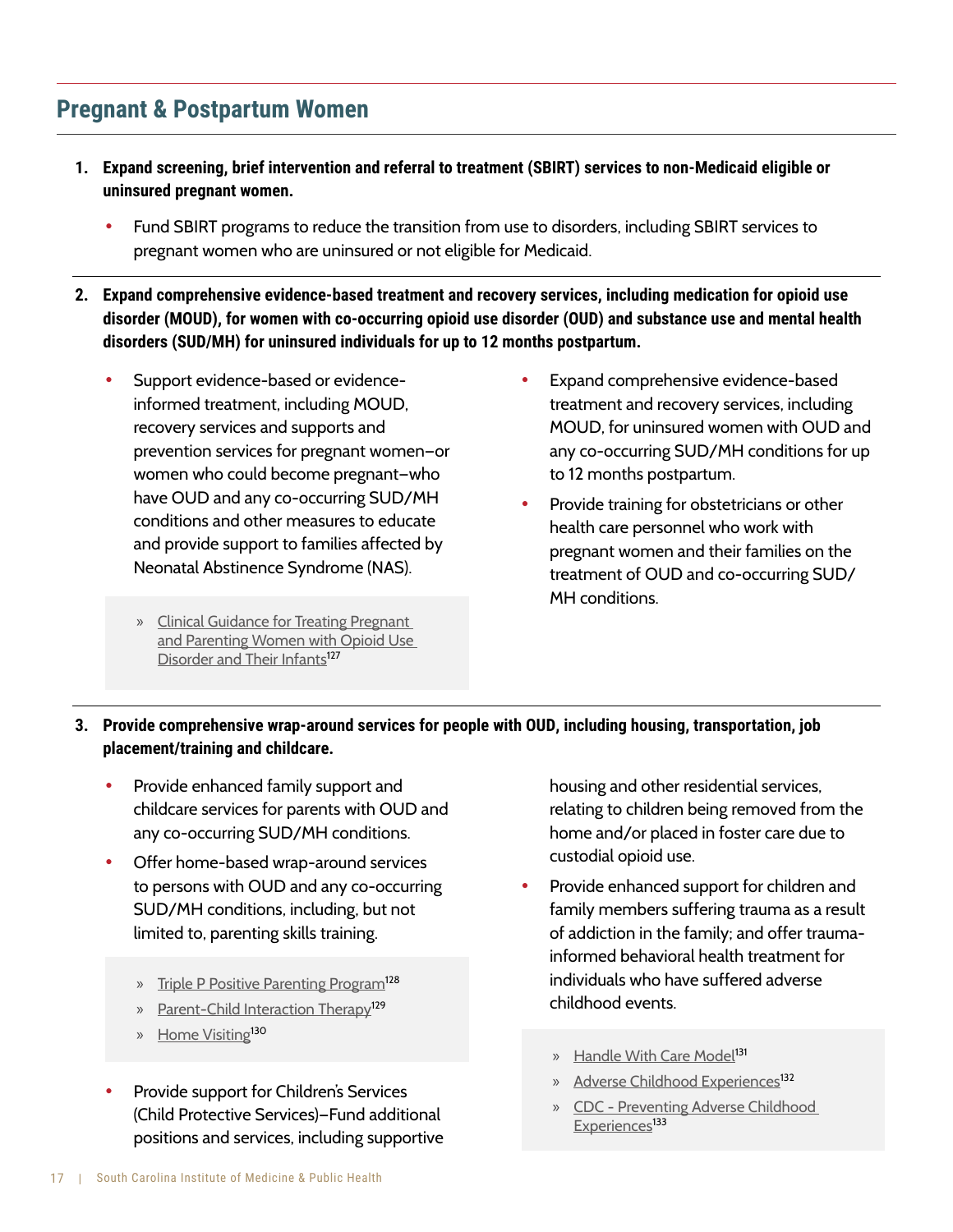## **Expanding Treatment for Neonatal Abstinence Syndrome (NAS)**

*Neonatal abstinence syndrome (NAS) is a withdrawal syndrome that can occur in newborns exposed to certain substances, including opioids, during pregnancy.*

- **1. Expand comprehensive evidence-based and recovery support for babies with NAS.**
	- Provide training to health care providers who work with pregnant or parenting women on best practices for compliance with federal requirements that children born with NAS get referred to appropriate services and receive a plan of safe care.
- » [National Center on Substance Abuse and Child](https://ncsacw.acf.hhs.gov/topics/neonatal-abstinence-syndrome.aspx)  [Welfare Resources](https://ncsacw.acf.hhs.gov/topics/neonatal-abstinence-syndrome.aspx)<sup>13[4](https://www.cdc.gov/drugoverdose/featured-topics/evidence-based-strategies.html)</sup>
- **2. Expand long-term treatment and services for better medical monitoring of babies with NAS and their families, and a continuum of care with infant-need dyad.**
	- Expand comprehensive evidence-based treatment and recovery support for babies with NAS; expand services for a better continuum of care with infant-need dyad; and expand long-term treatment and services for medical monitoring of babies with NAS and their families.
- » [Clinical Guidance for Treating Pregnant and](https://store.samhsa.gov/product/Clinical-Guidance-for-Treating-Pregnant-and-Parenting-Women-With-Opioid-Use-Disorder-and-Their-Infants/SMA18-5054)  [Parenting Women with Opioid Use Disorder and](https://store.samhsa.gov/product/Clinical-Guidance-for-Treating-Pregnant-and-Parenting-Women-With-Opioid-Use-Disorder-and-Their-Infants/SMA18-5054)  [Their Infants](https://store.samhsa.gov/product/Clinical-Guidance-for-Treating-Pregnant-and-Parenting-Women-With-Opioid-Use-Disorder-and-Their-Infants/SMA18-5054)<sup>135</sup>

## **Expansion of Warm Hand-Off Programs and Recovery Services**

- **1. Begin medication for opioid use disorder in hospital emergency departments utilizing patient navigators and on-call teams.**
	- Support centralized call centers that provide information and connections to appropriate services and supports for persons with opioid use disorder (OUD) and any co-occurring substance use disorder and mental health (SUD/MH) conditions.
- » [The Lifeline and 988 National Suicide Prevention](https://suicidepreventionlifeline.org/current-events/the-lifeline-and-988/)  [Lifeline \(Goes Live July 16, 2022\)](https://suicidepreventionlifeline.org/current-events/the-lifeline-and-988/)<sup>136</sup>
- » [SCHOPES Support Line](https://sc-hopes.com/)<sup>137</sup>
- **2. Broaden scope of recovery services to include co-occurring SUD/MH conditions.**
	- Providing training in harm reduction strategies to health care providers, clinical students, peer recovery coaches, recovery outreach specialists and other professionals who provide care to persons who use opioids or persons with OUD and any co-occurring SUD/MH conditions.
- » [Substance Abuse and Mental Health Services](https://www.samhsa.gov/find-help/harm-reduction)  Administration (SAMHSA) - Harm Reduction<sup>138</sup>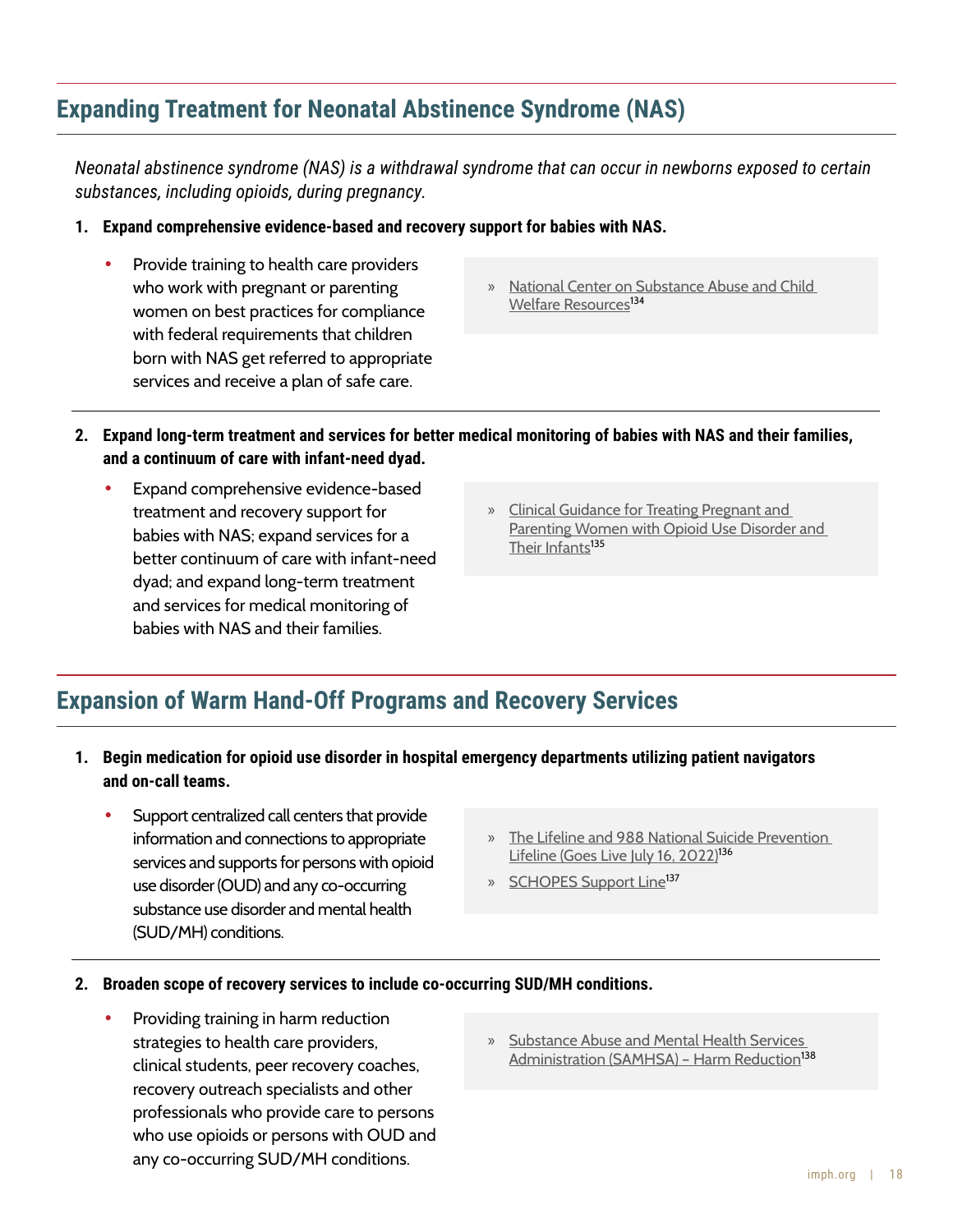- Support and reimburse evidence-based services that adhere to the [American Society of](https://sitefinitystorage.blob.core.windows.net/sitefinity-production-blobs/docs/default-source/guidelines/npg-jam-supplement.pdf?sfvrsn=a00a52c2_2)  [Addiction Medicine continuum of care for OUD](https://sitefinitystorage.blob.core.windows.net/sitefinity-production-blobs/docs/default-source/guidelines/npg-jam-supplement.pdf?sfvrsn=a00a52c2_2)  [and any co-occurring SUD/MH conditions](https://sitefinitystorage.blob.core.windows.net/sitefinity-production-blobs/docs/default-source/guidelines/npg-jam-supplement.pdf?sfvrsn=a00a52c2_2). 139
	- » [Reimbursement for Medications for](https://pcssnow.org/wp-content/uploads/2021/07/Reimbursement-Toolkit.pdf)  [Addiction Treatment Tool Kit](https://pcssnow.org/wp-content/uploads/2021/07/Reimbursement-Toolkit.pdf)<sup>140</sup>
- Provide treatment of trauma for individuals with OUD (e.g., violence, sexual assault, human trafficking and adverse childhood experiences)

and family members (e.g., surviving family members after an overdose or overdose fatality) and training of health care personnel to identify and address such trauma.

- » [SAMHSA's Concept of Trauma and Guidance](https://store.samhsa.gov/sites/default/files/d7/priv/sma14-4884.pdf)  [for a Trauma-Informed Approach](https://store.samhsa.gov/sites/default/files/d7/priv/sma14-4884.pdf)<sup>141</sup>
- » [Training for Professionals Starr](https://starr.org/)  [Commonwealth](https://starr.org/)<sup>142</sup>
- **3. Expand warm hand-off services to transition to recovery services.**
- **4. Provide comprehensive wrap-around services to individuals in recovery, including housing, transportation, job placement/training and childcare.**
	- Provide the full continuum of care of treatment and recovery services for OUD and any co-occurring SUD/MH conditions, including supportive housing, peer support services and counseling, community navigators, case management and connections to community-based services.
	- Provide counseling, peer-support, recovery case management and residential treatment with access to medications for those who need it, including persons with OUD and any co-occurring SUD/MH conditions.
	- Provide access to housing options for people with OUD and any co-occurring SUD/MH conditions, including supportive housing, recovery housing, housing assistance programs and recovery housing programs that allow or integrate FDA-approved mediation with other support services.
		- » [SAMHSA Recovery Housing: Best](https://www.samhsa.gov/resource/ebp/recovery-housing-best-practices-suggested-guidelines)  [Practices and Suggested Guidelines](https://www.samhsa.gov/resource/ebp/recovery-housing-best-practices-suggested-guidelines)<sup>143</sup>
- Provide or support transportation to treatment or recovery programs/services for persons with OUD and any co-occurring SUD/MH conditions.
- Develop and support best practices on addressing OUD in the workplace.
	- » [NH Recovery Friendly Workplace](https://www.recoveryfriendlyworkplace.com/)<sup>144</sup>
	- » [National Safety Council](https://www.nsc.org/workplacedruguse)<sup>145</sup>
	- » [SAMHSA Substance Use Disorders](https://www.samhsa.gov/resource/ebp/substance-use-disorders-recovery-focus-employment)  [Recovery with a Focus on Employment](https://www.samhsa.gov/resource/ebp/substance-use-disorders-recovery-focus-employment)<sup>146</sup>
- Support evidence-based assistance programs for health care providers with OUD.
	- » [South Carolina Recovering](https://scrpp.org/)  [Professional Program](https://scrpp.org/)<sup>147</sup>
- Provide employment training and educational services for persons in treatment for or recovery from OUD and any co-occurring SUD/MH conditions.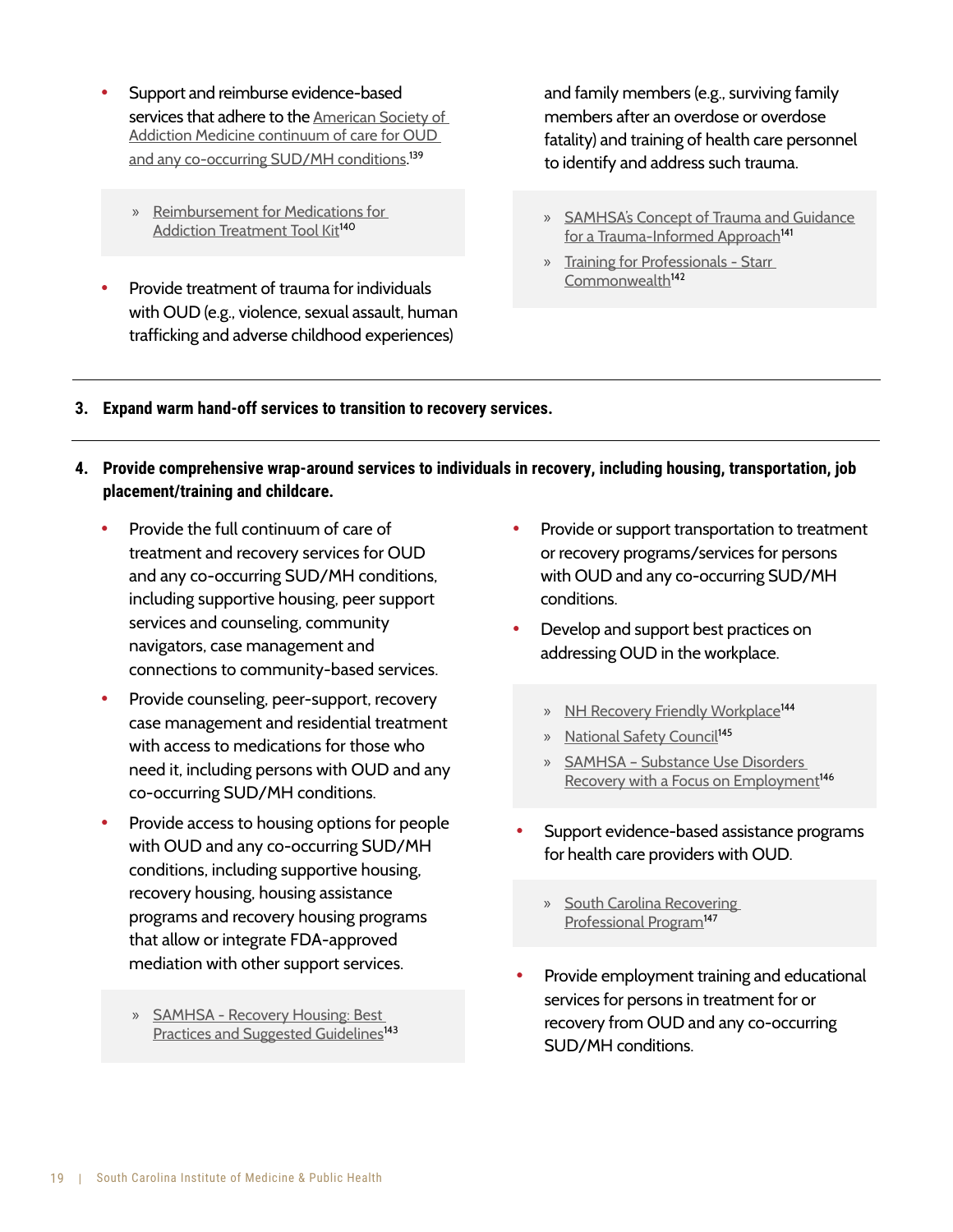- Identify successful recovery programs such as physician, pilot and college recovery programs and provide support and technical assistance to increase the number and capacity of high-quality programs to help those in recovery.
	- » [Association of Recovery in Higher](https://collegiaterecovery.org/)  [Education](https://collegiaterecovery.org/)<sup>148</sup>
	- » [Association of Recovery Community](https://facesandvoicesofrecovery.org/services/arco/)  [Organizations](https://facesandvoicesofrecovery.org/services/arco/)<sup>149</sup>
	- » [Guiding Principles and Elements of](https://www.naadac.org/assets/2416/sheedyckwhitterm2009_guiding_principles_and_elements.pdf)  [Recovery-Oriented Systems of Care](https://www.naadac.org/assets/2416/sheedyckwhitterm2009_guiding_principles_and_elements.pdf)<sup>150</sup>
- Engage non-profits, faith-based communities and community coalitions to support people in treatment and recovery and to support family members in their efforts to support the person with OUD.
	- » [Embrace Recovery SC](https://embracerecoverysc.com/)<sup>151</sup>
	- » [Brining Recovery Supports to Scale](https://www.samhsa.gov/brss-tacs)  [Technical Assistance Center](https://www.samhsa.gov/brss-tacs)<sup>152</sup>
	- » [Opioid Epidemic Practical Toolkit: Helping](https://www.hhs.gov/sites/default/files/hhs-partnership-ctr-opioid-practical-toolkit-unremediated.pdf)  [Faith-based and Community Leaders Bring](https://www.hhs.gov/sites/default/files/hhs-partnership-ctr-opioid-practical-toolkit-unremediated.pdf)  [Hope and Healing to Our Communities](https://www.hhs.gov/sites/default/files/hhs-partnership-ctr-opioid-practical-toolkit-unremediated.pdf)<sup>153</sup>
	- » [Spirit of Harm Reduction: A Toolkit for](https://www.opioidlibrary.org/external_website/spirit-of-harm-reduction-a-toolkit-for-communities-of-faith-facing-overdose/)  [Communities of Faith Facing Overdose](https://www.opioidlibrary.org/external_website/spirit-of-harm-reduction-a-toolkit-for-communities-of-faith-facing-overdose/)<sup>154</sup>
	- » [Newport County Prevention Coalition](https://newportcountyprevention.org/faith-initiative/)  [Faith Initiative](https://newportcountyprevention.org/faith-initiative/)<sup>155</sup>
	- » [EnCompass Training for Families and](https://www.addictionpolicy.org/encompass-ohio)  [Communities](https://www.addictionpolicy.org/encompass-ohio)<sup>156</sup>
	- » [TN Faith-Based Community Coordinators](https://www.tn.gov/behavioral-health/substance-abuse-services/faith-based-initiatives/faith-based-community-coordinators.html)<sup>157</sup>
- Provide training and development of procedures for government staff to appropriately interact and provide social and other services to individuals in recovery from OUD, including reducing stigma.
	- » [Learn About Ending the Stigma of](https://www.shatterproof.org/our-work/ending-addiction-stigma)  [Addiction](https://www.shatterproof.org/our-work/ending-addiction-stigma)<sup>158</sup>
- Support stigma reduction efforts regarding treatment and support for persons with OUD, including reducing the stigma on effective treatment.
	- » [Reducing Stigma Surrounding Substance](https://www.opioidlibrary.org/featured_collection/reducing-stigma-surrounding-substance-use-disorders/)  [Use Disorders](https://www.opioidlibrary.org/featured_collection/reducing-stigma-surrounding-substance-use-disorders/)<sup>159</sup>
	- » [Addiction Language Guide](https://www.shatterproof.org/sites/default/files/2021-02/Stigma-AddictionLanguageGuide-v3.pdf)<sup>160</sup>
- Create or support culturally appropriate services and programs for persons with OUD and any co-occurring SUD/MH conditions, including minority populations.
	- » [Developing Culturally Responsive Approaches](https://www.hispanicresearchcenter.org/research-resources/developing-culturally-responsive-approaches-to-serving-diverse-populations-a-resource-guide-for-community-based-organizations/)  [to Serving Diverse Populations](https://www.hispanicresearchcenter.org/research-resources/developing-culturally-responsive-approaches-to-serving-diverse-populations-a-resource-guide-for-community-based-organizations/)<sup>161</sup>
	- » [How to Embed a Racial and Ethnic Equity](https://www.childtrends.org/wp-content/uploads/2019/09/RacialEthnicEquityPerspective_ChildTrends_October2019.pdf)  [Perspective in Research](https://www.childtrends.org/wp-content/uploads/2019/09/RacialEthnicEquityPerspective_ChildTrends_October2019.pdf)<sup>162</sup>
- Create and/or support evidence-based recovery high schools.
	- » [Substance Misuse Prevention for](https://store.samhsa.gov/sites/default/files/d7/priv/pep19-pl-guide-1.pdf)  [Young Adults](https://store.samhsa.gov/sites/default/files/d7/priv/pep19-pl-guide-1.pdf)<sup>163</sup>
- Support hospital programs that transition people with OUD and any co-occurring SUD/MH conditions, or persons who have experienced an opioid overdose, into clinically appropriate follow-up care through a bridge clinic or similar approach.
	- » [Emergency Department Quick Start](https://cabridge.org/resource/buprenorphine-bup-hospital-quick-start/)<sup>164</sup>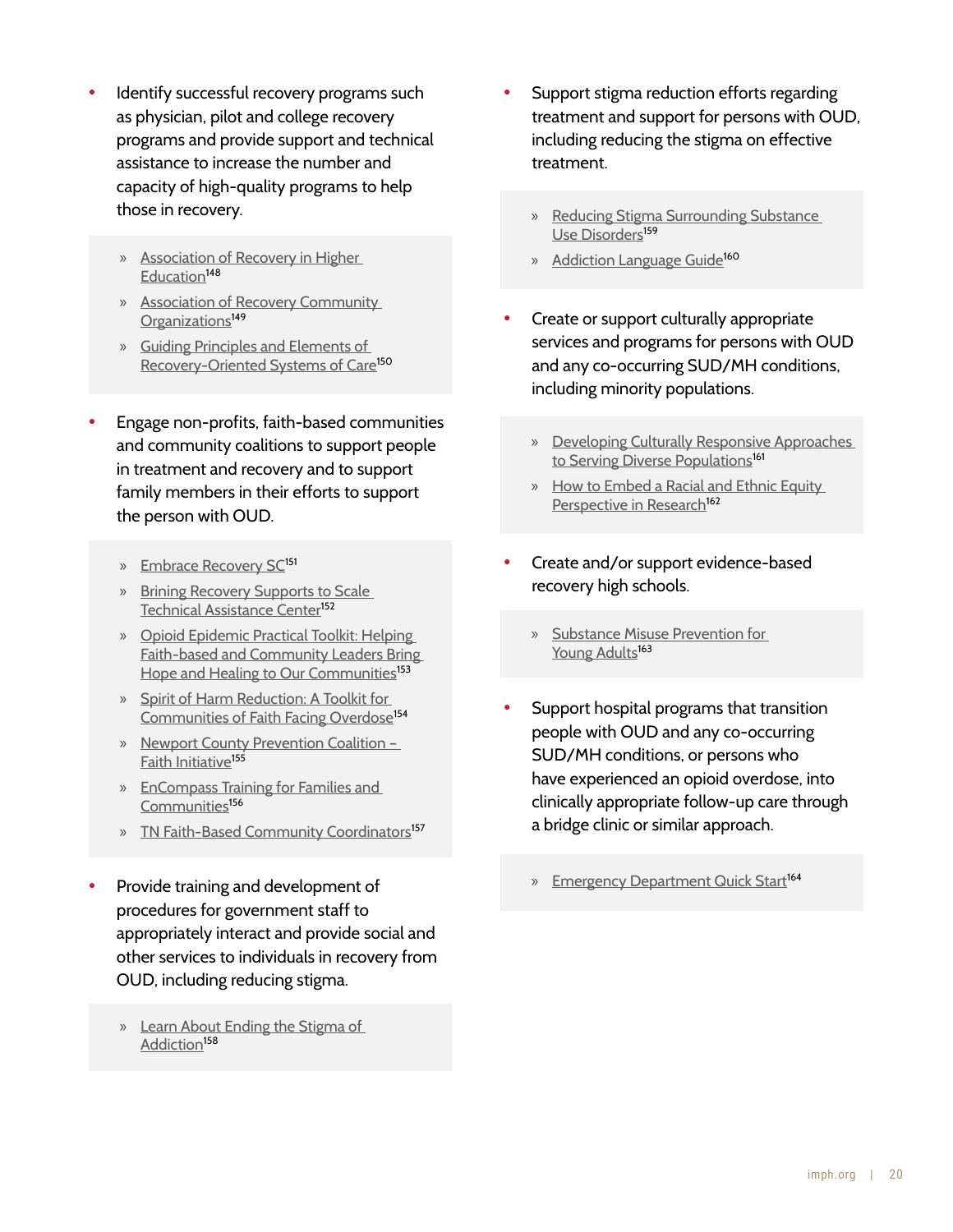#### **5. Hire additional social workers, peer recovery coaches or other behavioral health workers to facilitate service expansions recommended above.**

- Offer scholarships and supports for behavioral health practitioners or workers involved in addressing OUD and any co-occurring SUD/MH conditions, including, but not limited to, training, scholarships, fellowships, loan repayment programs or other incentives for providers to work in rural or underserved areas.
- Hire or train behavioral health workers to provide or expand any of the services or supports listed below:
	- » Comprehensive wrap-around services to individuals with OUD and any co-occurring SUD/MH condition(s), including housing, transportation, education, job placement, job training and childcare.
	- » Full continuum of care of treatment and recovery services for OUD and any cooccurring SUD/MH condition(s), including supportive housing, peer support services and counseling, community navigators, case management and connections to community-based services.
	- » Counseling, peer-support, recovery case management and residential treatment with access to medications for those who need it.
	- » Access to housing for people with OUD and any co-occurring SUD/MH condition, including supportive housing, recovery housing, housing assistance programs, training for housing providers or recovery housing programs that allow or integrate FDA-approved mediation with other support services.
	- » Community support services, including social and legal services, to assist in deinstitutionalizing persons with OUD and any co-occurring SUD/MH conditions.
	- » Peer recovery centers, which may include support groups, social events, computer access and other services for persons with OUD and any co-occurring SUD/MH condition(s).
- » Transportation to treatment or recovery programs or services for persons with OUD and any co-occurring SUD/MH condition(s).
- » Employment training or educational services for persons in treatment for or recovery from OUD and any co-occurring SUD/MH conditions. Successful recovery programs targeted at specific populations such as physician, pilot and college recovery programs and provide support and technical assistance to increase the number and capacity of high-quality evidence-based programs to help those in recovery.
- » Non-profits, faith-based communities and community coalitions to support people in treatment and recovery and to support family members in their efforts to support the person with OUD in the family.
- » Training and development of procedures for government staff to appropriately interact and provide social and other services to individuals with or in recovery from OUD, including reducing stigma.
- » Stigma reduction efforts regarding treatment and support for persons with OUD, including reducing the stigma on effective treatment.
- » Evidence-based culturally appropriate services and programs for persons with OUD and any co-occurring SUD/MH conditions, including minority populations.
- » Evidence-based models of recovery high schools.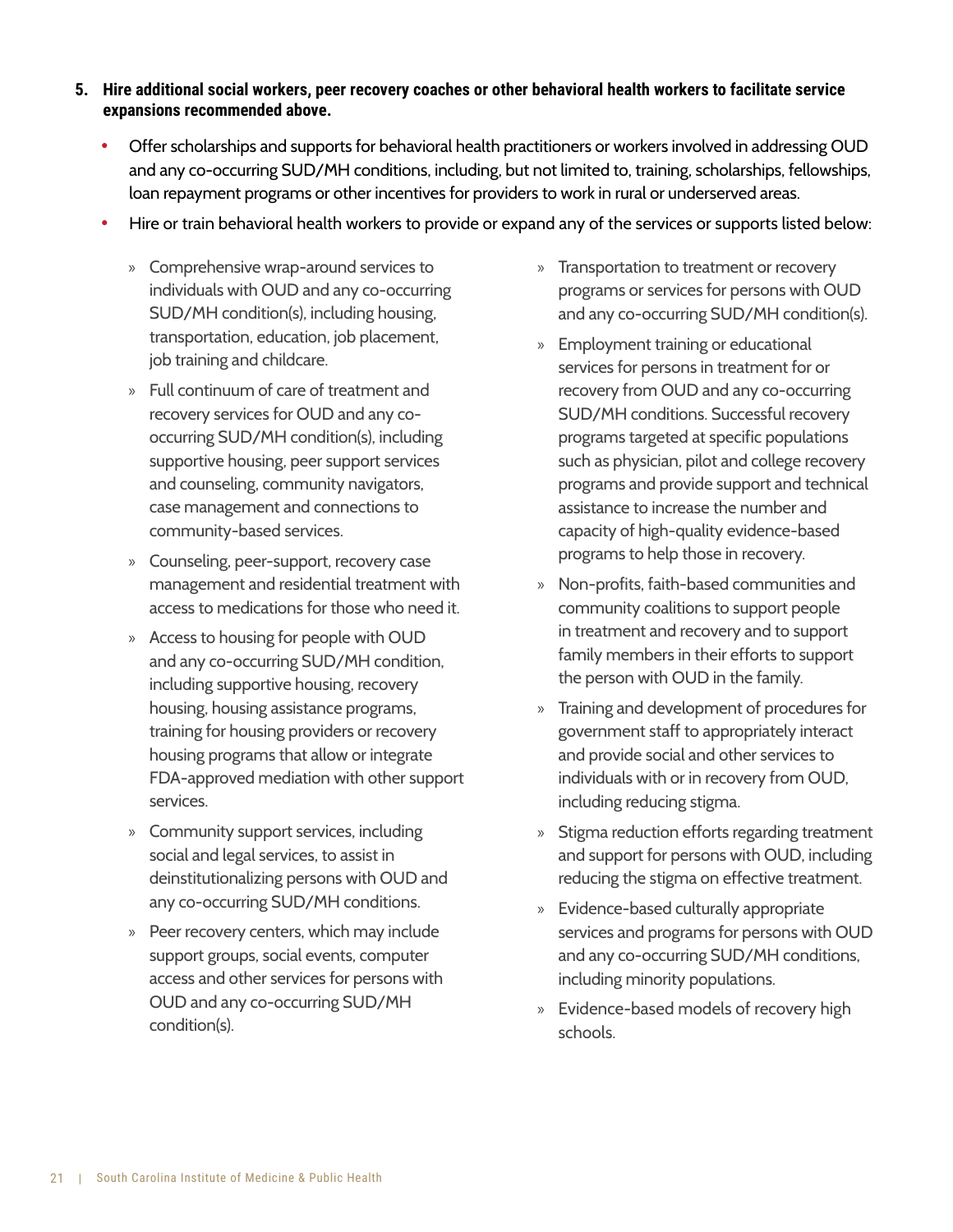# **Treatment for Incarcerated Population**

- [JCOIN Training and Engagement Center Justice Community Opioid Innovation Network Coordination and](https://www.jcoinctc.org/jtec/)  [Translation Center](https://www.jcoinctc.org/jtec/)<sup>165</sup>
- **1. Increase funding to provide evidence-based treatment and recovery support, including MOUD for persons with OUD and co-occurring SUD/MH disorders within and transitioning out of the criminal justice system.**
	- Support pre-arrest and pre-arraignment diversion and deflection strategies for persons with medication for opioid use disorder (MOUD) and any co-occurring substance use disorder and mental health (SUD/ MH) conditions, including established strategies such as:
		- » Self-referral strategies such as the Angel Programs or the Police Assisted Addiction Recovery Initiative (PAARI).
			- » [PAARI Non-Arrest Program Model](https://vimeo.com/455929957)<sup>166</sup>
			- » [The Angel Program](https://www.publichealthpost.org/research/angel-program-short-term-angels-for-opioid-users/#:~:text=The%20Angel%20Program%20was%20one%20of%20the%20first,from%20the%20police%20department%20are%20referred%20to%20care)<sup>167</sup>
			- » [Safe Stations](https://www.hidtaprogram.org/pdf/cornerstone_2018.pdf)<sup>168</sup>
			- » [An Overview of Deflection and Pre-](https://www.thenationalcouncil.org/wp-content/uploads/2022/02/NC_1_DPAD_Overview_Pre-ArrestDiversion.pdf)[Arrest Diversion](https://www.thenationalcouncil.org/wp-content/uploads/2022/02/NC_1_DPAD_Overview_Pre-ArrestDiversion.pdf)<sup>169</sup>
			- » [PAARI The Police Assisted Addiction](https://paariusa.org/)  [and Recovery Institute](https://paariusa.org/)<sup>170</sup>
			- » [Hope Not Handcuffs](https://www.familiesagainstnarcotics.org/hopenothandcuffs)<sup>[1](https://www.cdc.gov/drugoverdose/featured-topics/evidence-based-strategies.html)71</sup>
		- » Active outreach strategies such as the Drug Abuse Response Team (DART) model.
			- » [PAARI Non-Arrest Program Model](https://vimeo.com/455929957)  [Proactive Outreach Model](https://vimeo.com/455929957)<sup>172</sup>
			- » [Drug Abuse Response Team, Lucas](https://www.cossapresources.org/Content/Documents/Diversion_Library/Lucas_County_DART_Presentation_2019_508.pdf)  [County Ohio Model](https://www.cossapresources.org/Content/Documents/Diversion_Library/Lucas_County_DART_Presentation_2019_508.pdf)<sup>173</sup>
			- » [Chelsea Police Department Hub](https://paariusa.org/2018/12/27/video-the-chelsea-hub/)  [Model](https://paariusa.org/2018/12/27/video-the-chelsea-hub/)<sup>17[4](https://www.cdc.gov/drugoverdose/featured-topics/evidence-based-strategies.html)</sup>
		- » "Naloxone Plus" strategies, which work to ensure that individuals who have received naloxone to reverse the effects of an overdose are then linked to treatment programs or other appropriate services.
			- » [The Solution to the Opioid Crisis: The](https://www.opioidlibrary.org/wp-content/uploads/2019/08/PTACC_Presentation.pdf)  [Naloxone Plus Pre-Arrest Diversion](https://www.opioidlibrary.org/wp-content/uploads/2019/08/PTACC_Presentation.pdf)  [Framework](https://www.opioidlibrary.org/wp-content/uploads/2019/08/PTACC_Presentation.pdf)<sup>175</sup>
- » Officer prevention strategies, such as the Law Enforcement Assisted Diversion (LEAD) model.
	- » [The 2018 Overdose Response](https://www.hidtaprogram.org/pdf/cornerstone_2018.pdf)  [Strategy Cornerstone Project](https://www.hidtaprogram.org/pdf/cornerstone_2018.pdf)<sup>176</sup>
	- » [The LEAD National Support Bureau](https://www.leadbureau.org/)<sup>177</sup>
	- » [Safe Project Pre-Arrest Diversion](https://www.safeproject.us/law-enforcement-pre-arrest-diversion/)<sup>178</sup>
	- » [Expand Law Enforcement Diversion](https://www.cossapresources.org/Focus/Diversion)  [and First Responder Models that](https://www.cossapresources.org/Focus/Diversion)  [Connect Individuals to Substance Use](https://www.cossapresources.org/Focus/Diversion)  [and Misuse Treatment and Recovery](https://www.cossapresources.org/Focus/Diversion)  [Support Services](https://www.cossapresources.org/Focus/Diversion)<sup>179</sup>
- » Officer intervention strategies such as the Leon County, Florida Adult Civil Citation Network or the Chicago Westside Narcotics Diversion to Treatment Initiative.
	- » [Pre-Arrest Adult Civil Citation Program](http://smartjusticealliance.org/adult-civil-citations-program-announced/)  [- Leon County, Florida](http://smartjusticealliance.org/adult-civil-citations-program-announced/)<sup>180</sup>
	- » [Narcotics Arrest Diversion Program](https://www.chicago.gov/city/en/depts/cdph/provdrs/health_protection_and_response/news/2021/july/cpd-cdph-expansion-of-arrest-diversion-program.html)  [Chicago, Illinois](https://www.chicago.gov/city/en/depts/cdph/provdrs/health_protection_and_response/news/2021/july/cpd-cdph-expansion-of-arrest-diversion-program.html)<sup>[1](https://www.cdc.gov/drugoverdose/featured-topics/evidence-based-strategies.html)81</sup>
- » Co-responder and/or alternative responder models to address OUD-related 911 calls with greater SUD expertise.
	- » [Police-Mental Health Collaboration](https://bja.ojp.gov/program/pmhc/learning)  [Tool Kit](https://bja.ojp.gov/program/pmhc/learning)<sup>182</sup>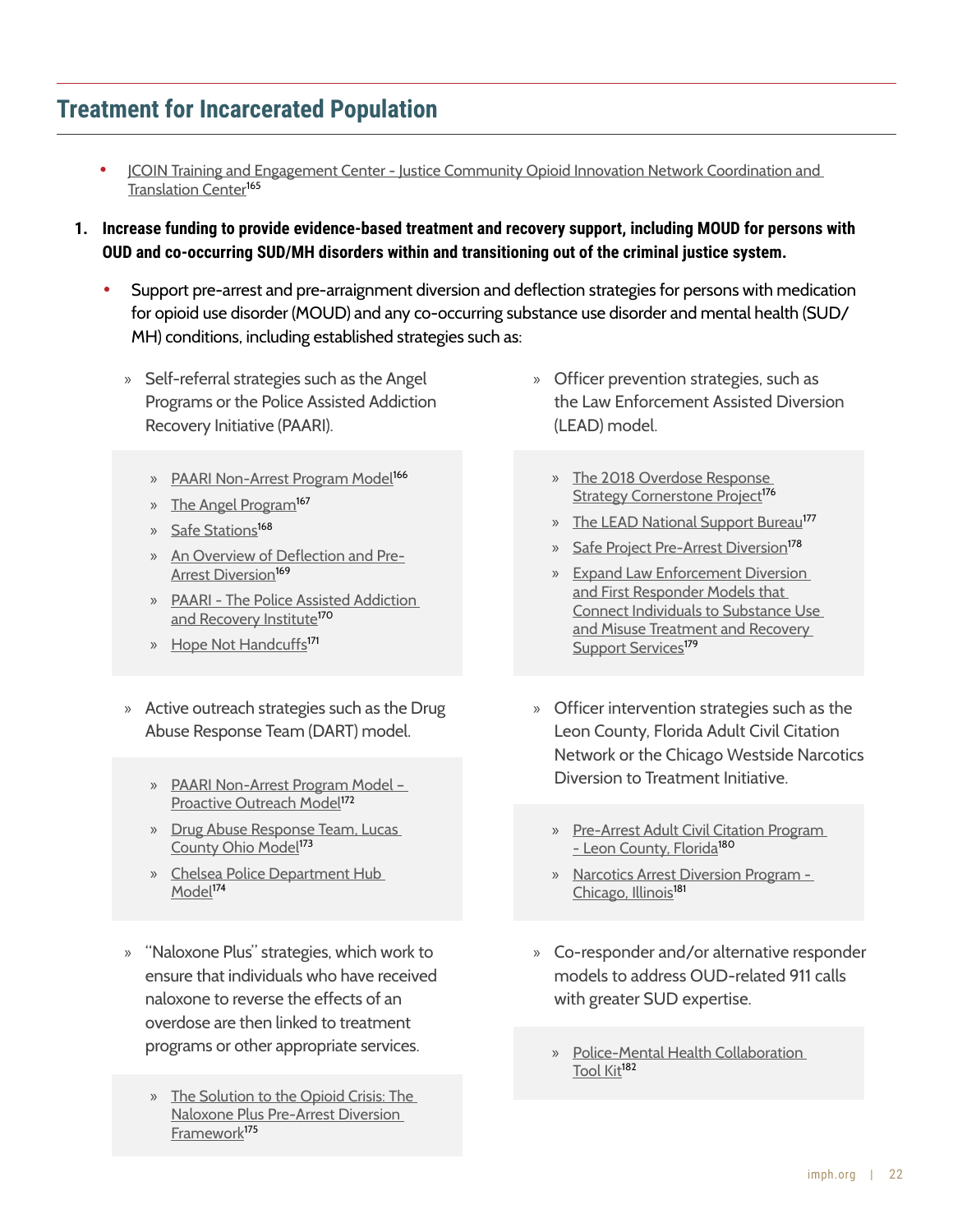- Provide community support services, including social and legal services, to assist in deinstitutionalizing persons with OUD and any co-occurring SUD/MH conditions.
- Support pre-trial services that connect individuals with OUD and any co-occurring SUD/MH conditions to evidence-informed treatment, including medications for opioid use disorder and related services.
- Support treatment and recovery courts that provide evidence-based options for persons with OUD and any co-occurring SUD/MH conditions.
	- » [Drug Court Standards](https://www.nadcp.org/standards/)<sup>183</sup>
	- » [National Drug Court Institute](https://www.ndci.org/)<sup>184</sup>
	- » [Public Safety-Led Programs](https://www.hidtaprogram.org/pdf/cornerstone_2018.pdf)<sup>185</sup>
- Provide evidence-based treatment, including MOUD, recovery support, harm reduction, or other appropriate services to individuals with OUD and any co-occurring SUD/MH conditions who are incarcerated in jail or prison, are leaving jail or prison or have recently left jail or prison, are on probation or parole, are under community corrections supervision or are in reentry programs or facilities.
	- » [National Governors Association](https://www.nga.org/center/publications/expanding-access-medications-oud-corrections-community-settings/)  [Expanding Access to Medications for](https://www.nga.org/center/publications/expanding-access-medications-oud-corrections-community-settings/)  [Opioid Use Disorder in Corrections and](https://www.nga.org/center/publications/expanding-access-medications-oud-corrections-community-settings/)  [Community Settings](https://www.nga.org/center/publications/expanding-access-medications-oud-corrections-community-settings/)<sup>186</sup>
- » [Substance Abuse and Mental Health](https://www.samhsa.gov/resource/ebp/use-medication-assisted-treatment-opioid-use-disorder-criminal-justice-settings)  Services Administration - Use of [Medication-Assisted Treatment for Opioid](https://www.samhsa.gov/resource/ebp/use-medication-assisted-treatment-opioid-use-disorder-criminal-justice-settings)  [Use Disorder in Criminal Justice Settings](https://www.samhsa.gov/resource/ebp/use-medication-assisted-treatment-opioid-use-disorder-criminal-justice-settings)<sup>187</sup>
- » [Access to Medications for Opioid Use](https://oneill.law.georgetown.edu/wp-content/uploads/2021/07/National-Snapshot-Access-to-Medications-for-Opioid-Use-Disorder-in-U.S.-Jails-and-Prisons.pdf)  [Disorder in US Jails and Prisons](https://oneill.law.georgetown.edu/wp-content/uploads/2021/07/National-Snapshot-Access-to-Medications-for-Opioid-Use-Disorder-in-U.S.-Jails-and-Prisons.pdf)<sup>188</sup>
- » [County Jail MOUD Expansion Initiative](https://www.healthmanagement.com/pajailmoud/)<sup>189</sup>
- » [Support for Overdose Education and](https://www.ncchc.org/?s=o%09Support+for+Overdose+Education+and+Naloxone+Distribution+in+Jails)  [Naloxone Distribution in Jails](https://www.ncchc.org/?s=o%09Support+for+Overdose+Education+and+Naloxone+Distribution+in+Jails)<sup>190</sup>
- » [Linkage to Care Upon Release from](https://www.hidtaprogram.org/pdf/cornerstone_2018.pdf)  [Incarceration](https://www.hidtaprogram.org/pdf/cornerstone_2018.pdf)<sup>191</sup>
- Support critical time interventions (CTI), particularly for individuals living with dualdiagnosis OUD/serious mental illness, and services for individuals who face immediate risks and service needs and risks upon release from correctional settings.
- Provide training on best practices for addressing the needs of criminal justiceinvolved persons with OUD and any co-occurring SUD/MH conditions to law enforcement, correctional or judicial personnel and to providers of treatment, recovery, harm reduction, case management or other services offered in connection with any of the strategies described in this section.
	- » [Care for Opioid Use Disorder in the](https://www.lac.org/resource/evidence-based-strategies-for-abatement-of-harms-from-the-o)  [Criminal Justice System - Evidence Based](https://www.lac.org/resource/evidence-based-strategies-for-abatement-of-harms-from-the-o)  [Strategies for Abatement of Harms from](https://www.lac.org/resource/evidence-based-strategies-for-abatement-of-harms-from-the-o)  [the Opioid Epidemic Chapter 4](https://www.lac.org/resource/evidence-based-strategies-for-abatement-of-harms-from-the-o)<sup>192</sup>

## **Prevention Programs**

- **1. Provide funding for evidence-based prevention programs in schools.**
	- **[Evidence-Based Program Guidance for Substance Use Prevention Education in Schools](http://www.nysed.gov/common/nysed/files/programs/curriculum-instruction/evidence-based-program-guidance-substance-use-prevention-education-schools.pdf)<sup>193</sup>**
	- Implement school-based or youth-focused programs or strategies that have demonstrated effectiveness in preventing drug misuse and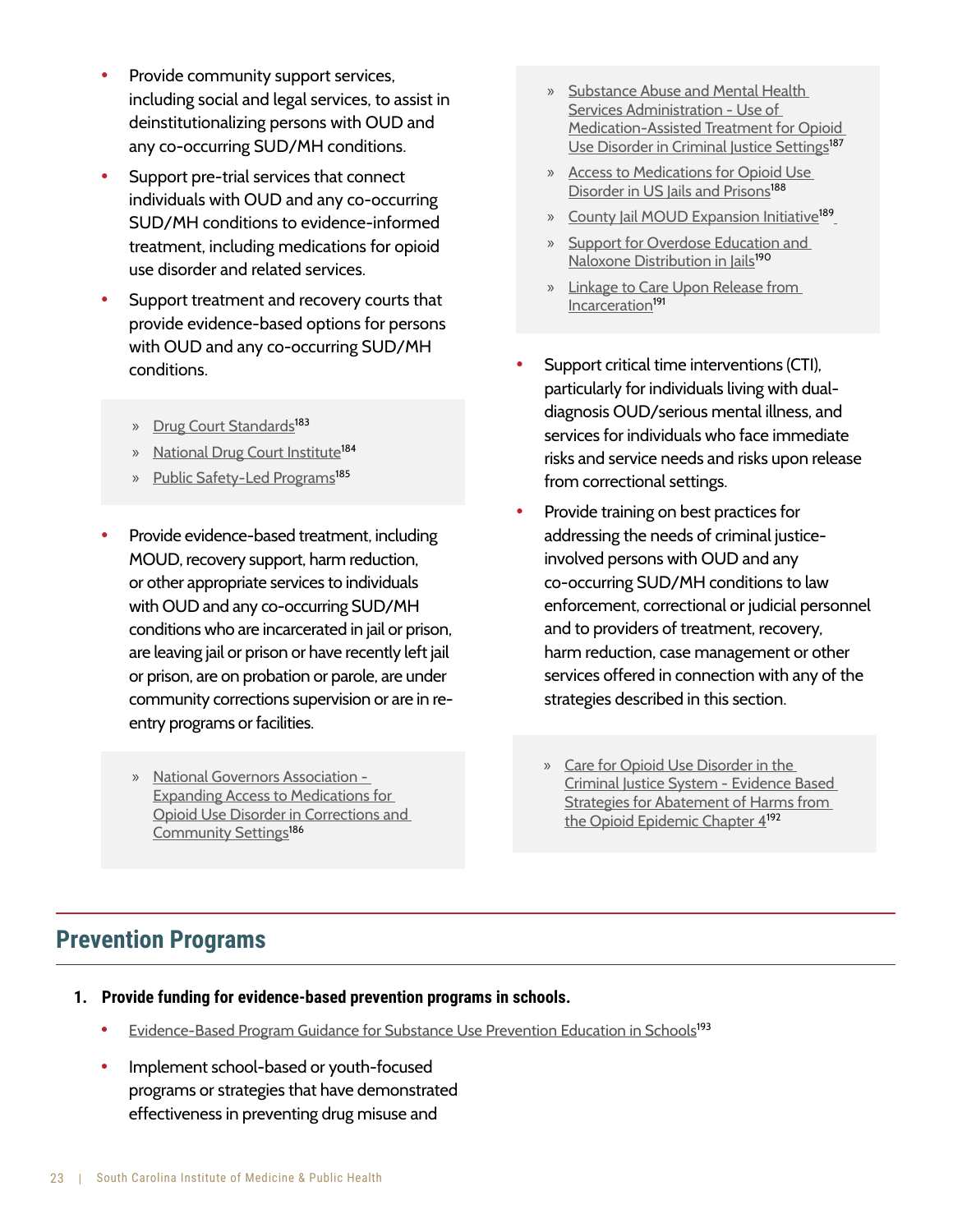#### are likely to be effective in preventing the uptake and use of opioids.

- » [Blueprints for Healthy Youth Development](https://www.blueprintsprograms.org/program-search/)  [Certified Model Programs](https://www.blueprintsprograms.org/program-search/)<sup>194</sup>
- » [Life Skills Training](https://www.lifeskillstraining.com/)<sup>195</sup>
- » [Good Behavior Game](https://www.air.org/resource/spotlight/good-behavior-game)<sup>196</sup>
- » [Strengthening Families](https://strengtheningfamiliesprogram.org/)<sup>197</sup>
- » [Substance Abuse and Mental Health](https://store.samhsa.gov/sites/default/files/d7/priv/pep19-pl-guide-1.pdf)  [Services Administration - Substance](https://store.samhsa.gov/sites/default/files/d7/priv/pep19-pl-guide-1.pdf)  [Misuse Prevention for Young Adults](https://store.samhsa.gov/sites/default/files/d7/priv/pep19-pl-guide-1.pdf)<sup>198</sup>
- » [CDC Preventing Adverse Childhood](https://www.cdc.gov/violenceprevention/pdf/preventingACES.pdf)  [Experiences](https://www.cdc.gov/violenceprevention/pdf/preventingACES.pdf)<sup>199</sup>
- » [National Prevention Science Coalition](https://www.npscoalition.org/post/strategy-for-preventing-opioid-use-disorders-in-communities?fbclid=IwAR0Yca4zBhTI5-j89BBwM3YCnmZtRDAyJ31WRpG-jKZQLLNdb87mc-14KdM)  [– Strategy for Preventing Opioid Use](https://www.npscoalition.org/post/strategy-for-preventing-opioid-use-disorders-in-communities?fbclid=IwAR0Yca4zBhTI5-j89BBwM3YCnmZtRDAyJ31WRpG-jKZQLLNdb87mc-14KdM)  [Disorders in Communities](https://www.npscoalition.org/post/strategy-for-preventing-opioid-use-disorders-in-communities?fbclid=IwAR0Yca4zBhTI5-j89BBwM3YCnmZtRDAyJ31WRpG-jKZQLLNdb87mc-14KdM)<sup>200</sup>
- Fund evidence-based prevention programs in schools or evidence-informed school and community education programs and campaigns for students, families, school employees, school athletic programs, parentteacher and student associations and others.
	- » [CDC Rx Awareness Campaign](https://www.cdc.gov/rxawareness/index.html)<sup>201</sup>
	- » [Communities That Care](https://www.communitiesthatcare.net/)<sup>202</sup>
- Support evidence-based programs or curricula to address mental health needs of young people who may be at risk of misusing opioids or other drugs, including emotional modulation and resilience skills.
- Support greater access to mental health services and supports for young people, including services and supports provided by school nurses, behavioral health workers or other school staff, to address mental health needs in young people that (when not properly addressed) can increase the risk of opioid or another drug misuse.
- Create or support school-based contacts that parents can engage with to seek immediate treatment services for their child; and support prevention, intervention, treatment and recovery programs focused on young people.
- Enable school nurses and other school staff to respond to opioid overdoses and provide them with naloxone, training and support.
- Provide training and long-term implementation of screening, brief intervention and referral to treatment (SBIRT) in key systems (health, schools, colleges, criminal justice and probation), with a focus on youth and young adults when transitioning from misuse to opioid use disorder (OUD).
	- » [Screening for Behavioral Health Risk in](https://www.samhsa.gov/resource/ebp/ready-set-go-review-screening-behavioral-health-risk-schools)  [Schools](https://www.samhsa.gov/resource/ebp/ready-set-go-review-screening-behavioral-health-risk-schools) $203$
	- » [Prevention of Opioid Misuse and its Harmful](https://www.lac.org/resource/evidence-based-strategies-for-abatement-of-harms-from-the-o)  [Effects on Children and Families](https://www.lac.org/resource/evidence-based-strategies-for-abatement-of-harms-from-the-o)<sup>204</sup>
- **Fund medical provider education and outreach regarding best prescribing practices for opioids consistent with 2. current CDC guidelines, including providers and hospitals.**<sup>205</sup>
	- Fund medical provider education and outreach regarding best prescribing practices for opioids consistent with the Guidelines for Prescribing Opioids for Chronic Pain from the U.S. Centers for Disease Control and Prevention, including providers at hospitals.
		- » [South Carolina Joint Revised Pain](https://llr.sc.gov/med/pdf/FINAL%20Joint%20Revised%20Pain%20Management%20Guidelines%20August%202017.pdf)  [Management Guidelines, August 2017](https://llr.sc.gov/med/pdf/FINAL%20Joint%20Revised%20Pain%20Management%20Guidelines%20August%202017.pdf)<sup>206</sup>
- Provide Continuing Medical Education (CME) on appropriate prescribing of opioids.
- Provide support for non-opioid pain treatment alternatives, including training providers to offer or refer to multi-modal, evidence-informed treatment of pain.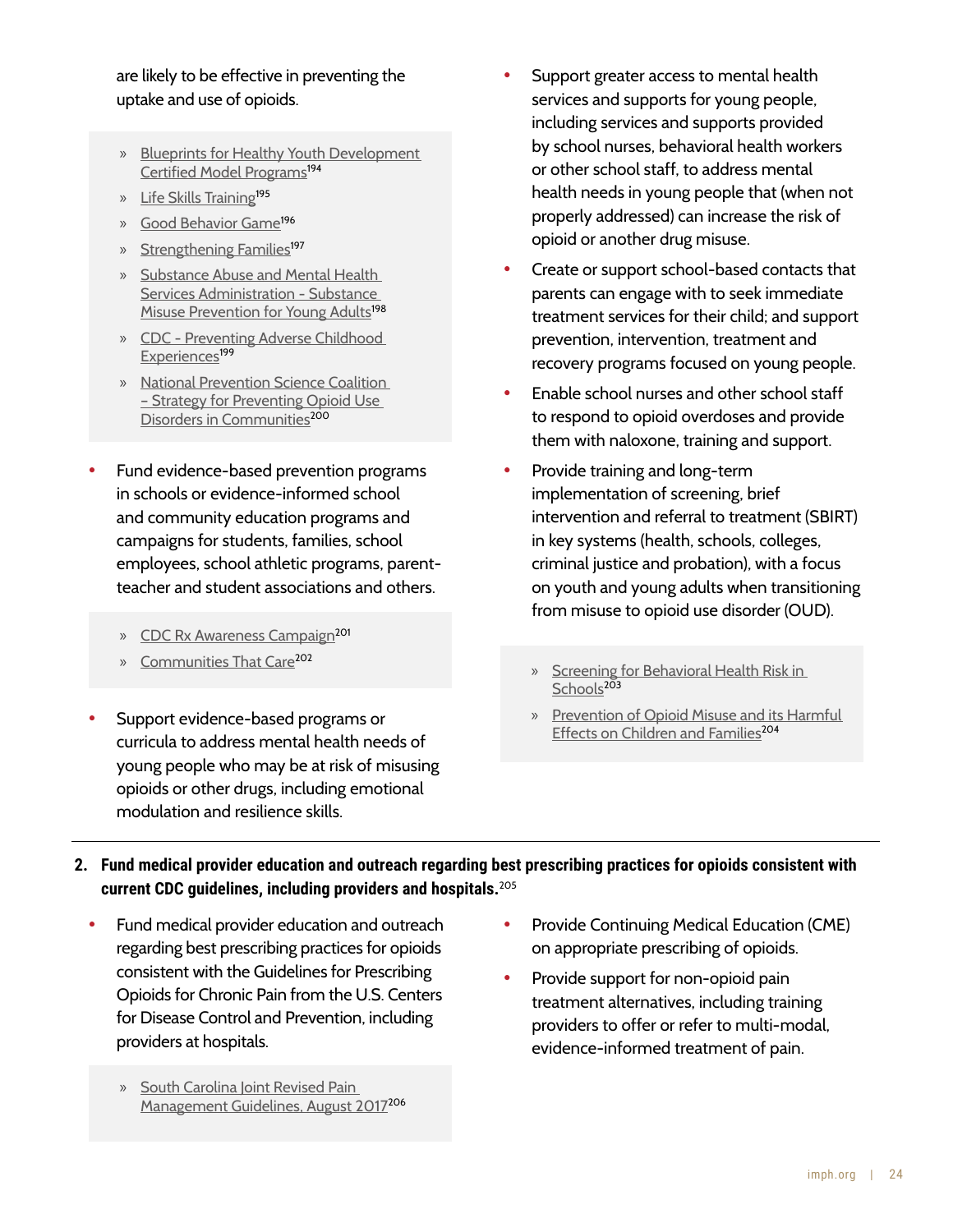- Support enhancements or improvements to Prescription Drug Monitoring Programs (PDMPs), including, but not limited to, improvements that:
	- » Increase the number of prescribers using PDMPs.
	- » Improve point-of-care decision-making by increasing the quantity, quality, or format of data available to prescribers using PDMPs and/or improving the interface that prescribers use to access PDMP data.
	- » Enable states to use PDMP data in support of surveillance or intervention strategies, including medication for opioid use disorder (MOUD) referrals and follow-up for individuals identified within PDMP data as likely to experience OUD in a manner that complies with all relevant privacy and security laws and rules.

#### [South Carolina Reporting & Identification Prescription](https://scdhec.gov/healthcare-quality/drug-control-register-verify/prescription-monitoring) [Tracking System](https://scdhec.gov/healthcare-quality/drug-control-register-verify/prescription-monitoring)<sup>207</sup>

- » Increase electronic prescribing to prevent diversion or forgery.
- » Educate dispensers on appropriate opioid dispensing.
	- CDC Prescription Drug Monitoring [Program](https://www.cdc.gov/opioids/providers/training/pdmp.html)<sup>208</sup>
- » Ensure PDMPs incorporate available overdose/naloxone deployment data, including the United States Department of Transportation's Emergency Medical Technician overdose database in a manner that complies with all relevant privacy and security laws and rules.

#### **Funding for community drug disposal programs.3.**

- Create or support community-based education or intervention services for families, youth and adolescents at risk for OUD and any co-occurring SUD/MH conditions.
- Fund community anti-drug coalitions that engage in evidence-based drug prevention efforts.
- Engage non-profits and faith-based communities as systems to support prevention.
- Support community coalitions in implementing evidence-based prevention, such as reduced social access and physical access, stigma reduction—including staffing, educational campaigns, support for people in treatment or recovery or train coalitions in evidence-informed implementation and the Strategic Prevention Framework developed by the U.S. Substance Abuse and Mental Health Services Administration (SAMHSA).
	- » [CDC Drug-Free Communities Program](https://www.cdc.gov/drugoverdose/drug-free-communities/index.html)<sup>209</sup>
	- » [Brandeis Opioid Resource Connector](https://opioid-resource-connector.org/)  [Communities Informing Communities](https://opioid-resource-connector.org/)<sup>210</sup>
- Support drug take-back disposal or destruction programs.
	- » [DEA Regulations and Registration for](https://www.deadiversion.usdoj.gov/drug_disposal/index.html)  [Disposal of Controlled Substances](https://www.deadiversion.usdoj.gov/drug_disposal/index.html)<sup>211</sup>
- Support mobile units that offer or provide referrals to harm reduction services, treatment, recovery supports, health care or other appropriate services to persons that use opioids or persons with OUD and any cooccurring SUD/MH conditions.
- Support infrastructure and staffing for collaborative cross-system coordination to prevent opioid misuse, prevent overdoses and treat those with OUD and any co- occurring SUD/MH condition(s), or implement other strategies to abate the opioid epidemic described in this opioid abatement strategy list.
	- » [Public Health and Safety Team Toolkit](https://www.cdcfoundation.org/sites/default/files/files/PHAST_Web_Toolkit_Pilot_Version_2.0_For_Dissemination.pdf)<sup>212</sup>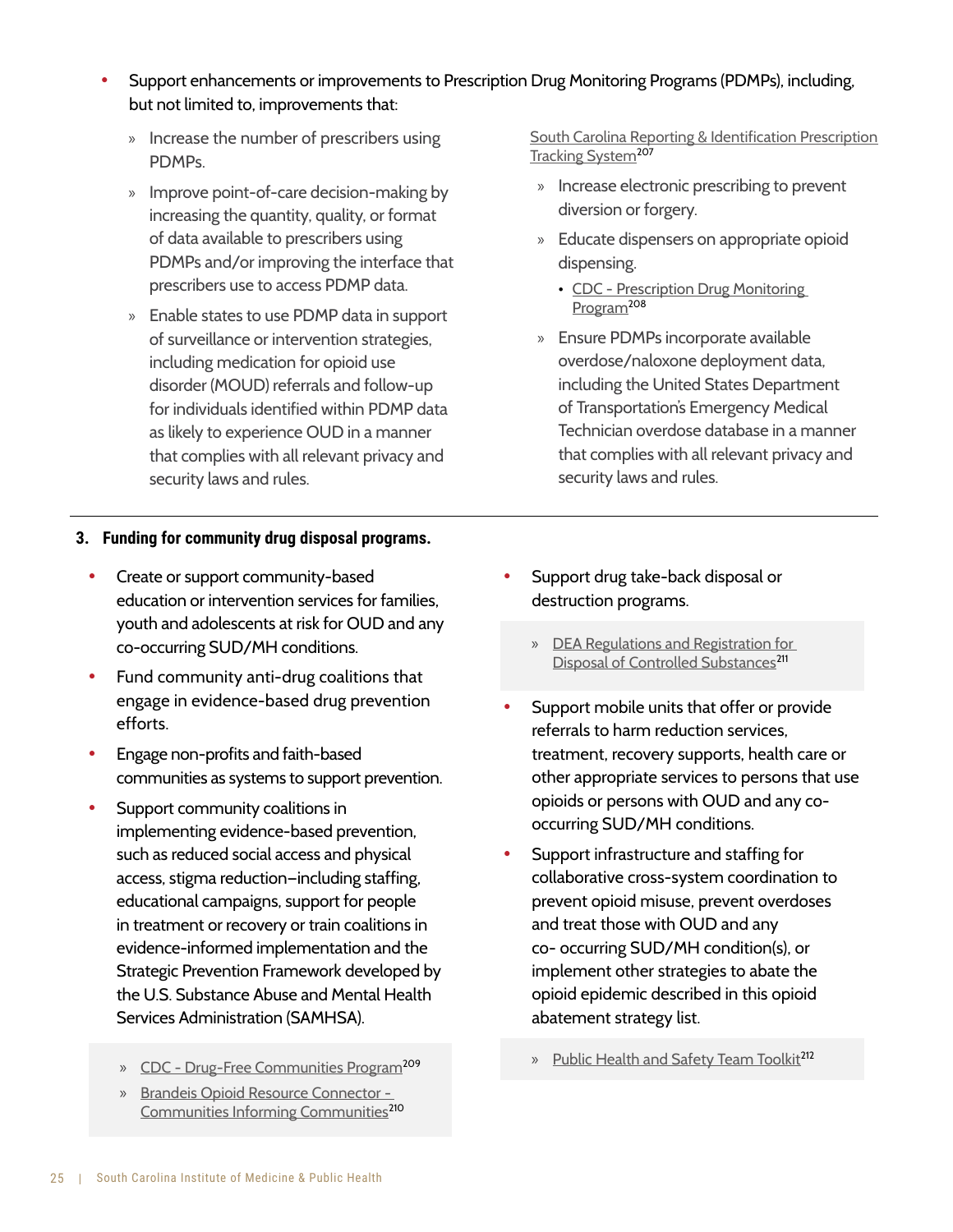- Provide funding for staff training or networking programs and services to improve the capability of government, community and not-for-profit entities to abate the opioid crisis.
- Provide resources to staff government oversight and management of opioid abatement programs.
- **Train first responders to participate in pre-arrest diversion programs, post-overdose response teams or similar 4.strategies that connect at-risk individuals to behavioral health services and supports.** 
	- Educate law enforcement or other first responders regarding appropriate practices and precautions when dealing with fentanyl or other drugs.
	- Support infrastructure and staffing for collaborative cross-system coordination to prevent opioid misuse, prevent overdoses and treat those with OUD and any co-occurring SUD/MH conditions.
	- Provide wellness and support services for first responders and others who experience secondary trauma associated with opioidrelated emergency events.
- Educate first responders regarding the existence and operation of immunity and Good Samaritan laws.
	- » [South Carolina Code of Laws Overdose](https://www.scstatehouse.gov/code/t44c130.php)  [Prevention Act](https://www.scstatehouse.gov/code/t44c130.php)<sup>213</sup>
	- » [911 Good Samaritan Laws Evidence-](https://www.cdc.gov/drugoverdose/featured-topics/evidence-based-strategies.html)[Based Strategies for Preventing Opioid](https://www.cdc.gov/drugoverdose/featured-topics/evidence-based-strategies.html)  [Overdose](https://www.cdc.gov/drugoverdose/featured-topics/evidence-based-strategies.html)<sup>214</sup>
- Purchase automated versions of SBIRT and support ongoing costs of the technology.
- **Provide funding for evidence-based media campaigns to prevent opioid use (similar to the FDA's "Real Cost" 5. campaign to prevent youth from misusing tobacco).**
	- [CDC Rx Awareness Campaign Overview](https://www.cdc.gov/rxawareness/pdf/Overview-Rx-Awareness-Resources.pdf)<sup>215</sup>
	- Fund media campaigns to prevent opioid misuse.
	- Corrective advertising or affirmative public education campaigns based on evidence.
	- Educate the public on how to respond to an emergency overdose.
- Educate the public on immunity and Good Samaritan laws.
	- » [South Carolina Code of Laws Overdose](https://www.scstatehouse.gov/code/t44c130.php)  [Prevention Act](https://www.scstatehouse.gov/code/t44c130.php)<sup>216</sup>
- Educate the public on drug disposal.

# **Evidence-Based Data Collection and Research Analyzing the Effectiveness of The Abatement Strategies Within the State**

- [2022 National Drug Control Strategy](https://www.whitehouse.gov/wp-content/uploads/2022/04/National-Drug-Control-2022Strategy.pdf)<sup>217</sup>
- **[North Carolina Opioid Settlement Resource Engine](https://ncopioidsettlement.org/)<sup>218</sup>**
- **1. Support opioid abatement research that may include, but is not limited to, the following:**
	- Perform geospatial analysis of access barriers to medication for opioid use disorder and their association with treatment engagement and treatment outcomes.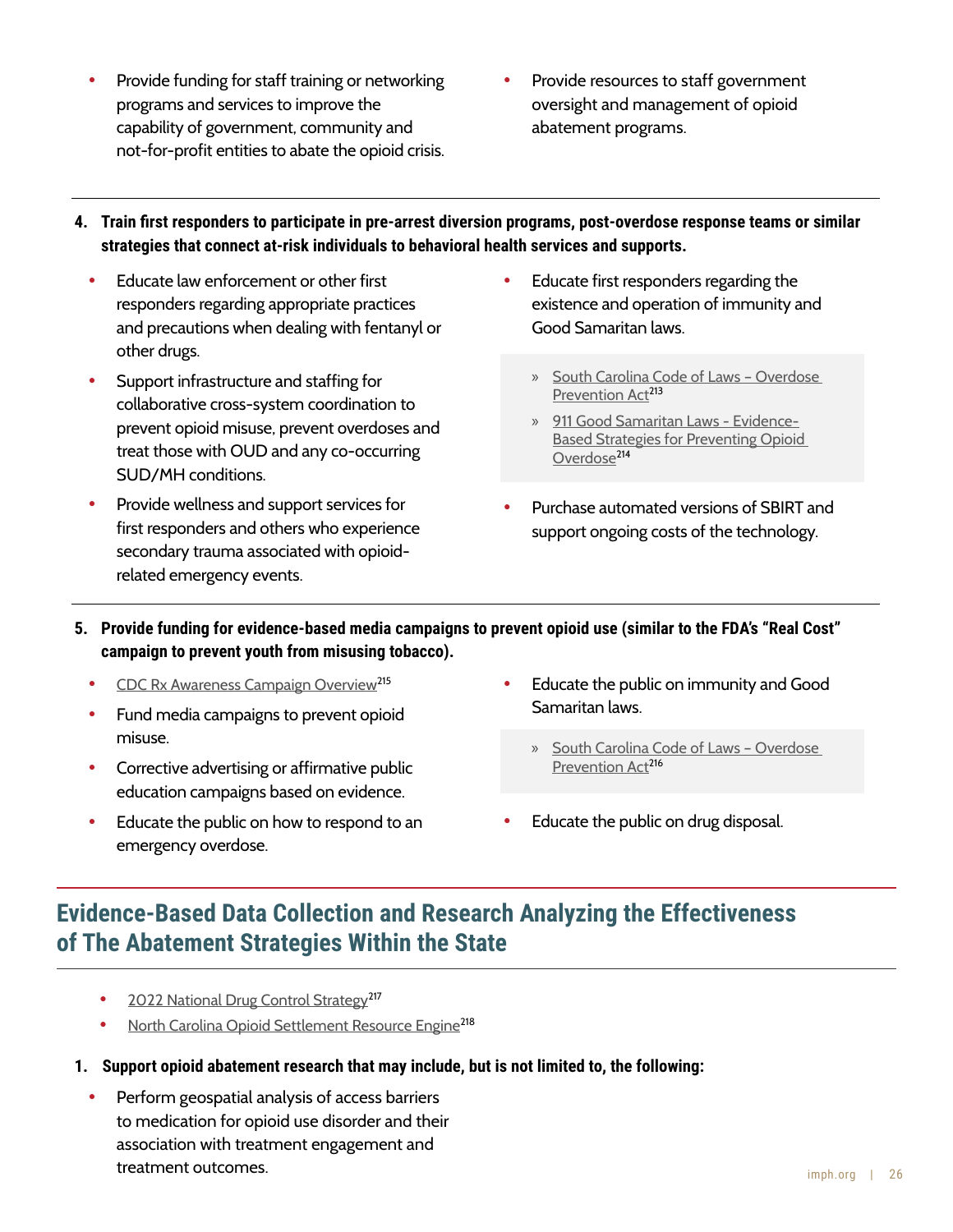- Monitor, observe, collect data and evaluate programs and strategies described in this opioid abatement strategy list.
	- » [Data Infrastructure Evidence Based](https://www.lac.org/resource/evidence-based-strategies-for-abatement-of-harms-from-the-o)  [Strategies for Abatement of Harms from](https://www.lac.org/resource/evidence-based-strategies-for-abatement-of-harms-from-the-o)  [the Opioid Epidemic](https://www.lac.org/resource/evidence-based-strategies-for-abatement-of-harms-from-the-o)<sup>219</sup>
- Research on non-opioid treatment of chronic pain.
- Research on improved service delivery for modalities such as screening, brief intervention and referral to treatment that demonstrate promising but mixed results in populations vulnerable to opioid use disorders.
	- » [Individualized Approach to Primary](https://www.ncbi.nlm.nih.gov/pmc/articles/PMC7427884/)  [Prevention of Substance Use Disorder:](https://www.ncbi.nlm.nih.gov/pmc/articles/PMC7427884/)  [Age-Related Risks](https://www.ncbi.nlm.nih.gov/pmc/articles/PMC7427884/)<sup>220</sup>
- Research on novel harm reduction and prevention efforts such as the provision of fentanyl test strips.
	- » [Harm Reduction TA Center](https://harmreductionhelp.cdc.gov/s/)<sup>221</sup>
	- » [Baltimore and the Overdose Epidemic](https://americanhealth.jhu.edu/themes/custom/bahi/assets/pdfs/Fentanyl_Onepager_080618.pdf)  [Fentanyl One-Pager](https://americanhealth.jhu.edu/themes/custom/bahi/assets/pdfs/Fentanyl_Onepager_080618.pdf)<sup>222</sup>
- Create a dashboard to (a) share reports, recommendations, or plans to spend opioid settlement funds; (b) to show how opioid settlement funds have been spent; (c) to report program or strategy outcomes; or (d) to track, share or visualize key opioid or healthrelated indicators and supports as identified through collaborative statewide, regional, local or community processes.
	- » [NC Opioid Settlement Dashboard](https://ncopioidsettlement.org/data-dashboards/)<sup>223</sup>
- Invest in infrastructure or staffing at government or not-for-profit agencies to support collaborative, cross-system coordination with the purpose of preventing overprescribing, opioid misuse or opioid overdoses, treating those with opioid use disorder and any co-occurring substance use disorder and mental health conditions, supporting them in treatment or recovery, connecting them to care.
	- » [Sequential Intercept Model](https://www.samhsa.gov/criminal-juvenile-justice/sim-overview)<sup>224</sup>
- Facilitate regional, local or community regional planning to identify root causes of addiction and overdose, goals for reducing harms related to the opioid epidemic and areas and populations with the greatest needs for treatment intervention services, and to support training and technical assistance.
	- » [Overdose Fatality Review](https://www.cossapresources.org/Tools/OFR)<sup>225</sup>
- Expand, improve, or develop data tracking software and applications for overdoses/ naloxone revivals.
- Expand research on swift/certain/fair models to reduce and deter opioid misuse within criminal justice populations that build upon promising approaches used to address other substances.
	- » [Hawaii HOPE Program](https://www.pewtrusts.org/en/research-and-analysis/articles/2010/hawaii-hope-program#:~:text=Established%20in%202004%20by%20Judge%20Steven%20S.%20Alm,up%20by%20swift%2C%20certain%20and%20short%20jail%20stays.?msclkid=686187b6cbd711ec98fab82b382174b9)<sup>226</sup>
	- » [24/7 Sobriety Program- North Dakota](https://attorneygeneral.nd.gov/public-safety/247-sobriety-program?msclkid=85cac5a4cbd711ec99735d8ac23f2d9d)<sup>227</sup>
- Qualitative and quantitative research regarding public health risks and harm reduction opportunities within illicit drug markets, including surveys of market participants who sell or distribute illicit opioids.
	- » [For People Who Use Drugs Rapid](https://heller.brandeis.edu/opioid-policy/community-resources/rack/index.html)  [Assessment of Consumer Knowledge](https://heller.brandeis.edu/opioid-policy/community-resources/rack/index.html)<sup>228</sup>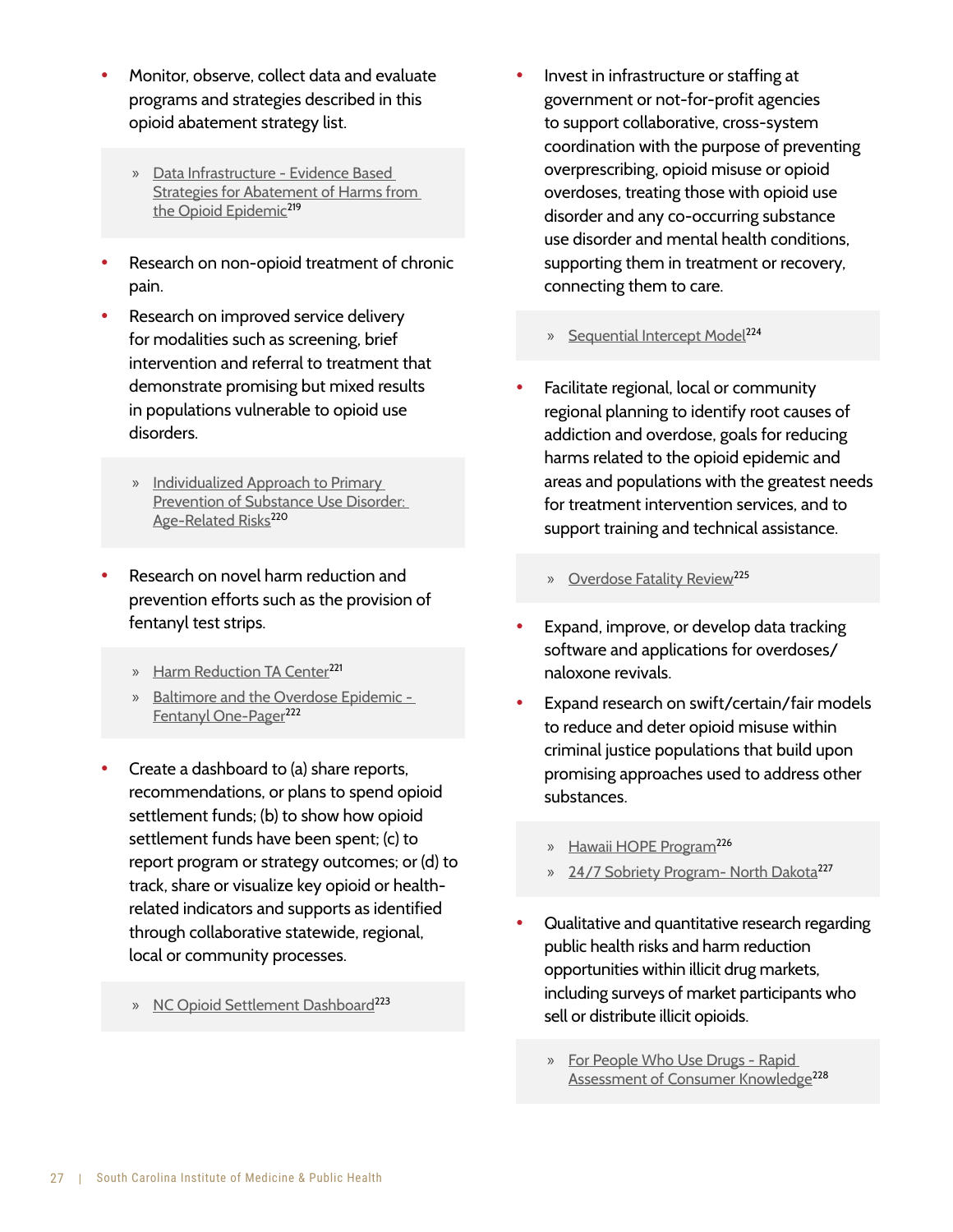# **Expanding Syringe Service Programs**

- **1. Provide comprehensive syringe services programs with wrap-around services, including linkage to OUD treatment, access to sterile syringes and linkage to care and treatment of infectious diseases.**
	- [South Carolina Code of Laws Poisons, Drugs and Other Controlled Substances](https://www.scstatehouse.gov/code/t44c053.php?msclkid=615cc8e0d0a311ec86481895ab5580f1)<sup>229</sup>
	- Implement syringe service programs and other evidence-informed programs to reduce harms associated with intravenous drug use, including supplies, staffing, space, peer support services, referrals to treatment, fentanyl checking, connections to care and the full range of harm reduction and treatment services provided by these programs.
		- » [Legality of Syringe Access Programs in](https://www.networkforphl.org/wp-content/uploads/2022/02/Fact-Sheet-Legality-of-SSPs-in-SC-2.pdf)  [South Carolina](https://www.networkforphl.org/wp-content/uploads/2022/02/Fact-Sheet-Legality-of-SSPs-in-SC-2.pdf)<sup>230</sup>
		- » [Syringe Service Programs Effective](https://www.cdc.gov/ssp/docs/SSP-Technical-Package.pdf)  [Strategies and Approaches for Planning,](https://www.cdc.gov/ssp/docs/SSP-Technical-Package.pdf)  [Design and Implementation](https://www.cdc.gov/ssp/docs/SSP-Technical-Package.pdf)<sup>231</sup>
		- » [Evidence-Based Strategies for Preventing](https://www.cdc.gov/drugoverdose/featured-topics/evidence-based-strategies.html)  [Opioid Overdose: What's Working in the](https://www.cdc.gov/drugoverdose/featured-topics/evidence-based-strategies.html)  [United States](https://www.cdc.gov/drugoverdose/featured-topics/evidence-based-strategies.html)<sup>232</sup>
		- » [Summary of Information on The Safety](https://www.cdc.gov/ssp/syringe-services-programs-summary.html#:~:text=Nearly%2030%20years%20of%20research,hepatitis%2C%20HIV%20and%20other%20infections)  [and Effectiveness of Syringe Service](https://www.cdc.gov/ssp/syringe-services-programs-summary.html#:~:text=Nearly%2030%20years%20of%20research,hepatitis%2C%20HIV%20and%20other%20infections)  [Programs](https://www.cdc.gov/ssp/syringe-services-programs-summary.html#:~:text=Nearly%2030%20years%20of%20research,hepatitis%2C%20HIV%20and%20other%20infections)<sup>233</sup>
- Supporting mobile units that offer or provide referrals to harm reduction services, treatment, recovery supports, health care, or other appropriate services to persons that use opioids or persons with OUD and any cooccurring SUD/MH conditions.
	- » [Substance Abuse and Mental Health](https://www.samhsa.gov/find-help/harm-reduction)  Services Administration - Harm Reduction<sup>234</sup>
	- » [Harm Reduction Evidence Based Strategies](https://www.lac.org/resource/evidence-based-strategies-for-abatement-of-harms-from-the-o)  for Abatement of Harms from the Opioid [Epidemic Chapter Three](https://www.lac.org/resource/evidence-based-strategies-for-abatement-of-harms-from-the-o)<sup>235</sup>
	- » [Michigan FAN HARM:LESS Harm Reduction](https://www.familiesagainstnarcotics.org/harmless)  [Support Team](https://www.familiesagainstnarcotics.org/harmless)<sup>236</sup>
- Expanding access to testing and treatment for infectious diseases such as HIV and Hepatitis C resulting from intravenous opioid use.
	- » [Prevention and Treatment of HIV Among](https://www.samhsa.gov/resource/ebp/prevention-treatment-hiv-among-people-living-substance-use-andor-mental-disorders)  [People Living with Substance Use and/or](https://www.samhsa.gov/resource/ebp/prevention-treatment-hiv-among-people-living-substance-use-andor-mental-disorders)  [Mental Disorders](https://www.samhsa.gov/resource/ebp/prevention-treatment-hiv-among-people-living-substance-use-andor-mental-disorders)<sup>237</sup>
	- » [Accessible Hepatitis C Care for People Who](https://jamanetwork.com/journals/jamainternalmedicine/article-abstract/2790054?msclkid=083cfdb0cbd811ecb025bb484979fbdb)  [Inject Drugs](https://jamanetwork.com/journals/jamainternalmedicine/article-abstract/2790054?msclkid=083cfdb0cbd811ecb025bb484979fbdb)<sup>238</sup>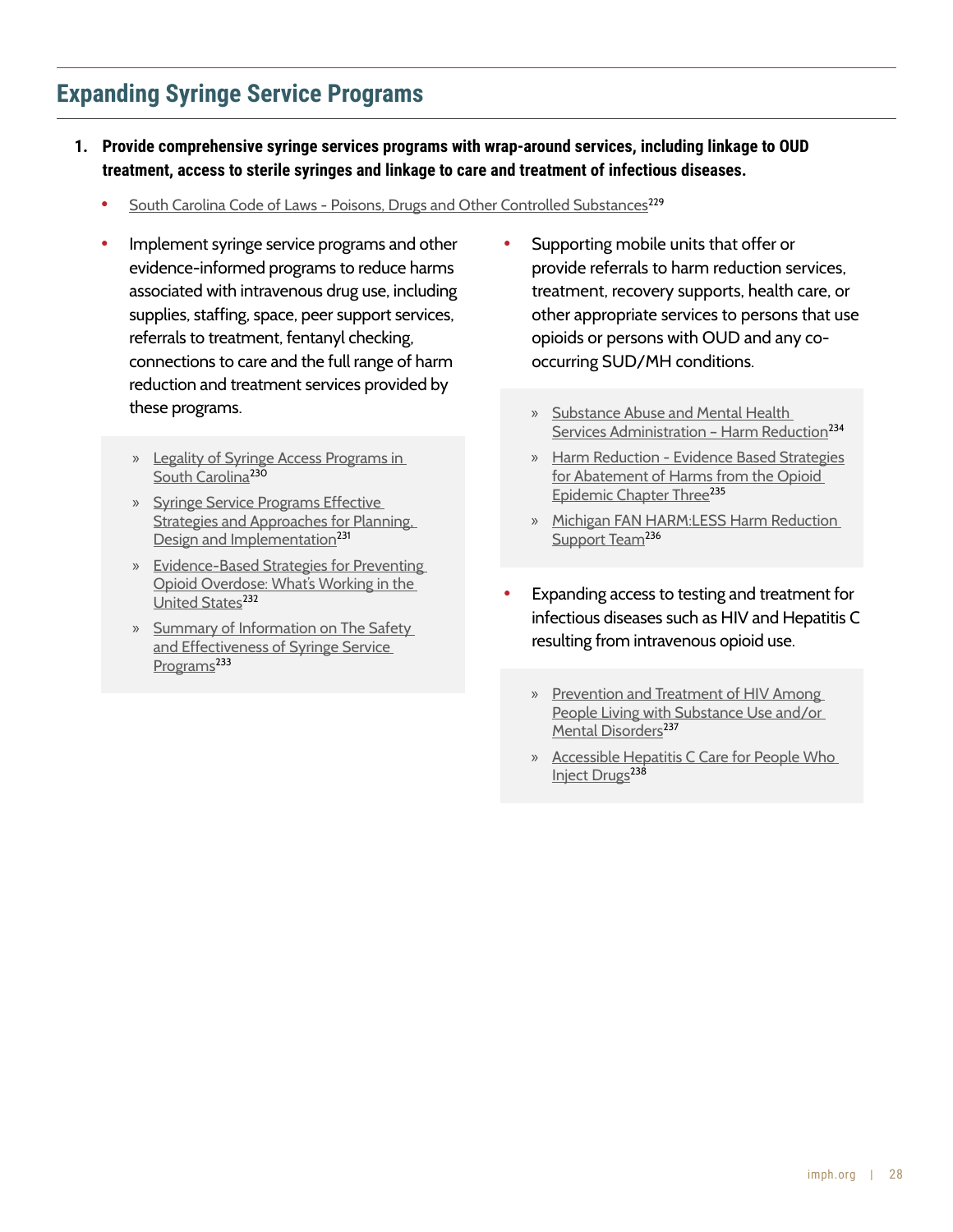# **Appendix A**

# **Allocations to South Carolina Counties and Cities**

The following table is to be used by the Board for the purpose of allocating money in the Guaranteed Political Subdivision Subfund to the counties and cities of South Carolina:

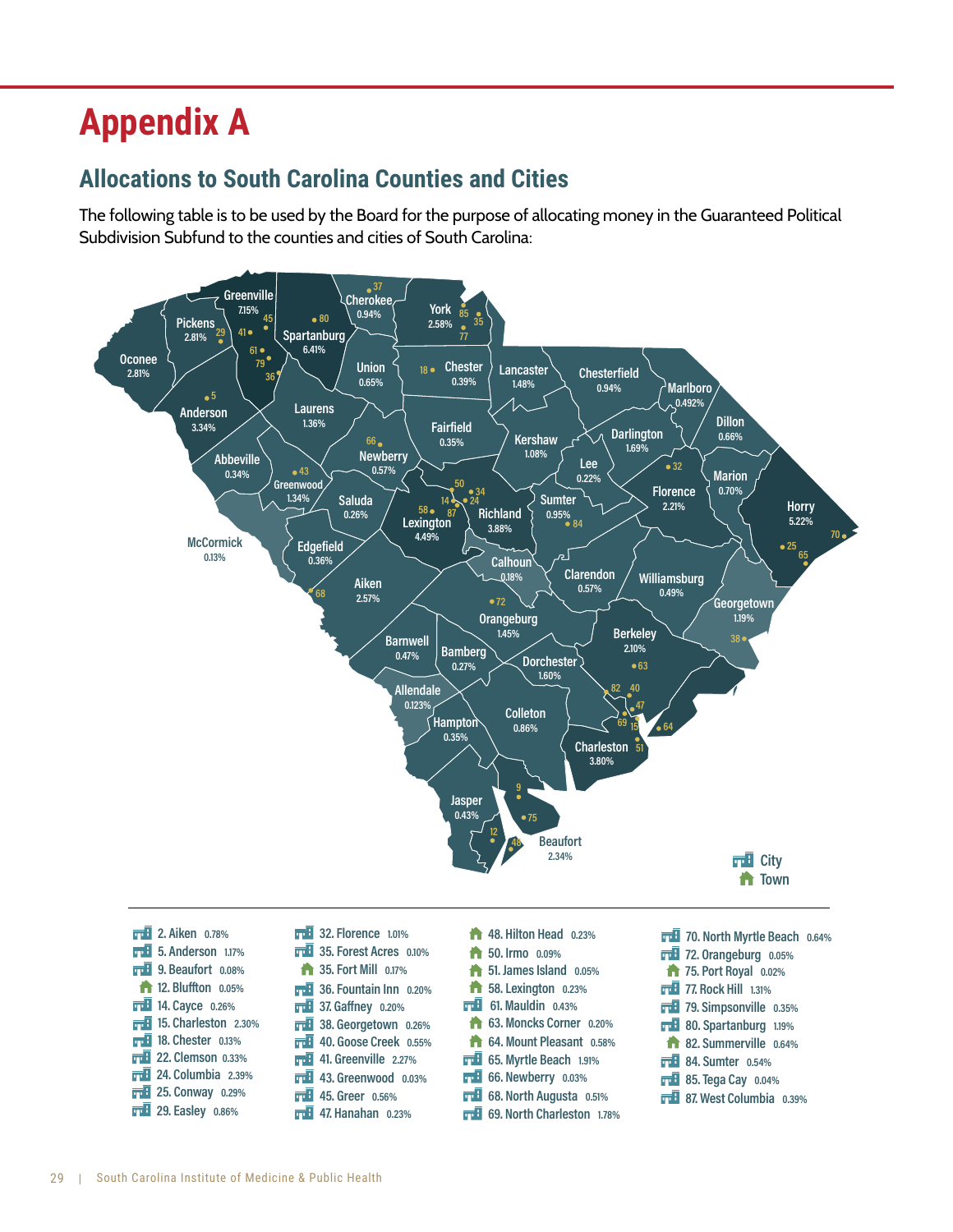# **References**

- National Opioid Settlement. (2022, April). South Carolina Opioid Settlement Allocation Agreement. https://nationalopioidsettlement.com/wp-content/ uploads/2022/04/SOUTH-CAROLINA-OPIOID-AGREEMENT-FULLY-EXE-CUTED.pdf
- 2 South Carolina Attorney General. (2022, February 25). Attorney General Alan Wilson: Drug distributors and Johnson & Johnson commit to \$26 billion opioid agreement. https://www.scag.gov/about-the-office/news/attorney-general-alan-wilson-drug-distributors-and-johnson-johnson-commit-to-26-billion-opioid-agreement/
- 3 S.C. Legislature: H.5182. Regular Session 2021-2022 (2022). Retrieved May 18, 2022, from https://www.scstatehouse.gov/billsearch.php?billnumbers=5182
- Substance Abuse and Mental Health Services Administration. (2021, July). TIP 63: Medications for Opioid Use Disorder for Healthcare and Addiction Professionals, Policymakers, Patients, and Families. https://store.samhsa.gov/ product/TIP-63-Medications-for-Opioid-Use-Disorder-Full-Document/PEP21- 02-01-002
- 5 Recovery Research Institute. Addictionary. https://www.recoveryanswers.org/ addiction-ary/
- 6 Rural Health Research Hub. (n.d.). Wraparound Services. Retrieved May 31, 2022, from https://www.ruralhealthinfo.org/toolkits/services-integration/2/care-coordination/wraparound
- 7 South Carolina Code of Laws. (2015, June 3). South Carolina Opioid Prevention Act. https://www.scstatehouse.gov/code/t44c130.php
- 8 Naloxone Saves SC. (2017). http://naloxonesavessc.org/
- 9 Legislative Analysis. (2021, September). Model Expanded Access to Emergency Opioid Antagonists Act. http://legislativeanalysis.org/wp-content/ uploads/2021/12/Model-Expanded-Access-to-Emergency-Opioid-Antagonists-Act-FINAL.pdf
- 10 Bureau of Justice Assistance Office of Justice Programs. Law Enforcement Naloxone Toolkit. https://bjatta.bja.ojp.gov/tools/naloxone/Naloxone-Background
- 11 Centers for Disease Control and Prevention. (2020, October 22). Evidence-Based Strategies for Preventing Opioid Overdose: What's Working in the United States. https://www.cdc.gov/drugoverdose/featured-topics/evidence-based-strategies.html
- 12 Providers Clinical Support System. Overview of Medications for Opioid Use Disorder (OUD). https://pcssnow.org/medications-for-opioid-use-disorder/
- 13 American Society of Addiction Medicine. (2020). National Practice Guideline 2020 Focused Update. https://www.asam.org/quality-care/clinical-guidelines/ national-practice-guideline
- 14 Substance Abuse and Mental Health Services Administration. (2022, April 21). Become a Buprenorphine Waivered Practitioner. https://www.samhsa.gov/ medication-assisted-treatment/become-buprenorphine-waivered-practitioner
- 15 National Academies. (2019). Medication-Assisted Treatment for Opioid Use Disorder. https://www.nationalacademies.org/our-work/medication-assisted-treatment-for-opioid-use-disorder
- 16 Legal Action Center. (2020, October). Evidence Based Strategies for Abatement of Harms from the Opioid Epidemic. https://www.lac.org/resource/evidencebased-strategies-for-abatement-of-harms-from-the-o
- 17 New York State Education Department. (2020, December). Evidence-Based Program Guidance for Substance Use Prevention Education in Schools. http:// www.nysed.gov/common/nysed/files/programs/curriculum-instruction/evidence-based-program-guidance-substance-use-prevention-education-schools.pdf
- 18 Blueprints for Healthy Youth Development. Program Search. https://www. blueprintsprograms.org/program-search/
- 19 National Health Promotion Associates. LifeSkills Training. https://www. lifeskillstraining.com/
- 20 Advancing Evidence. Improving Lives. (2020, May 24). The Good Behavior Game. https://www.air.org/resource/spotlight/good-behavior-game
- 21 Strengthening Families Program. (2020). https://strengtheningfamiliesprogram.org/
- 22 Substance Abuse and Mental Health Services Administration. (2019 December). Substance Misuse Prevention for Young Adults. https://store.samhsa. gov/sites/default/files/d7/priv/pep19-pl-guide-1.pdf
- 23 Centers for Disease Control and Prevention. (2019). Preventing Adverse Childhood Experiences (ACEs): Leveraging the Best Available Evidence. https:// www.cdc.gov/violenceprevention/pdf/preventingACES.pdf
- 24 Positive Action. (n.d.). Retrieved May 18, 2020, from https://www.positiveaction.net/
- 25 Project Towards No Drug Abuse. (n.d.). Retrieved May 18, 2020, from https:// tnd.usc.edu/
- 26 Centers for Disease Control and Prevention. (2020, October 22). Evidence – Based Strategies for Preventing Opioid Overdose: What's Working in the United States.https://www.cdc.gov/drugoverdose/featured-topics/evidence-based-strategies.html
- 27 Providers Clinical Support System. https://pcssnow.org/
- 28 Substance Abuse and Mental Health Services Administration. (2022, April 21). Become a Buprenorphine Waivered Practitioner. https://www.samhsa.gov/ medication-assisted-treatment/become-buprenorphine-waivered-practitioner
- 29 South Carolina Department of Health and Environmental Control. Facilities for Chemically Dependent or Addicted Persons. https://scdhec.gov/BHFL/facilities-treat-individuals-psychoactive-substance-abuse-or-dependence
- 30 National Alliance for Recovery Residences. Standards and Certification Program. https://narronline.org/affiliate-services/standards-and-certification-program/
- 31 South Carolina Alliance for Recovery Residences. https://scarronline.org/
- Substance Abuse and Mental Health Services Administration. (2018). Recovery Housing: Best Practices and Suggested Guidelines. https://www.samhsa. gov/resource/ebp/recovery-housing-best-practices-suggested-guidelines
- 33 Addiction Professionals of South Carolina. https://addictionprofessionalsofsouthcarolina.org/peer-support-specialists-certification/
- 34 Substance Abuse and Mental Health Services Administration. (2022, March 30). Screening, Brief Intervention, and Referral to Treatment (SBIRT). https:// www.samhsa.gov/sbirt
- 35 South Carolina SBIRT. http://scsbirt.com/
- 36 Substance Abuse and Mental Health Services Administration. (2018, January). Clinical Guidance for Treating Pregnant and Parenting Women With Opioid Use Disorder and Their Infants. https://store.samhsa.gov/sites/default/files/ d7/priv/sma18-5054.pdf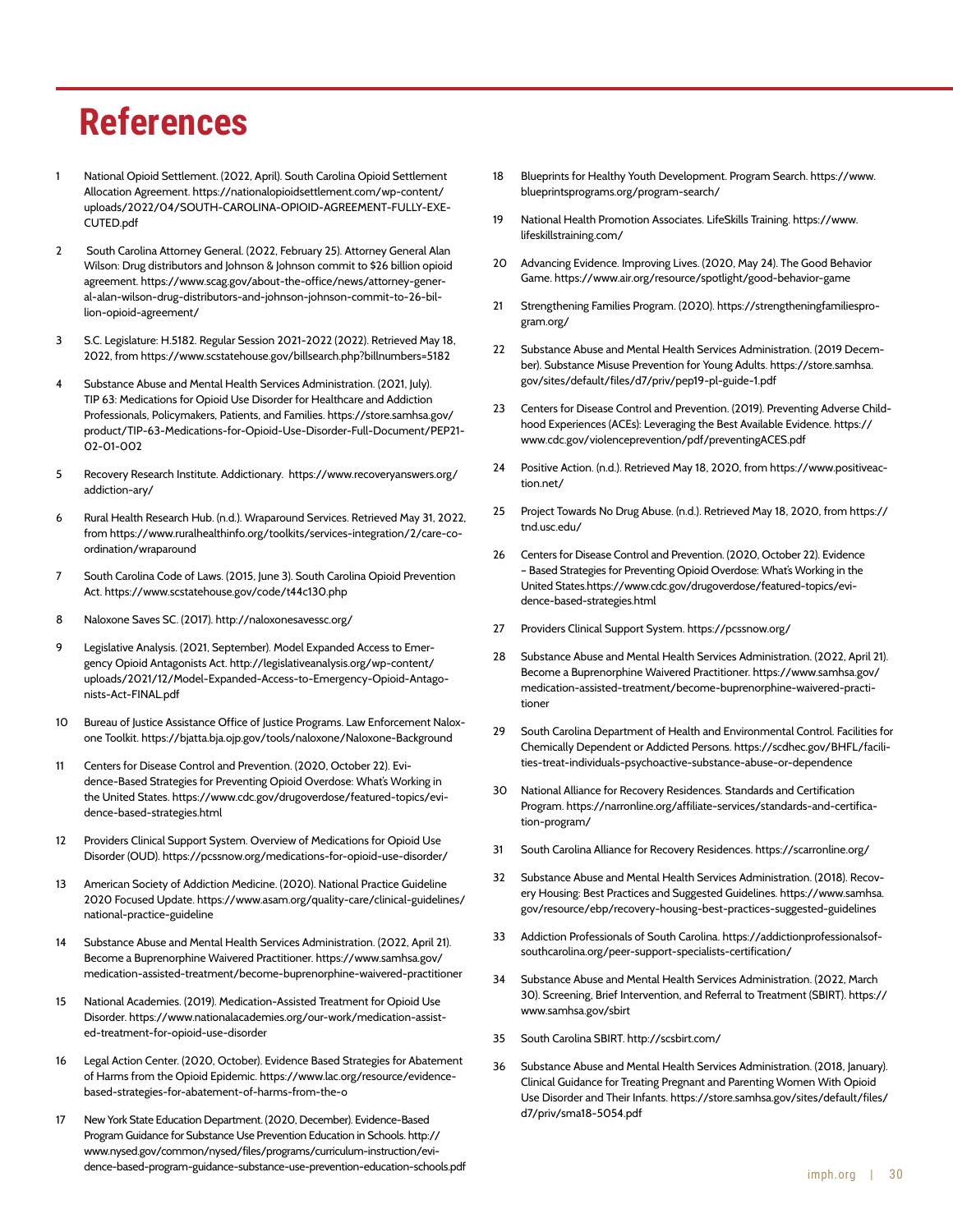- 37 American Society of Addiction Medicine. (2020). National Practice Guideline 2020 Focused Update. https://www.asam.org/quality-care/clinical-guidelines/ national-practice-guideline
- 38 Substance Abuse and Mental Health Services Administration. (2018, January). Clinical Guidance for Treating Pregnant and Parenting Women With Opioid Use Disorder and Their Infants. https://store.samhsa.gov/sites/default/files/d7/ priv/sma18-5054.pdf
- 39 Blueprints for Healthy Youth Development. Triple P System. https://www. blueprintsprograms.org/programs/463999999/triple-p-system/
- 40 Child Welfare Information Gateway. (2013, January). Parent-Child Interaction Therapy With At-Risk Families. https://www.childwelfare.gov/pubpdfs/f\_interactbulletin.pdf
- 41 Children's Trust of South Carolina. (n.d). Home Visiting. https://scchildren.org/ programs/home-visiting/
- 42 National Center on Substance Abuse and Child Welfare. (n.d). Neonatal Abstinence Syndrome. https://ncsacw.acf.hhs.gov/topics/neonatal-abstinence-syndrome.aspx
- 43 West Virginia Center for Children's Justice. (n.d.). Retrieved May 18, 2020, from http://handlewithcarewv.org/
- 44 Children's Trust of South Carolina. (n.d.). Adverse Childhood Experiences. Retrieved May 18, 2020, from https://scchildren.org/resources/adverse-childhood-experiences/
- 45 Centers for Disease Control and Prevention. (2022, April 6). Fast Facts: Preventing Adverse Childhood Experiences. https://www.cdc.gov/violenceprevention/ aces/fastfact.html
- 46 Substance Abuse and Mental Health Services Administration. (2021, January). Use of Medication-Assisted Treatment in Emergency Departments. https:// store.samhsa.gov/sites/default/files/SAMHSA\_Digital\_Download/pep21-plguide-5.pdf
- 47 California Bridge. (2020, September). Blueprint for Hospital Opioid Use Disorder Treatment. https://cabridge.org/resource/blueprint-for-hospital-opioid-use-disorder-treatment/
- 48 California Bridge. (2022, March). Buprenorphine Emergency Department Quick Start. https://cabridge.org/resource/buprenorphine-bup-hospital-quick-start/
- 49 Sullivan, Ross W., Szczensiak, Laura M., Wojcik, Susan M. (2021). Bridge clinic buprenorphine program decreases emergency department visits. Journal of Substance Abuse Treatment. Volume 130. https://www.sciencedirect.com/ science/article/pii/S0740547221001367
- 50 Centers for Disease Control and Prevention. (2020, October 22). Evidence-Based Strategies for Preventing Opioid Overdose: What's Working in the United States.https://www.cdc.gov/drugoverdose/featured-topics/evidence-based-strategies.html
- 51 Justice Community Opioid Innovation Network. (n.d.). Retrieved May 18, 2020, from https://www.jcoinctc.org/jtec/
- 52 Office of National Drug Control Policy. (2018). The 2018 Overdose Response Strategy Cornerstone Project. https://www.hidtaprogram.org/pdf/cornerstone\_2018.pdf
- 53 National Governors Association. (n.d.). Expanding Access To Medications for Opioid Use Disorder In Corrections And Community Settings. Retrieved May 18, 2020, from https://www.nga.org/center/publications/expanding-access-medications-oud-corrections-community-settings/
- 54 Substance Abuse and Mental Health Services Administration. (2021, January). Use of Medication-Assisted Treatment in Emergency Departments. https:// store.samhsa.gov/sites/default/files/SAMHSA\_Digital\_Download/pep21-plguide-5.pdf
- 55 O'Neill Institute for National and Global Health Law. (2021, July). A National Snapshot: Access to Medications for Opioid Use Disorder in U.S. Jails and Prisons. https://oneill.law.georgetown.edu/wp-content/uploads/2021/07/ National-Snapshot-Access-to-Medications-for-Opioid-Use-Disorder-in-U.S.- Jails-and-Prisons.pdf
- Health Management Associates. (n.d.). County Jail MOUD Expansion Initiative. Retrieved May 18, 2020, from https://www.healthmanagement.com/pajailmoud/
- 57 National Commission on Correctional Health Care. (2021, October 31). Naloxone in Correctional Facilities for the Prevention of Opioid Overdose Deaths. https://www.ncchc.org/naloxone-for-the-prevention-of-opioid-overdosedeaths
- 58 Legal Action Center. (2020, October). Evidence Based Strategies for Abatement of Harms from the Opioid Epidemic.https://www.lac.org/resource/ evidence-based-strategies-for-abatement-of-harms-from-the-o
- 59 South Carolina Department of Alcohol and Other Drug Abuse Services. (n.d.). Just Pain Killers. Retrieved May 18, 2020, from https://justplainkillers.com/
- 60 New York State Education Department. (2020, December). Evidence Based Program Guidance for Substance Use Prevention Education in Schools. http:// www.nysed.gov/common/nysed/files/programs/curriculum-instruction/ evidence-based-program-guidance-substance-use-prevention-education-schools.pdf
- 61 Blueprints for Healthy Youth Development. (n.d.). Program Search. Retrieved May 18, 2020, from https://www.blueprintsprograms.org/program-search/
- 62 National Health Promotion Associates. (n.d.). LifeSkills Training. Retrieved May 18, 2020, from https://www.lifeskillstraining.com/
- 63 Substance Abuse and Mental Health Services Administration. (n.d.). Ready, Set, Go, Review: Screening for Behavioral Health Risk in Schools. Retrieved May 18, 2020, from https://www.samhsa.gov/resource/ebp/ready-set-goreview-screening-behavioral-health-risk-schools
- 64 Legal Action Center. (2020, October). Evidence Based Strategies for Abatement of Harms from the Opioid Epidemic. https://www.lac.org/resource/ evidence-based-strategies-for-abatement-of-harms-from-the-o
- 65 Centers for Disease Control and Prevention. (2016, March 15). CDC Guideline for Prescribing Opioids for Chronic Pain – United States, 2016. https://www. cdc.gov/media/modules/dpk/2016/dpk-pod/rr6501e1er-ebook.pdf
- 66 Regulations. (2022, February 10). CDC Clinical Practice Guideline for Prescribing Opioids – United States, 2022. https://www.regulations.gov/document/ CDC-2022-0024-0002
- 67 South Carolina Department of Labor, Licensing and Regulation. (2017). Revised Joint Pain Management Guidelines. https://llr.sc.gov/med/pdf/FINAL Joint Revised Pain Management Guidelines August 2017.pdf
- 68 American Hospital Association. (2020). Stem the Tide: Addressing the Opioid Epidemic & Taking Action. https://www.aha.org/guidesreports/2017-11-07 stem-tide-addressing-opioid-epidemic-taking-action
- 69 The Joint Commission. (2018, October 10). Webinar "Establishing an Opioid Stewardship Program in Your Health System." https://www.jointcommission. org/resources/patient-safety-topics/pain-management-standards-for-accredited-organizations/webinar-establishing-an-opioid-stewardship-program-in-your-health-system--october-10-2018-11--12-pm/
- 70 United States Diversion Control Division. (n.d.). Drug Disposal Information. Retrieved May 18, 2020, from https://www.deadiversion.usdoj.gov/drug\_disposal/index.html
- 71 The Police Assisted Addiction and Recovery Initiative. (2021). PAARI Non-Arrest Program Models. https://vimeo.com/455929957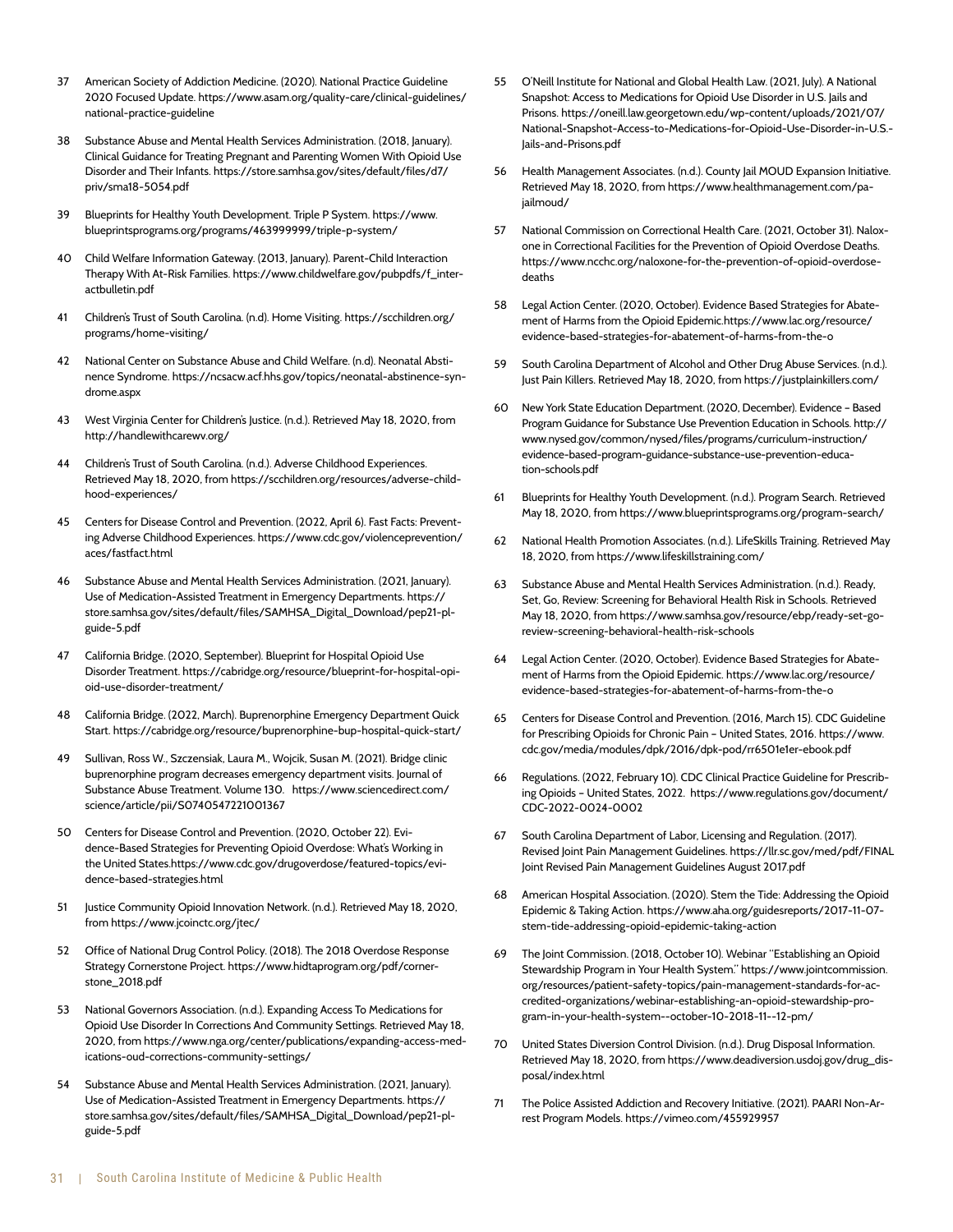- 72 Substance Abuse and Mental Health Services Administration. (2021, June 24). The Sequential Intercept Model (SIM). https://www.samhsa.gov/criminal-juvenile-justice/sim-overview
- 73 Office of National Drug Control Policy. (2018). The 2018 Overdose Response Strategy Cornerstone Project. https://www.hidtaprogram.org/pdf/cornerstone\_2018.pdf
- 74 The National Council for Mental Wellbeing. (2021, October). An Overview of Deflection and Pre-Arrest Diversion to Prevent Opioid Overdose. https://www. thenationalcouncil.org/wp-content/uploads/2022/02/NC\_1\_DPAD\_Overview\_Pre-ArrestDiversion.pdf
- 75 The Police Assisted Addiction and Recovery Initiative. (n.d.). Retrieved May 18, 2020, from https://paariusa.org/
- 76 The Police Assisted Addiction and Recovery Initiative. (2021). PAARI Non-Arrest Program Models. https://vimeo.com/455929957
- 77 Lucas County Sheriff's Office. (2019). Drug Abuse Response Team. https://www. cossapresources.org/Content/Documents/Diversion\_Library/Lucas\_County\_DART\_Presentation\_2019\_508.pdf
- 78 Chelsea Police Department. (2018, November 27). Chelsea Hub. https://chelseapolice.com/chelsea-hub/
- 79 Treatment Alternatives for Safe Communities Center for Health and Justice. (2019, August). The Solution to the Opioid Crisis: The Naloxone Plus Pre-Arrest Diversion Framework. https://www.opioidlibrary.org/wp-content/uploads/2019/08/PTACC\_Presentation.pdf
- 80 Office of National Drug Control Policy. (2018). The 2018 Overdose Response Strategy Cornerstone Project. https://www.hidtaprogram.org/pdf/cornerstone\_2018.pdf
- 81 Lead National Support Bureau. (n.d.). Retrieved May 18, 2020, from https:// www.leadbureau.org/
- 82 Safe Project. (n.d.). Pre-Arrest Diversion. Retrieved May 18, 2020, from https:// www.safeproject.us/law-enforcement-pre-arrest-diversion/
- 83 Bureau of Justice Assistance. (n.d.). Divert Nonviolent Drug Offenders from Prosecution and Connect Individuals to Substance Use and Misuse Treatment and Recovery Support Services. https://www.cossapresources.org/Focus/Diversion
- 84 South Carolina Code of Law. (n.d.). Poisons, Drugs, and Other Controlled Substances. Retrieved May 18, 2020, from https://www.scstatehouse.gov/code/ t44c053.php?msclkid=615cc8e0d0a311ec86481895ab5580f1
- 85 The Network for Public Health Law. (2022, February). Legality of Syringe Access Programs in South Carolina. https://www.networkforphl.org/wp-content/uploads/2022/02/Fact-Sheet-Legality-of-SSPs-in-SC-2.pdf
- 86 Centers for Disease Control and Prevention. (2020). Syringe Services Programs: A Technical Package of Effective Strategies and Approaches for Planning, Design, and Implementation. https://www.cdc.gov/ssp/docs/SSP-Technical-Package.pdf
- 87 Centers for Disease Control and Prevention. (2020, October 22). Evidence-Based Strategies for Preventing Opioid Overdose: What's Working in the United States. https://www.cdc.gov/drugoverdose/featured-topics/evidence-based-strategies. html
- 88 Centers for Disease Control and Prevention. (2019, May 23). Summary of Information on The Safety and Effectiveness of Syringe Service Programs (SSPs). https://www.cdc.gov/ssp/syringe-services-programs-summary.html#:~:text=Nearly%2030%20years%20of%20research,hepatitis%2C%20HIV%20 and%20other%20infections
- 89 Substance Abuse and Mental Health Services Administration. (November 2020). Prevention and Treatment of HIV Among People Living with Substance Use and/ or Mental Disorders. https://www.samhsa.gov/resource/ebp/prevention-treatment-hiv-among-people-living-substance-use-andor-mental-disorders
- 90 Journal of the American Medical Association. (2022, March 14). Accessible Hepatitis C Care for People Who Inject Drugs. https://jamanetwork.com/ journals/jamainternalmedicine/article-abstract/2790054?msclkid=083cfdb-0cbd811ecb025bb484979fbdb
- Substance Abuse and Mental Health Services Administration. (2022, May 6). Harm Reduction. https://www.samhsa.gov/find-help/harm-reduction
- 92 Legal Action Center. (2020, October). Evidence Based Strategies for Abatement of Harms from the Opioid Epidemic. https://www.lac.org/resource/ evidence-based-strategies-for-abatement-of-harms-from-the-o
- South Carolina Code of Laws. (n.d.). South Carolina Overdose Prevention Act. Retrieved May 18, 2020, from https://www.scstatehouse.gov/code/t44c130.php
- 94 Centers for Disease Control and Prevention. (2020, October 22). Evidence-Based Strategies for Preventing Opioid Overdose: What's Working in the United States. https://www.cdc.gov/drugoverdose/featured-topics/ evidence-based-strategies.html
- 95 Overdose Detection Mapping Application Program. (n.d.). Retrieved May 18, 2020, from https://odmap.hidta.org/Account/Login?ReturnUrl=%2F
- 96 Naloxone Saves SC. (n.d.). Retrieved May 18, 2020, from http://naloxonesavessc.org/
- Legislative Analysis. (2021, September). Model Expanded Access to Emergency Opioid Antagonists Act. http://legislativeanalysis.org/wp-content/ uploads/2021/12/Model-Expanded-Access-to-Emergency-Opioid-Antagonists-Act-FINAL.pdf
- 98 Bureau of Justice Assistance National Training and Technical Assistance Center. (n.d.). Naloxone Background. Retrieved May 18, 2020, from https://bjatta.bja. ojp.gov/tools/naloxone/Naloxone-Background
- 99 American Society of Medicine. (2020). National Practice Guideline 2020 Focused Update. https://www.asam.org/quality-care/clinical-guidelines/ national-practice-guideline
- 100 Substance Abuse and Mental Health Services Administration. (2022, April 21). Become a Buprenorphine Waivered Practitioner. https://www.samhsa.gov/ medication-assisted-treatment/become-buprenorphine-waivered-practitioner
- 101 Centers for Disease Control and Prevention. (2020, October 22). Evidence-Based Strategies for Preventing Opioid Overdose: What's Working in the United States. https://www.cdc.gov/drugoverdose/featured-topics/ evidence-based-strategies.html
- 102 National Academies. (2019). Medications for Opioid Use Disorder Save Lives. https://www.nationalacademies.org/our-work/medication-assisted-treatment-for-opioid-use-disorder
- 103 Legal Action Center. (2020). Evidence Based Strategies for Abatement of Harms from the Opioid Epidemic. https://www.lac.org/resource/evidencebased-strategies-for-abatement-of-harms-from-the-o
- 104 Providers Clinical Support System. (n.d.). Overview of Medications for Opioid Use Disorder (MOUD). https://pcssnow.org/medications-for-opioid-use-disorder/
- 105 Centers for Disease Control and Prevention. (2019). Evidence-Based Strategies for Preventing Opioid Overdose: What's Working in the United States. https:// www.cdc.gov/drugoverdose/pdf/pubs/2018-evidence-based-strategies.pdf
- 106 Substance Abuse and Mental Health Services Administration. (2021, January). Use of Medication-Assisted Treatment in Emergency Departments. https:// store.samhsa.gov/sites/default/files/SAMHSA\_Digital\_Download/pep21-plguide-5.pdf
- 107 California Bridge. (2020, September). Blueprint for Hospital Opioid Use Disorder. https://cabridge.org/resource/blueprint-for-hospital-opioid-use-disorder-treatment/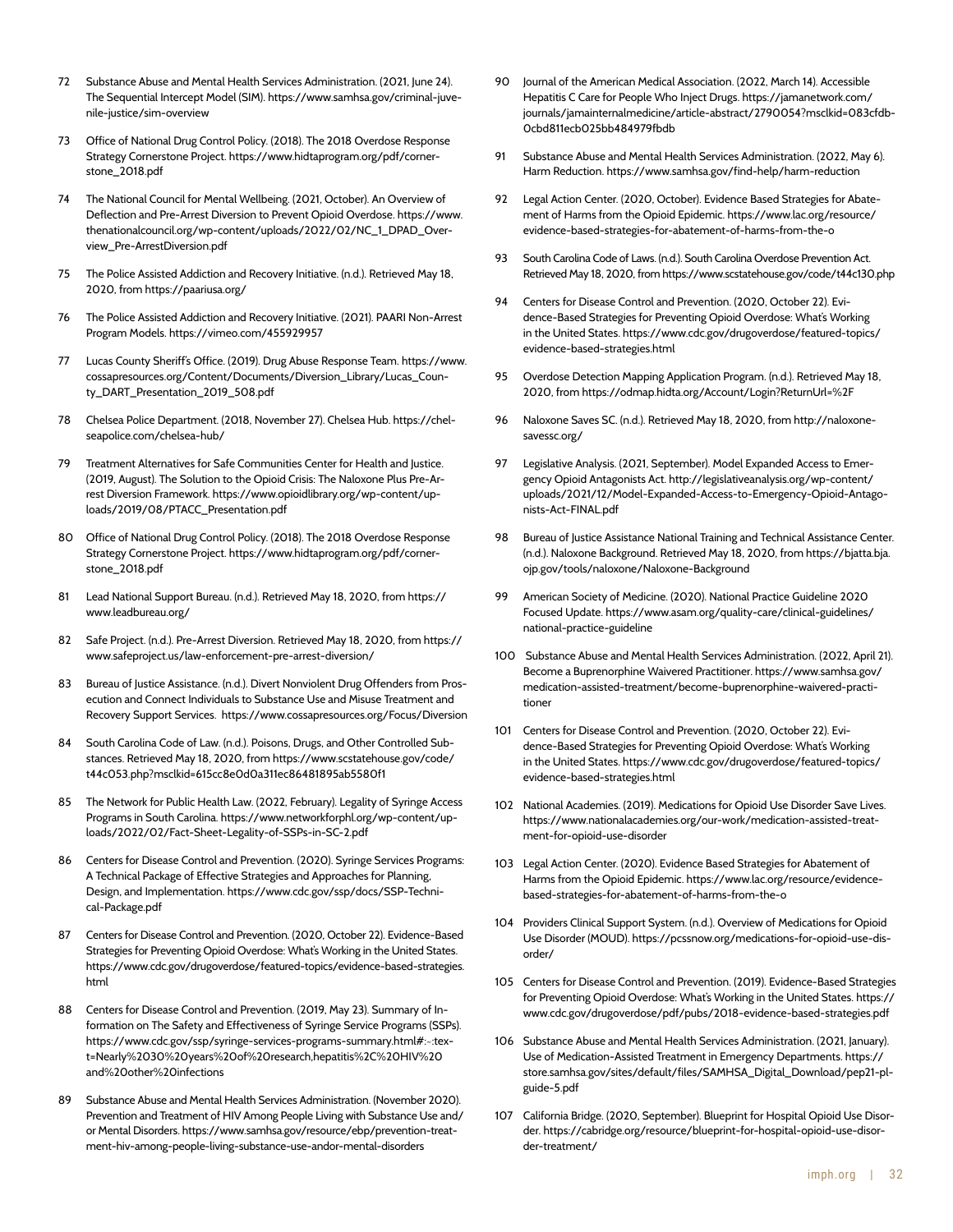- 108 Substance Abuse and Mental Health Services Administration. (2022, April 21). Become a Buprenorphine Waivered Practitioner. https://www.samhsa.gov/ medication-assisted-treatment/become-buprenorphine-waivered-practitioner
- 109 United States Department of Agriculture. (n.d.). Rural Community Action Guide. Retrieved May 18, 2020, from https://www.usda.gov/sites/default/files/documents/rural-community-action-guide.pdf
- 110 South Carolina Office of Rural Health. (n.d.). Retrieved May 18, 2020, from https://scorh.net/
- 111 Substance Abuse and Mental Health Services Administration. (2022, March 30). Screening, Breif Intervention, and Referral to Treatment (SBIRT). https://www. samhsa.gov/sbirt
- 112 South Carolina SBIRT. (n.d.).http://scsbirt.com/
- 113 Providers Clinical Support System. (n.d.). Retrieved May 18, 2020, from https:// pcssnow.org/
- 114 Providers Clinical Support System. (2021, June 11). Motivational Interviewing: Talking with Someone Struggling with Opioid Use Disorder. https://pcssnow. org/resource/motivational-interviewing-talking-with-someone-struggling-with-oud/
- 115 South Carolina Department of Health and Environmental Control. (2019, May 24). Regulation 61-125: Standards for Licensing Crisis Stabilization Unit Facilities. https://www.scdhec.gov/sites/default/files/Library/Regulations/R.61-125.pdf
- 116 Sullivan, Ross W., Szczensiak, Laura M., Wojcik, Susan M. (2021). Bridge clinic buprenorphine program decreases emergency department visits. Journal of Substance Abuse Treatment. Volume 130. https://www.sciencedirect.com/ science/article/pii/S0740547221001367
- 117 South Carolina Department of EMS News. (n.d.). Paramedics can link overdose survivors to long-term recovery through COPE. Retrieved May 18, 2020, from https://umbracosc.imagetrendelite.com/media/ck3c4atj/cope-information-paper.pdf
- 118 National Association of State EMS Officials. (2021, July). Innovations in Overdose Response: Strategies Implemented by Emergency Medical Service Providers. https://nasemso.org/wp-content/uploads/EMS-Innovations-in-Overdose-Response-ASTHO.pdf
- 119 Addiction Professionals of South Carolina. (n.d.). Retrieved May 18, 2020, from https://addictionprofessionalsofsouthcarolina.org/peer-support-specialists-certification/
- 120 National Alliance for Recovery Residences. (n.d.). Standards and Certification Program. Retrieved May 18, 2020, from https://narronline.org/affiliate-services/standards-and-certification-program/
- 121 South Carolina Alliance for Recovery Residences. (n.d.). Retrieved May 18, 2020, from https://scarronline.org/
- 122 American Society of Addiction Medicine. (n.d.). ASAM Continuum. https:// www.asam.org/asam-criteria/asam-criteria-software/asam-continuum?msclkid=c7e5982bd09c11eca22dea48246e07f0
- 123 Opioid Library. (n.d.). Retrieved May 18, 2020, from https://www.opioidlibrary.org/
- 124 Centers for Disease Control and Prevention. (2020, October 22). Evidence-Based Strategies for Preventing Opioid Overdose: What's Working in the United States. https://www.cdc.gov/drugoverdose/featured-topics/evidence-based-strategies.html
- 125 Substance Abuse and Mental Health Services Administration. (2021, January). Use of Medication-Assisted Treatment in Emergency Departments. https:// store.samhsa.gov/sites/default/files/SAMHSA\_Digital\_Download/pep21-plguide-5.pdf
- 126 Centers for Disease Control and Prevention. (2019). Evidence-Based Strategies for Preventing Opioid Overdose: What's Working in the United States. https:// www.cdc.gov/drugoverdose/pdf/pubs/2018-evidence-based-strategies.pdf
- 127 Substance Abuse and Mental Health Services Administration. (2018. January). Clinical Guidance for Treating Pregnant and Parenting Women with Opioid Use Disorder and Their Infants. https://store.samhsa.gov/sites/default/files/ d7/priv/sma18-5054.pdf
- 128 Blueprints for Youth Development. (n.d.). Triple P System. Retrieved May 18, 2020, from https://www.blueprintsprograms.org/programs/463999999/ triple-p-system/
- 129 Child Welfare Information Gateway. (2013, January). Parent-Child Interaction Therapy With At-Risk Families. https://www.childwelfare.gov/pubpdfs/f\_interactbulletin.pdf
- 130 Children's Trust of South Carolina. (n.d.). Home Visiting. Retrieved May 18, 2020, from https://scchildren.org/programs/home-visiting/
- 131 West Virginia Center for Children's Justice. (n.d.). Retrieved May 18, 2020, from http://handlewithcarewv.org/
- 132 Children's Trust of South Carolina. (n.d.). Adverse Childhood Experiences. Retrieved May 18, 2020, from https://scchildren.org/resources/adverse-childhood-experiences/
- 133 Centers for Disease Control and Prevention. (2022, April 6). Fast Facts: Preventing Adverse Childhood Experiences.https://www.cdc.gov/violenceprevention/aces/fastfact.html
- 134 National Center on Substance Abuse and Child Welfare. (n.d.). Neonatal Abstinence Syndrome. https://ncsacw.acf.hhs.gov/topics/neonatal-abstinence-syndrome.aspx
- 135 Substance Abuse and Mental Health Services Administration. (2018, January). Clinical Guidance for Treating Pregnant and Parenting Women with Opioid Use Disorder and Their Infants. https://store.samhsa.gov/product/Clinical-Guidance-for-Treating-Pregnant-and-Parenting-Women-With-Opioid-Use-Disorder-and-Their-Infants/SMA18-5054
- 136 Suicide Prevention Lifeline. (n.d.). The Lifeline and 988. Accessed 2022, May 31, from https://suicidepreventionlifeline.org/current-events/the-lifelineand-988/
- 137 SC Hopes. (n.d.). Retrieved May 18, 2020, from https://sc-hopes.com/
- 138 Substance Abuse and Mental Health Services Administration. (2022, April 6). Harm Reduction. https://www.samhsa.gov/find-help/harm-reduction
- 139 American Society of Medicine. (2020). The ASAM National Practice Guideline For the Treatment of Opioid Use Disorder. https://sitefinitystorage.blob.core. windows.net/sitefinity-production-blobs/docs/default-source/guidelines/ npg-jam-supplement.pdf?sfvrsn=a00a52c2\_2
- 140 Providers Clinical Support System. (2021). Reimbursement for Medications for Addiction Treatment Toolkit. https://pcssnow.org/wp-content/uploads/2021/07/Reimbursement-Toolkit.pdf
- 141 Substance Abuse and Mental Health Services Administration. (2014, July). SAMHSA's Concept of Trauma and Guidance for a Trauma-Informed Approach. https://store.samhsa.gov/sites/default/files/d7/priv/sma14-4884. pdf
- 142 Starr Commonwealth. (n.d.). Retrieved May 18, 2020, from https://starr.org/
- 143 Substance Abuse and Mental Health Services Administration. (2018). Recovery Housing: Best Practices and Suggested Guidelines. https://www.samhsa. gov/resource/ebp/recovery-housing-best-practices-suggested-guidelines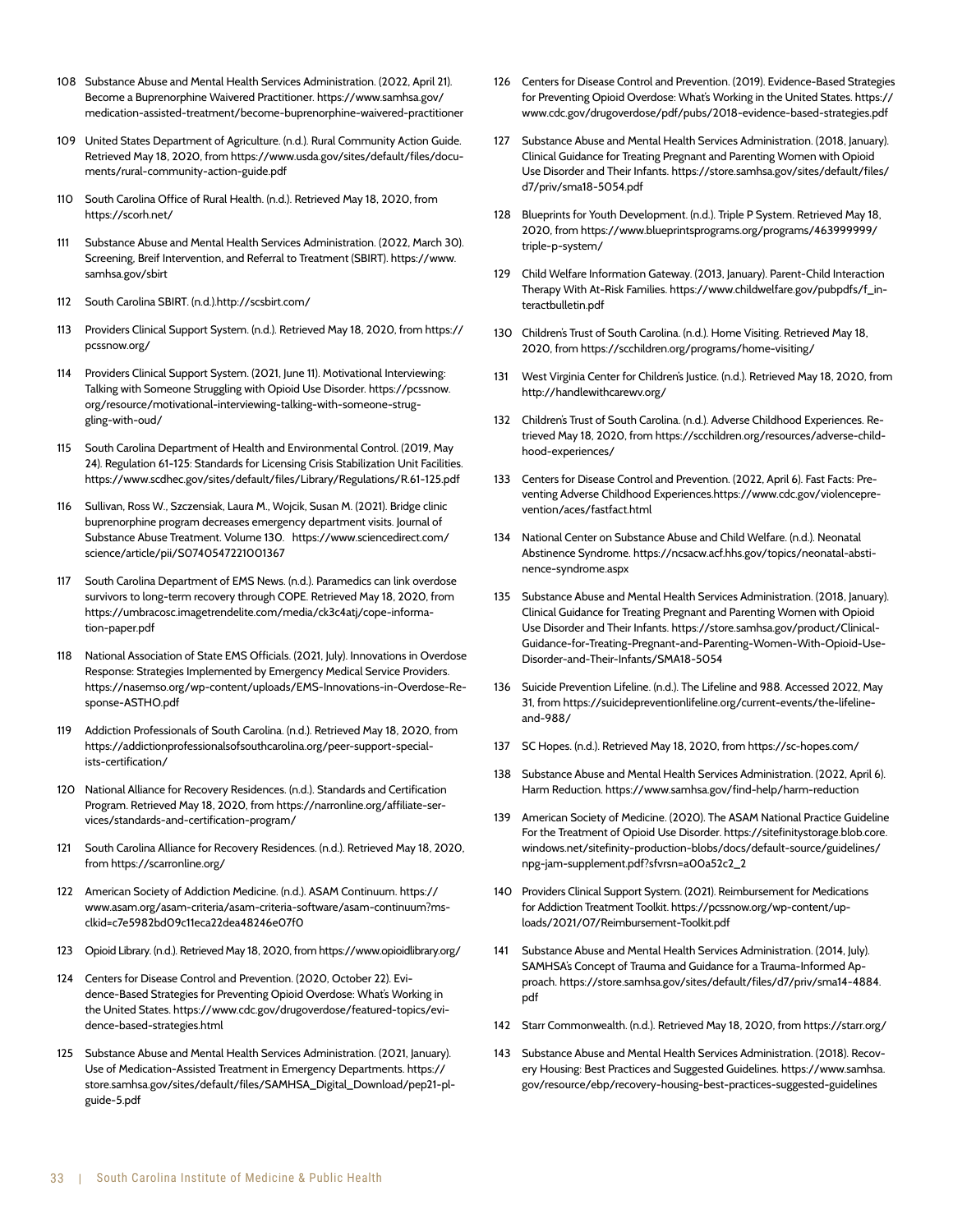- 144 Recovery Friendly Workplace. (n.d.). Recovery Friendly Workplace Initiative. Retrieved May 18, 2020, from https://www.recoveryfriendlyworkplace.com/
- 145 National Safety Council. (n.d.). Drugs at Work: What Employers Need to Know. Retrieved May 18, 2020, from https://www.nsc.org/workplacedruguse
- 146 Substance Abuse and Mental Health Services Administration. (2021, March). Substance Use Disorders Recovery with a Focus on Employment. https://www. samhsa.gov/resource/ebp/substance-use-disorders-recovery-focus-employment-education
- 147 South Carolina Recovering Professional Program. (n.d.). Retrieved May 18, 2020, from https://scrpp.org/
- 148 Association of Recovery in Higher Education. (n.d.). https://collegiaterecovery.org/
- 149 Faces & Voices of Recovery. (n.d.). Retrieved May 18, 2020, from https://facesandvoicesofrecovery.org/services/arco/
- 150 United States Department of Health and Human Services. (2009, August). Guiding Principles and elements of Recovery-Oriented Systems of Care: What do we know from the research? https://www.naadac.org/assets/2416/sheedyckwhitterm2009\_guiding\_principles\_and\_elements.pdf
- 151 Embrace Recovery SC. (n.d.). https://embracerecoverysc.com/
- 152 Substance Abuse and Mental Health Services Administration. (2022, March 23). Bringing Recovery Supports to Scale Technical Assistance Center Strategy. https://www.samhsa.gov/brss-tacs
- 153 United States Department of Health and Human Services. (n.d.). The Opioid Epidemic Practical Toolkit. Retrieved May 18, 2020, from https://www.hhs.gov/ sites/default/files/hhs-partnership-ctr-opioid-practical-toolkit-unremediated. pdf
- 154 Curated Library about Opioid Use for Decision-makers. (n.d.). Spirit of Harm Reduction: A Toolkit for Communities of Faith Facing Overdose. Retrieved May 18, 2020, from https://www.opioidlibrary.org/external\_website/spirit-of-harmreduction-a-toolkit-for-communities-of-faith-facing-overdose/
- 155 Newport County Prevention Coalition. (n.d.). Faith-Based Organization Toolkit. Retrieved May 18, 2020, from https://newportcountyprevention.org/faith-initiative/
- 156 Addiction Policy Forum. (n.d.). Retrieved May 18, 2020, from https://www. addictionpolicy.org/encompass-ohio
- 157 Tennessee Department of Mental Health & Substance Abuse. (2022, January). Faith-Based Initiatives. https://www.tn.gov/behavioral-health/substance-abuse-services/faith-based-initiatives/faith-based-community-coordinators.html
- 158 Shatter Proof. (n.d.). Addiction Stigma. Retrieved May 18, 2020, from https:// www.shatterproof.org/our-work/ending-addiction-stigma
- 159 Curated Library about Opioid Use for Decision-Makers. (2020, Agusut 13). Reducting Stigma Surrouding Substance Use Disorders. https://www.opioidlibrary.org/ featured\_collection/reducing-stigma-surrounding-substance-use-disorders/
- 160 Shatter Proof. (2021, February). Addiction Language Guide. https://www.shatterproof.org/sites/default/files/2021-02/Stigma-AddictionLanguageGuide-v3.pdf
- 161 National Research Center on Hispanic Children & Families. (2017, March 23). Developing Culturally Responsive Approaches to Service Diverse Populations: A resource Guide for Community-Based Organizations. https://www.hispanicresearchcenter.org/research-resources/developing-culturally-responsive-approaches-to-serving-diverse-populations-a-resource-guide-for-community-based-organizations/
- 162 Child Trends. (2019, October). How to Embed a Racial and Ethnic Equity Perspective in Research: Practical Guidance for the Research Process. https://www. childtrends.org/wp-content/uploads/2019/09/RacialEthnicEquityPerspective\_ChildTrends\_October2019.pdf
- 163 Substance Abuse and Mental Health Services Administration. (2019 December). Substance Misuse Prevention for Young Adults. https://store.samhsa. gov/sites/default/files/d7/priv/pep19-pl-guide-1.pdf
- 164 California Bridge. (2022, March). Buprenorphine Emergency Department Quick Start. https://cabridge.org/resource/buprenorphine-bup-hospital-quick-start/
- 165 Justice Community Opioid Innovation Network. (n.d.). Retrieved May 18, 2020, from https://www.jcoinctc.org/jtec/
- 166 The Police Assisted Addiction and Recovery Initiative. (2021). PAARI Non-Arrest Program Models. https://vimeo.com/455929957
- 167 Public Health Post. (2018, June 19). Short-term Angels for Opioid Users. https://www.publichealthpost.org/research/angel-program-short-term-angels-for-opioid-users/#:~:text=The%20Angel%20Program%20was%20 one%20of%20the%20first,from%20the%20police%20department%2- 0are%20referred%20to%20care.
- 168 Office of National Drug Control Policy. (2018). The 2018 Overdose Response Strategy Cornerstone Project. https://www.hidtaprogram.org/pdf/cornerstone\_2018.pdf
- 169 Office of National Drug Control Policy. (2018). The 2018 Overdose Response Strategy Cornerstone Project. https://www.hidtaprogram.org/pdf/cornerstone\_2018.pdf
- 170 The Police Assisted Addiction and Recovery Initiative. (n.d.). Retrieved May 18, 2020, from https://paariusa.org/
- 171 Families Against Narcotics. (n.d.). Hope Not Handcuffs. Retrieved May 18, 2020, from https://www.familiesagainstnarcotics.org/hopenothandcuffs
- 172 The Police Assisted Addiction and Recovery Initiative. (2021). PAARI Non-Arrest Program Models. https://vimeo.com/455929957
- 173 Lucas County Sheriff's Office. (2019). Drug Abuse Response Team. https:// www.cossapresources.org/Content/Documents/Diversion\_Library/Lucas\_ County\_DART\_Presentation\_2019\_508.pdf
- 174 Chelsea Police Department. (2018, November 27). Chelsea Hub. https://chelseapolice.com/chelsea-hub/
- 175 Treatment Alternatives for Safe Communities Center for Health and Justice. (2019, August). The Solution to the Opioid Crisis: The Naloxone Plus Pre-Arrest Diversion Framework. https://www.opioidlibrary.org/wp-content/uploads/2019/08/PTACC\_Presentation.pdf
- 176 Office of National Drug Control Policy. (2018). The 2018 Overdose Response Strategy Cornerstone Project. https://www.hidtaprogram.org/pdf/cornerstone\_2018.pdf
- 177 LEAD National Support Bureau. (n.d.). Retrieved May 18, 2020, from https:// www.leadbureau.org/
- 178 Safe Project. (n.d.). Pre-Arrest Diversion. https://www.safeproject.us/law-enforcement-pre-arrest-diversion/
- 179 Bureau of Justice Assistance. (n.d.). Divert Nonviolent Drug Offenders from Prosecution and Connect Individuals to Substance Use and Misuse Treatment and Recovery Support Services. Retrieved May 18, 2020, from https://www. cossapresources.org/Focus/Diversion
- 180 Smart Justice Alliance. (2021, November 2). Adult civil-citations program announced. http://smartjusticealliance.org/adult-civil-citations-program-announced/
- 181 City of Chicago. (2021, July 8). Chicago Police Department, Chicago Department of Public Health Announce Expansion of Narcotics Arrest Diversion Program. https://www.chicago.gov/city/en/depts/cdph/provdrs/ health\_protection\_and\_response/news/2021/july/cpd-cdph-expansion-of-arrest-diversion-program.html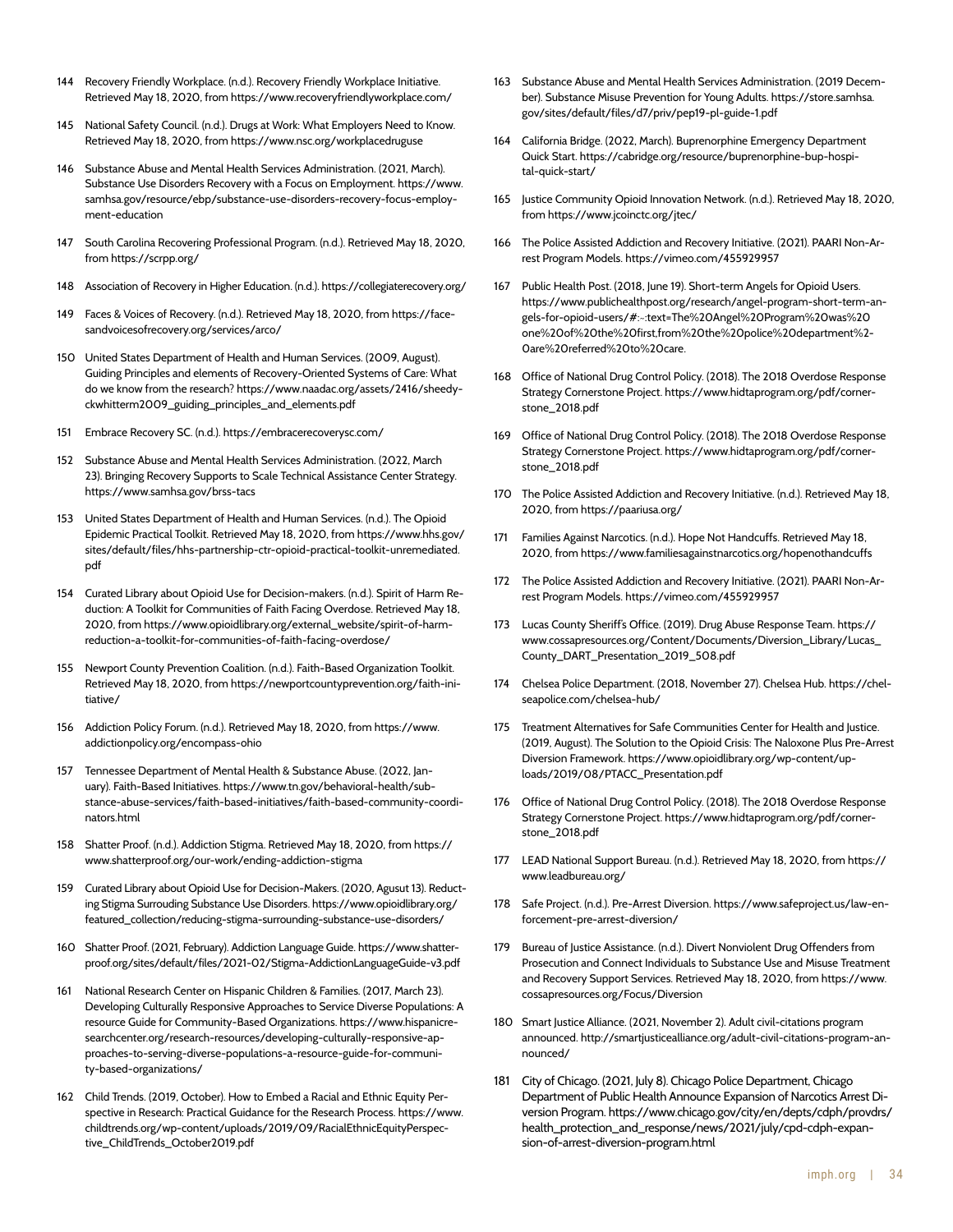- 182 Bureau of Justice Assistance. (n.d.). Police-Mental Health Collaboration (PMHC) Toolkit. Retrieved May 18, 2020, from https://bja.ojp.gov/program/pmhc/learning
- 183 National Association of Drug Court Professionals. (n.d.). Retrieved May 18, 2020, from https://www.nadcp.org/standards/
- 184 National Drug Court Institute. (n.d.). Retrieved May 18, 2020, from https://www.ndci.org/
- 185 Office of National Drug Control Policy. (2018). The 2018 Overdose Response Strategy Cornerstone Project. https://www.hidtaprogram.org/ pdf/cornerstone\_2018.pdf
- 186 National Governors Association. (2021, February 5). Expanding Access to Medications For Opioid Use Disorder In Corrections And Community Settings. https://www.nga.org/center/publications/expanding-access-medications-oud-corrections-community-settings/
- 187 Substance Abuse and Mental Health Services Administration. (2019, July). Use of Medication-Assisted Treatment for Opioid Use Disorder in Criminal Justice Settings. https://www.samhsa.gov/resource/ebp/use-medication-assisted-treatment-opioid-use-disorder-criminal-justice-settings
- 188 O'Neill Institute for National and Global Health Law. (2021, July). A National Snapshot: Access to Medications for Opioid Use Disorder in U.S. Jails and Prisons. https://oneill.law.georgetown.edu/wp-content/ uploads/2021/07/National-Snapshot-Access-to-Medications-for-Opioid-Use-Disorder-in-U.S.-Jails-and-Prisons.pdf
- 189 Health Management Associates. (n.d.). County Jail MOUD Expansion Initiative. Retrieved May 18, 2020, from https://www.healthmanagement. com/pajailmoud/
- 190 National Commission on Correctional Health Care. (2021, October 31). Naloxone in Correctional Facilities for the Prevention of Opioid Overdose Deaths.https://www.ncchc.org/naloxone-for-the-prevention-of-opioidoverdose-deaths
- 191 Office of National Drug Control Policy. (2018). The 2018 Overdose Response Strategy Cornerstone Project. https://www.hidtaprogram.org/ pdf/cornerstone\_2018.pdf
- 192 Legal Action Center. (2020 October). Evidence Based Strategies for Abatement of Harms from the Opioid Epidemic. https://www.lac.org/resource/evidence-based-strategies-for-abatement-of-harms-from-the-o
- 193 New York State Education Department. (2020, December). Evidence-Based Program Guidance for Substance Use Prevention Education in Schools. http://www.nysed.gov/common/nysed/files/programs/ curriculum-instruction/evidence-based-program-guidance-substance-use-prevention-education-schools.pdf
- 194 Blueprints for Healthy Youth Development. (n.d.). Program Search. Retrieved May 18, 2020, from https://www.blueprintsprograms.org/ program-search/
- 195 National Health Promotion Associates. LifeSkills Training. https://www. lifeskillstraining.com/
- 196 Advancing Evidence. Improving Lives. (2020, May 24). The Good Behavior Game. https://www.air.org/topic/education/good-behavior-game
- 197 Strengthening Families Program. (2020). https://strengtheningfamiliesprogram.org/
- 198 Substance Abuse and Mental Health Services Administration. (2019 December). Substance Misuse Prevention for Young Adults. https://store. samhsa.gov/sites/default/files/d7/priv/pep19-pl-guide-1.pdf
- 199 Centers for Disease Control and Prevention. (2019). Preventing Adverse Childhood Experiences (ACEs): Leveraging the Best Available Evidence. https://www.cdc.gov/violenceprevention/pdf/preventingACES.pdf
- 200 National Prevention Science Coalition. (2022, May 16). Strategy for Preventing Opioid Use Disorders in Communities. https://www. npscoalition.org/post/strategy-for-preventing-opioid-use-disorders-in-communities?fbclid=IwAR0Yca4zBhTI5-j89BBwM3YCnmZtR-DAyJ31WRpG-jKZQLLNdb87mc-14KdM
- 201 Centers for Disease Control and Prevention. (2021, January 12). Rx Awareness. https://www.cdc.gov/rxawareness/index.html
- 202 The Center for Communities That Care. (n.d.). Retrieved May 18, 2020, from https://www.communitiesthatcare.net/
- 203 Substance Abuse and Mental Health Services Administration. (2019, January). Ready, Set, Go, Review: Screening for Behavioral Health Risks in Schools. https://www.samhsa.gov/resource/ebp/ready-set-go-review-screening-behavioral-health-risk-schools
- 204 Legal Action Center. (2020, October). Evidence Based Strategies for Abatement of Harms from the Opioid Epidemic. https://www.lac.org/ resource/evidence-based-strategies-for-abatement-of-harms-fromthe-o
- 205 Federal Register. (2022, February 10). Proposed 2022 CDC Clinical Practice Guideline for Prescribing Opioids. https://www. federalregister.gov/documents/2022/02/10/2022-02802/proposed-2022-cdc-clinical-practice-guideline-for-prescribing-opioids
- 206 South Carolina Department of Labor, Licensing and Regulation. (2017). Revised Joint Pain Management Guidelines. https://llr.sc.gov/med/ pdf/FINAL%20Joint%20Revised%20Pain%20Management%20 Guidelines%20August%202017.pdf
- 207 South Carolina Department of Health and Environmental Control. (n.d.). Prescription Monitoring. Retrieved May 18, 2020, from https:// scdhec.gov/healthcare-quality/drug-control-register-verify/prescription-monitoring
- 208 Centers for Disease Control and Prevention. (2020, May 20). Prescription Drug Monitoring Program. https://www.cdc.gov/opioids/providers/training/pdmp.html
- 209 Centers for Disease Control and Prevention. (2022, March 9). Drug Free Communities. https://www.cdc.gov/drugoverdose/drug-free-communities/index.html
- 210 Brandeis Opioid Resource Connector. (n.d.). https://opioid-resource-connector.org/
- 211 United States Diversion Control Division. (n.d.). Drug Disposal Information. Retrieved May 18, 2020, from https://www.deadiversion.usdoj. gov/drug\_disposal/index.html
- 212 CDC Foundation. (2020, March). Public Health and Safety Tea, (PHAST) Toolkit. https://www.cdcfoundation.org/sites/default/files/files/ PHAST\_Web\_Toolkit\_Pilot\_Version\_2.0\_For\_Dissemination.pdf
- 213 South Carolina Code of Laws. (n.d.). South Carolina Overdose Prevention Act. Retrieved May 18, 2020, from https://www.scstatehouse.gov/ code/t44c130.php
- 214 Centers for Disease Control and Prevention. (2020, October 22). Evidence-Based Strategies for Preventing Opioid Overdose: What's Working in the United States. https://www.cdc.gov/drugoverdose/ featured-topics/evidence-based-strategies.html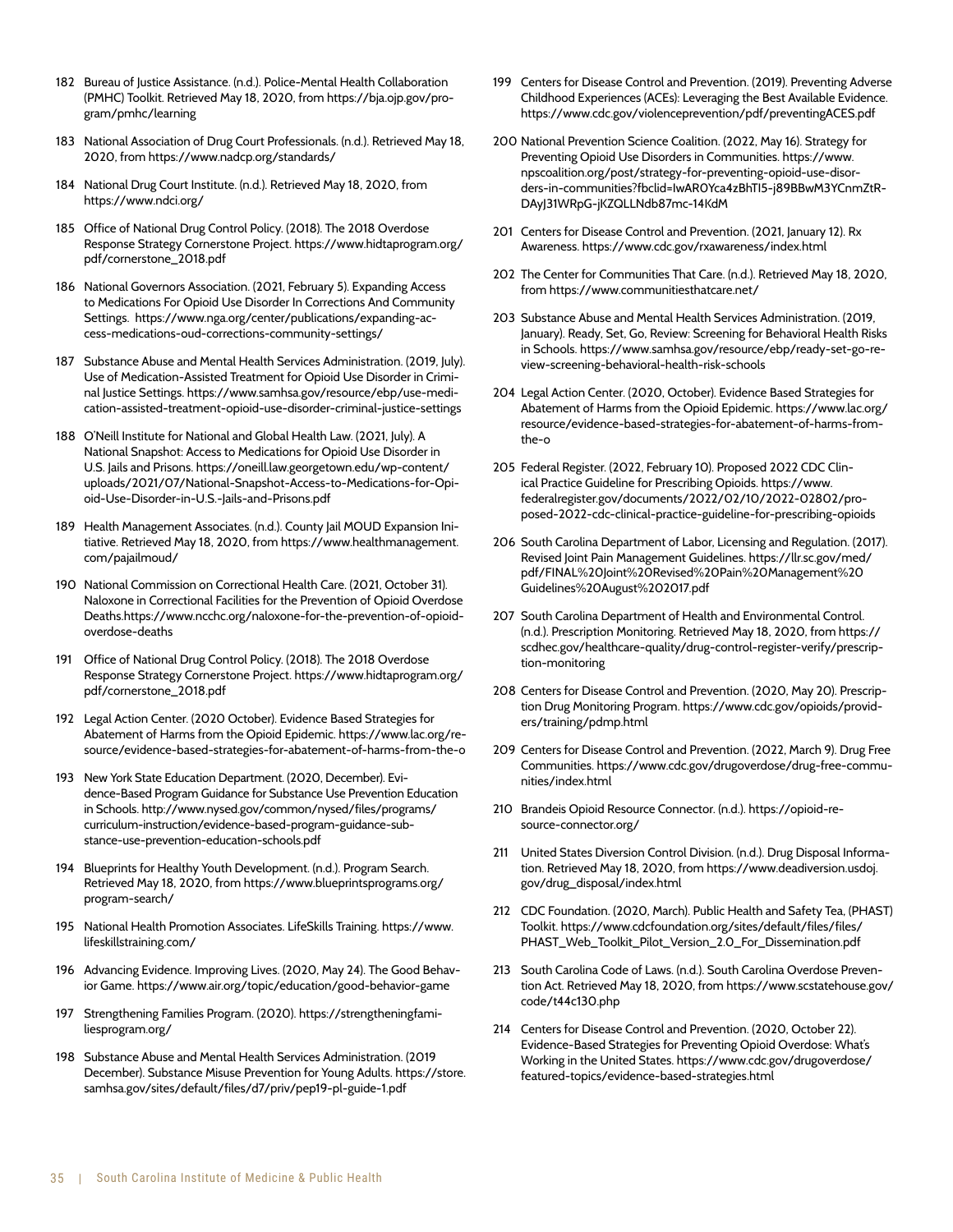- 215 Centers for Disease Control and Prevention. (2017). Addressing the Prescription Opioid Crisis: CDC Rx Awareness Campaign Overview. https:// www.cdc.gov/rxawareness/pdf/Overview-Rx-Awareness-Resources.pdf
- 216 South Carolina Code of Laws. (n.d.). South Carolina Overdose Prevention Act. https://www.scstatehouse.gov/code/t44c130.php
- 217 The White House. (2022). National Drug Control Strategy. https://www. whitehouse.gov/wp-content/uploads/2022/04/National-Drug-Control-2022Strategy.pdf
- 218 North Carolina Opioid Settlement. (n.d.). North Carolina Opioid Settlements. Retrieved May 18, 2020, from https://ncopioidsettlement.org/
- 219 Legal Action Center. (2020, October). Evidence Based Strategies for Abatement of Harms from the Opioid Epidemic. https://www.lac.org/resource/evidence-based-strategies-for-abatement-of-harms-from-the-o
- 220 Afuseh, Eric. Pike, Caitlin A., Oruche, Ukamaka M. (2020, August 14). Individualized approach to primary prevention of substance use disorder: age-related risks. https://www.ncbi.nlm.nih.gov/pmc/articles/ PMC7427884/
- 221 Harm Reduction TA Center. (n.d.). Retrieved May 18, 2020, from https:// harmreductionhelp.cdc.gov/s/
- 222 Baltimore City Health Department. (n.d.). Baltimore & the Overdose Epidemic. Retrieved May 18, 2020, from https://americanhealth.jhu.edu/ themes/custom/bahi/assets/pdfs/Fentanyl\_Onepager\_080618.pdf
- 223 North Carolina Opioid Settlement. (n.d.). Data Dashbaords. Retrieved May 18, 2020, from https://ncopioidsettlement.org/data-dashboards/
- 224 Substance Abuse and Mental Health Services Administration. (2021, June 24). The Sequential Intercept Model (SIM). https://www.samhsa.gov/ criminal-juvenile-justice/sim-overview
- 225 Comprehensive Opioid, Stimulant, and Substance Abuse Program. (2020, July). Overdose Fatality Review. https://www.cossapresources. org/Tools/OFR
- 226 The PEW Charitable trusts. (2010, February 15). Hawaii HOPE Program. https://www.pewtrusts.org/en/research-and-analysis/articles/2010/ hawaii-hope-program#:~:text=Established%20in%202004%20by%20 Judge%20Steven%20S.%20Alm,up%20by%20swift%2C%20certain%20and%20short%20jail%20stays.?msclkid=686187b6cbd711ec-98fab82b382174b9
- 227 North Dakota Office of the Attorney General. (2008). 24/7 Sobriety Program. https://attorneygeneral.nd.gov/public-safety/247-sobriety-program?msclkid=85cac5a4cbd711ec99735d8ac23f2d9d
- 228 The Heller School for Social Policy and Management. (n.d.). Rapid Assessment of Consumer Knowledge (RACK). Retrieved May 18, 2020, from https://heller.brandeis.edu/opioid-policy/community-resources/ rack/index.html
- 229 South Carolina Code of Law. (n.d.). Poisons, Drugs, and Other Controlled Substances. Retrieved May 18, 2020, from https://www. scstatehouse.gov/code/t44c053.php?msclkid=615cc8e0d0a311ec86481895ab5580f1
- 230 The Network for Public Health Law. (2022, February). Legality of Syringe Access Programs in South Carolina. https://www.networkforphl.org/ wp-content/uploads/2022/02/Fact-Sheet-Legality-of-SSPs-in-SC-2. pdf
- 231 Centers for Disease Control and Prevention. (2020). Syringe Services Programs: A Technical Package of Effective Strategies and Approaches for Planning, Design, and Implementation. https://www.cdc.gov/ssp/docs/ SSP-Technical-Package.pdf
- 232 Centers for Disease Control and Prevention. (2019). Evidence-Based Strategies for Preventing Opioid Overdose: What's Working in the United States. https://www.cdc.gov/drugoverdose/pdf/pubs/2018-evidence-based-strategies.pdf
- 233 Centers for Disease Control and Prevention. (2019, May 23). Summary of Information on The Safety and Effectiveness of Syringe Service Programs (SSPs). https://www.cdc.gov/ssp/syringe-services-programs-summary.html#:~:text=Nearly%2030%20years%20of%20 research,hepatitis%2C%20HIV%20and%20other%20infections
- 234 Substance Abuse and Mental Health Services Administration. (2022, April 6). Harm Reduction. https://www.samhsa.gov/find-help/ harm-reduction
- 235 Legal Action Center. (2020 October). Evidence Based Strategies for Abatement of Harms from the Opioid Epidemic. https://www.lac.org/ resource/evidence-based-strategies-for-abatement-of-harms-fromthe-o
- 236 Families Against Narcotics. (n.d.). Harm Reduction Support Team: An Initiative of Families Against Narcotics. Retrieved May 18, 2020, from https://www.familiesagainstnarcotics.org/harmless
- 237 Substance Abuse and Mental Health Services Administration. (November, 2020). Prevention and Treatment of HIV Among People Living with Substance Use and/or Mental Disorders. https://www.samhsa. gov/resource/ebp/prevention-treatment-hiv-among-people-living-substance-use-andor-mental-disorders
- 238 Journal of the American Medical Association. (2022, March 14). Accessible Hepatitis C Care for People Who Inject Drugs. https://jamanetwork. com/journals/jamainternalmedicine/article-abstract/2790054?msclkid=083cfdb0cbd811ecb025bb484979fbdb